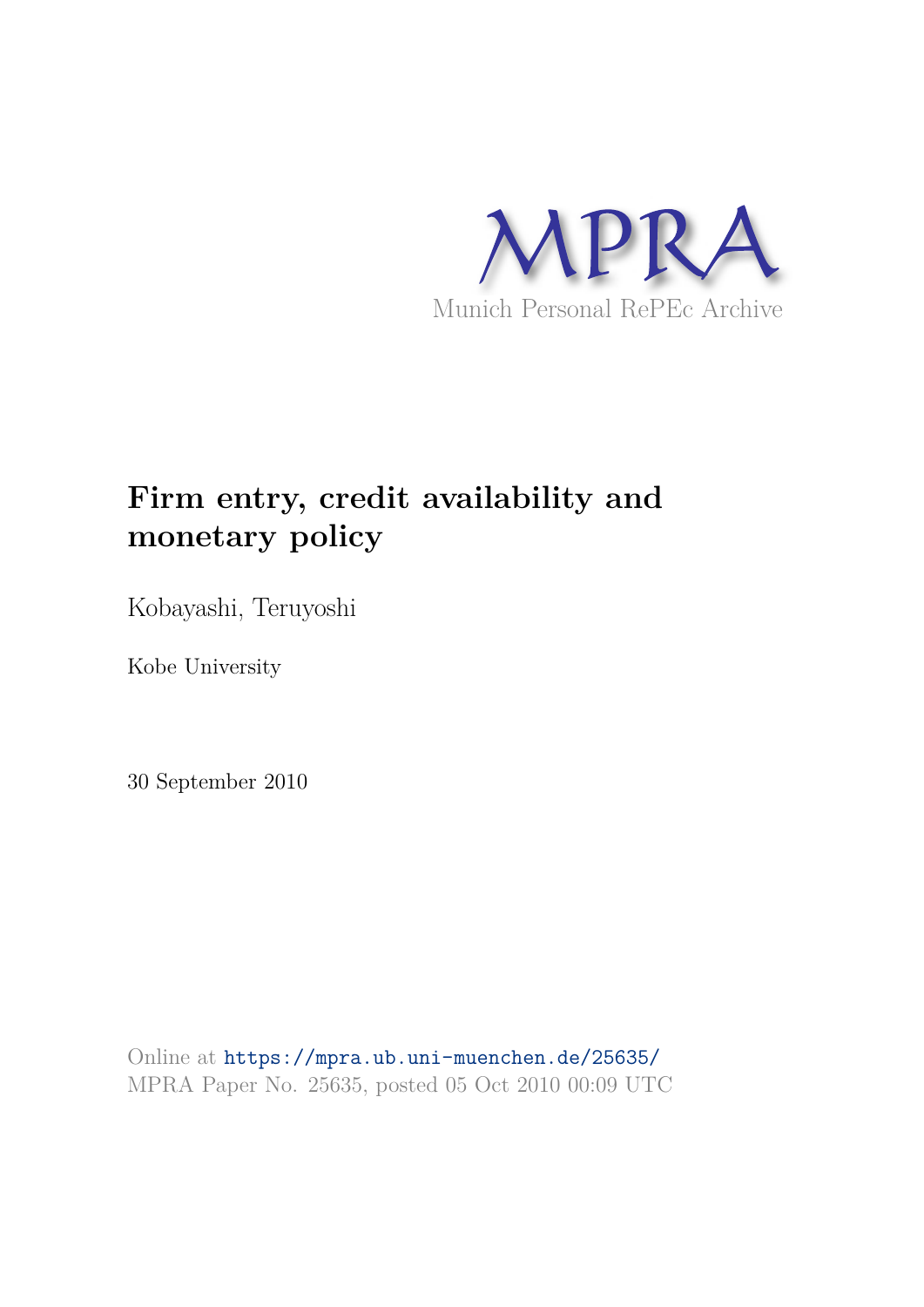# Firm entry, credit availability and monetary policy

Teruyoshi Kobayashi<sup>∗</sup>

September 2010

#### Abstract

This paper presents a dynamic general equilibrium model that incorporates firm entry under credit rationing. Goods-producing firms in this model are bank dependent in the sense that they have no choice but to borrow funds from banks to cover labor wages that must be paid in advance of production. The results show that a cut in the policy rate enhances firm entry by mitigating the severity of credit rationing. This policy transmission is different from the conventional balance-sheet channel in that a change in the policy rate directly affects borrowers' credit availability. I also show that a sudden stop in the credit supply to new firms is most likely to occur shortly after a credit boom. This is because endogenous downward wage rigidity prohibits the credit risk of prospective firms from decreasing enough to re-equilibrate the loan market.

JEL Classification: E32, E44, E52

Keywords: credit channel, credit crunch, credit rationing, firm entry, monetary policy transmission.

<sup>∗</sup>Graduate School of Economics, Kobe University, 2-1 Rokkodai-cho Nada-ku, Kobe 657-8501, Japan. E-mail: teruyoshi5@gmail.com. I would like to thank Ippei Fujiwara, Shin-ichi Fukuda, Yuichi Furukawa, Rafael Gerke, Ryo Horii, Toshiki Jinushi, Takashi Kamihigashi, Shigeto Kitano, Bartosz Maćkowiack, Junya Masuda, Atsushi Miyake, Ryuzo Miyao, Ichiro Muto, Kentaro Nakajima, Keisuke Otsu, Shigenori Shiratsuka, Nao Sudo, Vladyslav Sushko, Takayuki Tsuruga, Ichihiro Uchida, Kozo Ueda, Carl Walsh, Tsutomu Watanabe, Tomoaki Yamada, Nobuyoshi Yamori, Junji Yano and other seminar participants at UCSC, Nanzan University, Kobe University, BOJ, ECB and Chukyo University for their helpful comments and suggestions. Part of this paper was written while I was visiting the UCSC Economics Department. I thank the Department for its hospitality. Financial support from KAKENHI 21243027 and the Zengin Foundation is gratefully acknowledged.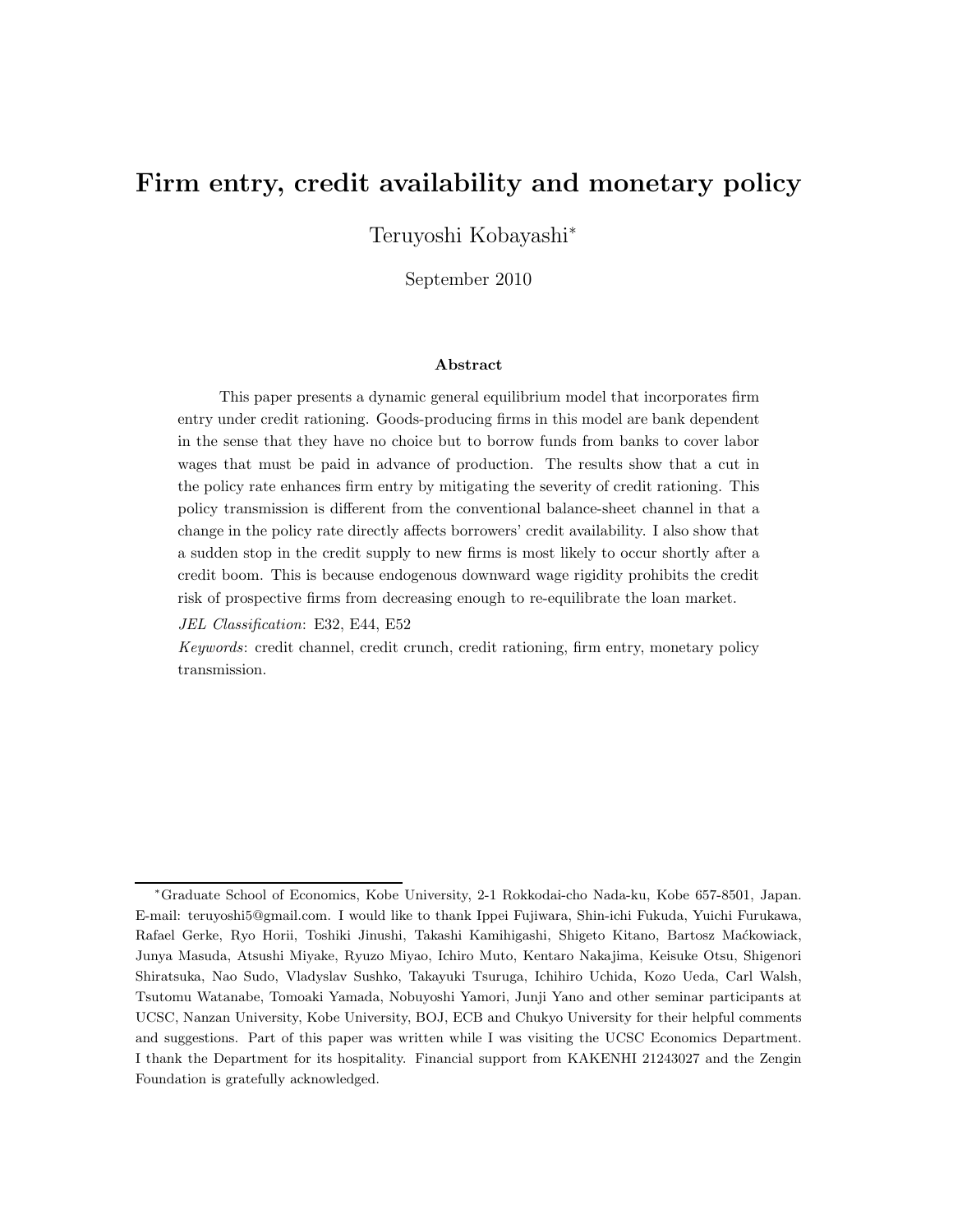# 1 Introduction

In the face of the recent financial turmoil, central banks have paid great attention to the credit availability of firms, especially small and medium-sized enterprises (SMEs). In the traditional literature on the credit channel of monetary policy, it is widely recognized that SMEs are more susceptible to shifts in monetary policy compared to large firms (Gertler and Gilchrist, 1993, 1994, Bougheas et al., 2006). Proponents of the bank lending channel argue that this is because SMEs do not have access to alternative sources of external finance such as CP or corporate bonds, which are issued mostly by large firms. Advocates of the balance sheet channel, on the other hand, insist that SMEs bear the brunt of a tightening of monetary policy since SMEs' external finance premiums tend to be higher than large firms' (Bernanke, Gertler and Gilchrist, 1996). A crucial difference between the balance sheet channel and the bank lending channel is that, in the former, a rise in the policy rate does not affect credit availability itself while it reduces SMEs' demand for external funds.

In this paper I focus on the role of credit availability in monetary policy transmission and business cycles. Although credit availability has been deemed a key factor in the context of the bank lending channel, the practical validity of this channel has been questioned since most financial institutions in practice can usually raise external funds from the financial market in various ways.<sup>1</sup> In Bernanke, Gertler and Gilchrist's (1999) "financial accelerator" model, on the other hand, the possibility of credit rationing is precluded for the purpose of solving the model, so that the credit market is always equilibrated. However, various kinds of data and empirical studies strongly support the existence of credit rationing, and some of them report that monetary policy affects the severity of firms' credit availability (e.g., Atanasova and Wilson, 2004, Jiménez et al., 2010).

Based on Bergin and Corsetti (2005), Ghironi and Melitz (2005) and Bilbiie et al. (2007, 2008), I construct a dynamic general equilibrium model that incorporates endogenous firm entry.<sup>2</sup> I assume that each firm is required to raise funds to cover fixed costs that must be paid in advance of production. The most important departure from the previous studies is that firms have no choice but to obtain credit from financial intermediaries to finance the fixed costs. Other sources of financing, such as equity, commercial papers and corporate bonds, are unavailable.<sup>3</sup> In this environment, whether or not a potential firm can enter the market depends fully on the availability of credit.

<sup>&</sup>lt;sup>1</sup>See, for example, Bernanke (2007). Ashcraft and Campello (2007) point out that small banks that are affiliated with the same holding company can reallocate funds internally in response to monetary policy shocks. They conclude that borrowers' creditworthiness is crucial in determining the volume of bank loans.

<sup>&</sup>lt;sup>2</sup>Devereux et al. (1996), Broda and Weinstein (2007) and Bernard, et al. (2006) show that net firm entry is procyclical and that a significant fraction of output fluctuations is attributable to the creation of new products and the destruction of existing products.

<sup>3</sup>As I show below, approximately 90% of SMEs in Japan exploit bank loans as a source of funding. Jaffee and Stiglitz (1990) provide some reasons why bank lending tends to be the only source of financing for small firms.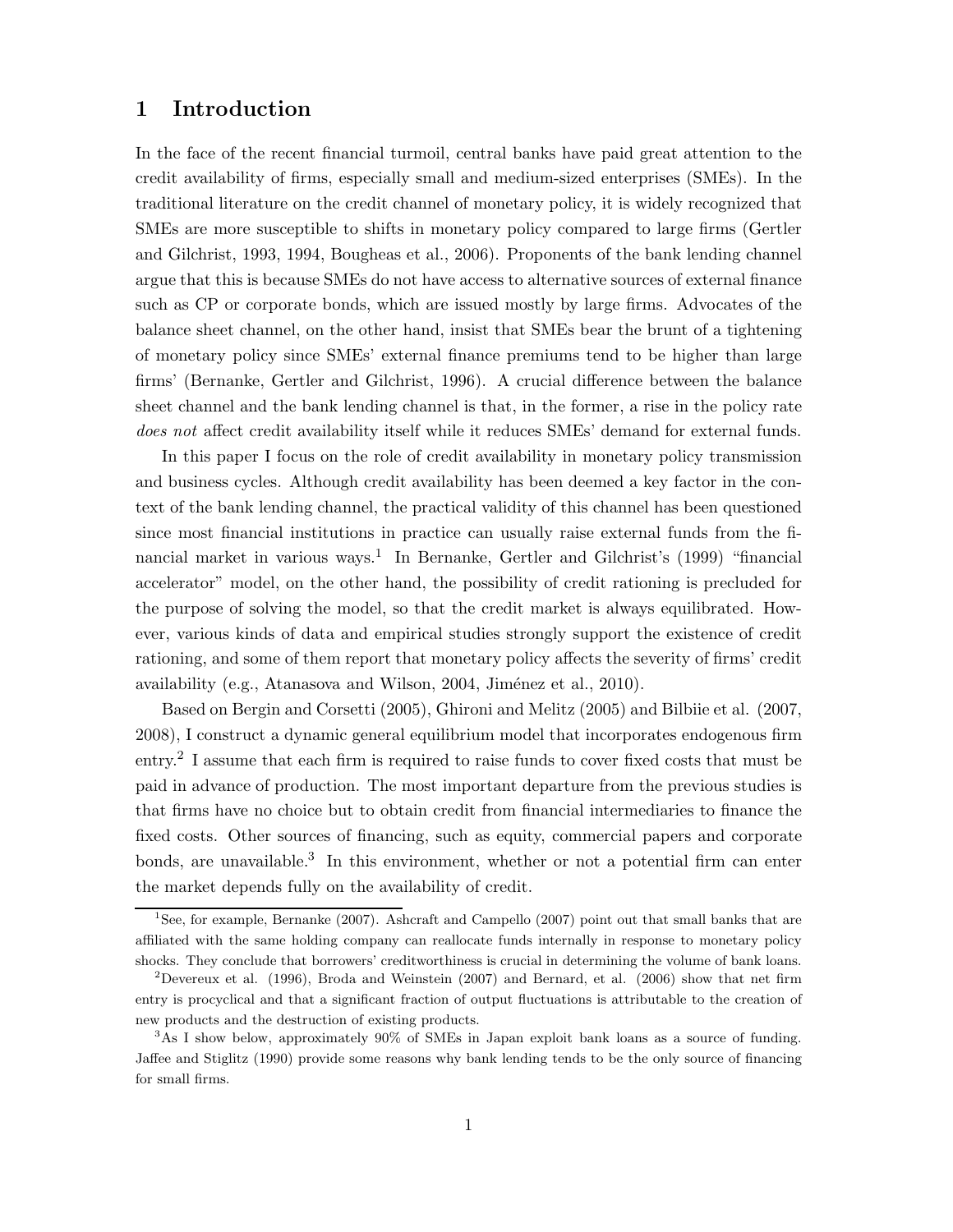Following Williamson (1987), Bernanke et al. (1999) and others, financial intermediaries must incur auditing costs in order to reveal the state of defaulted firms (costly state verification). In the presence of auditing costs, there would exist a threshold of loan rates above which the lender can no longer extend credit.<sup>4</sup> If the lending rate is determined at the threshold value, then some applicants will necessarily be unable to obtain credit. In fact, the analysis shows that credit rationing arises in equilibrium since prospective entrants continue to enter the market until their credit risk becomes too high for financial intermediaries to extend credit. The point is that the creditworthiness of prospective firms is decreasing in the mass of firms because an increase in the amount of labor leads to higher wages. The mass of new firms is thus determined at a finite value even when the expected profits of entry are still positive.

Since firms with lower technology are more likely to go bankrupt, the distribution of firm-specific technology levels would shift over time. As a consequence, the credit spread tends to become smaller as the firm ages. Each firm's specific technology will be revealed only if a bank audit is made while the bank knows the distribution of each generation's technology. When solving this model, one needs to keep track of each generation's technology distribution and the corresponding mass.

I show that a change in the nominal interest rate has a significant impact on real output through its effect on loan supply. The intuition for this is as follows: suppose that the central bank cuts the nominal interest rate, which is the cost of funds for financial intermediaries. Since debt contracts are made in nominal terms, a reduction in the nominal interest rate will allow the financial intermediaries to take higher risks. This implies that a part of the prospective entrants who would otherwise be unable to obtain credit become able to get credit. Therefore, an expansionary monetary policy enhances new firm entry and stimulates aggregate output. This "credit rationing channel" originated by the extensive margin effect differs from the conventional bank lending channel in that rationing stems not from the lack of bank liquidity, but from the lack of borrowers' creditworthiness. In this sense, the credit rationing channel may be viewed as complementing the traditional balance sheet channel.

The influence of monetary policy on firm dynamics is also explored by Bergin and Corsetti (2005) and Bilbiie et al. (2008), who assume that new entrants can issue equity to cover entry costs. In their models, a policy shift can affect each firm's entry decision through its influence on the firm's current value as long as price stickiness exists. In contrast, the real effects of monetary policy considered in this paper do not rely on price stickiness. Other studies related to this paper are De Fiore and Tristani (2008) and Stebunovs (2008). De Fiore and Tristani (2008) considered the role of nominal financial contract in a model

<sup>4</sup>Another strand of literature, such as the work by Stiglitz and Weiss (1981), focuses on adverse selection between lenders and borrowers as the source of credit rationing. See Jaffee and Stiglitz (1990), Tirole (2006) and Freixas and Rochet (2008) for a survey of the literature on credit rationing.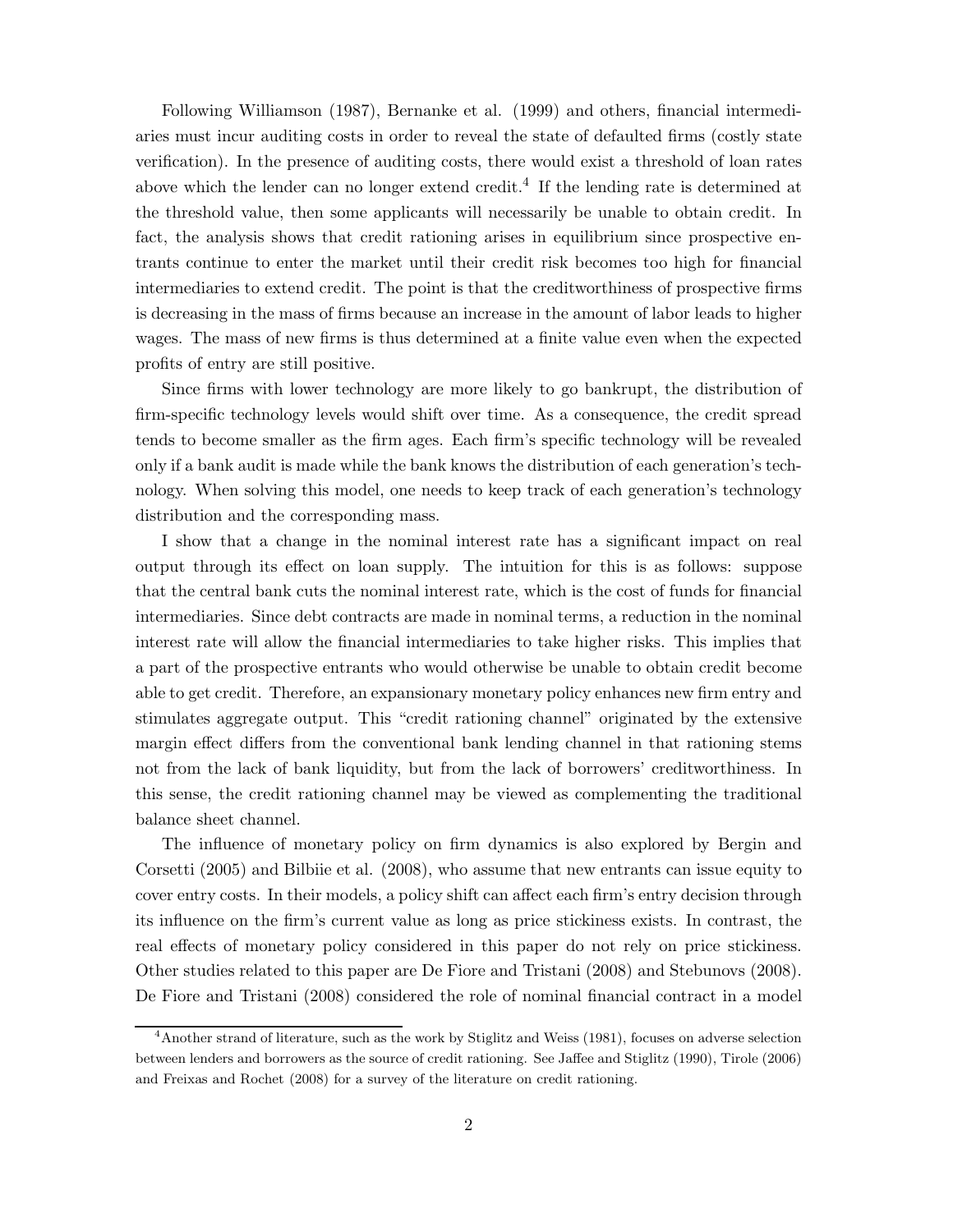without endogenous entry based on Bernanke et al.'s (1999) model. Stebunovs (2008) introduced endogenous entry into a DSGE model with banks, but he considered a situation in which banks' bargaining power is so strong that they can collect all the firms' profits without incurring auditing costs.

Finally, I examine in what circumstances a "credit crunch" or "credit crisis" is most likely to occur. In this model, a "credit crunch" or "credit crisis" is defined as a situation in which bank lending to new entrants suddenly stops. The simulation shows that, in the midst of a credit boom, a relatively small shock can induce a credit crunch. More specifically, a credit crunch tends to follow a significant increase in the aggregate output, the mass of firms, the amount of credit supplied, aggregate labor, labor wages, TFP, and sharp declines in default probability and credit spreads. I discuss why these phenomena can be symptomatic of a credit crisis.

# 2 SMEs' credit constraints and the real economy: The case of Japan

Before proceeding to a formal analysis, this section takes a brief look at the Japanese data regarding the condition of SMEs' external finance and its correlation with the real economy.

#### 2.1 Two types of credit rationing

In general, credit rationing arises for two reasons. One is a borrower's lack of creditworthiness. If a loan applicant is judged unable to yield a sufficient amount of profits in the future, then the expected net return of lending will be negative and the bank will not extend credit. Let us call this sort of rationing type-D credit rationing since it stems from the demand side. The other possibility is that banks cannot extend credit even when the net expected return of lending is nonnegative. This situation arises either when banks cannot collect enough funds to lend, as the theory of bank lending channel insists, or when banks are constrained by bank-capital requirements. Financial institutions that do not have enough capital are required to control the total amount of loans they make in order to meet bank-capital requirements.<sup>5</sup> If this is the case, the source of SMEs' difficulty in external finance stems from banks' balance sheet condition rather than applicants' creditworthiness. Let us call this type of rationing type-S credit rationing since it is caused by a supply-side factor.

<sup>&</sup>lt;sup>5</sup>Van den Heuvel (2006) investigates the effectiveness of monetary policy when a bank is required to maintain a certain level of capital.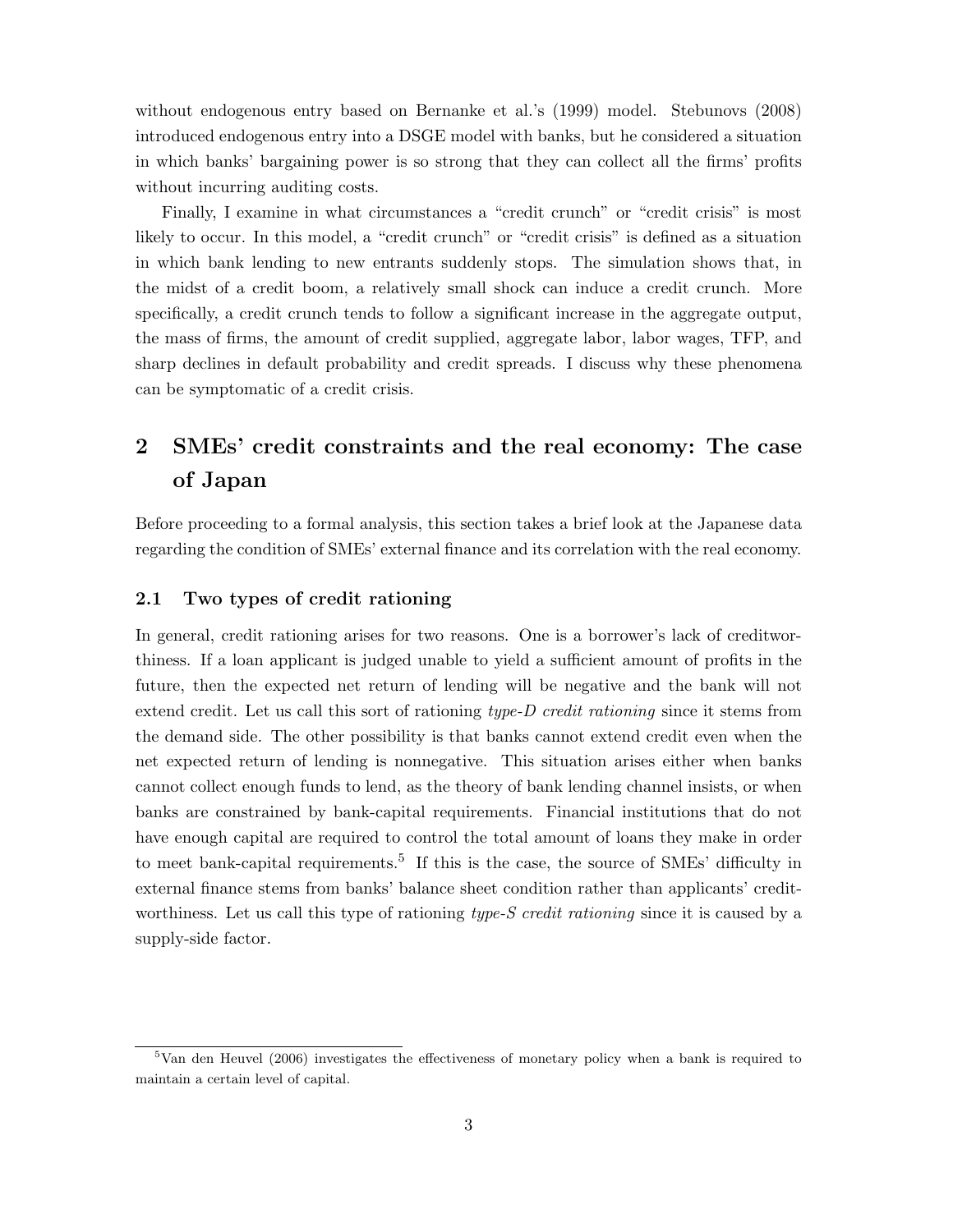#### 2.2 Limited availability of credit for SMEs: Evidence from survey data

A necessary condition for the theoretical analysis of this paper to be valid is that the size of type-D rationing is economically significant. However, showing the existence of credit rationing is necessarily difficult, as it requires an identification of loan demand and loan supply. While some empirical studies propose various ways to identify loan demand and loan supply, I show more direct evidence of the presence of rationing using survey data concerning Japanese SMEs.<sup>6</sup>

First, I show data taken from the Basic Survey of Small and Medium Enterprises, which is published by the Ministry of Small and Medium Enterprise Agency every year. Table 1 reports the proportion of SMEs for which the application of a bank loan has been denied by their "main banks" in the past year.<sup>7</sup> It reveals that at least 6-9% of loan applicants had their loan application refused or the amount of it reduced. One might think that this fraction is not significant, but there are at least two reasons why this may be an underestimate. First, there is a strong possibility that there existed "discouraged borrowers", who did not apply for loans because they thought they would be rejected even though they needed funds. Unfortunately, precise data on the number of discouraged borrowers are not available regarding Japanese SMEs, but the Survey of Small Business Finances (SSBF) 2003 in the US reports that 17.9% of SMEs were discouraged borrowers.<sup>8</sup>

The second limitation of the above survey data is that it excludes young firms that were launched in the past few years due to the unavailability of real-time information. For example, the sample firms included in the Basic Survey of Small and Medium Enterprises 2008 are taken from the Establishment and Enterprise Census 2006 published by the Ministry of Internal Affairs and Communications.<sup>9</sup> It is natural to expect that younger and smaller firms are more financially constrained than older and larger SMEs. If this is the case, the extent of credit rationing will be more severe than the above data suggest. To examine this possibility, Table 2 shows how the availability of credit and the source of funding depend on firms' developmental phases. It states that, among SMEs at the initial stage of firm growth, 38.7% answered that they have had some problems with external financing. The corresponding fraction for the most developed SMEs is 2.6%. This strongly suggests that the fraction of firms that have difficulty in obtaining funds shown in Table 1 is biased downward due to the fact that the data do not include the youngest SMEs, which are most likely to be financially constrained. Moreover, the table also reveals that the fraction of loans from financial institutions among all sources of finance is lower for less-developed

 $6$ For empirical analyses of credit rationing, see Atanasova and Wilson (2004) and Ciccarelli et al. (2010). <sup>7</sup>There can be various definitions of "main bank", but the *Basic Survey of Small and Medium Enterprises* 

directly asks each SME who its main bank is. <sup>8</sup>SSBF 2003 also reports that 85.1% of loan applicants have always been approved and 10.3% have always

been denied.

 $9$ This type of information lag varies since the *Establishment and Enterprise Census* is not conducted every year. The maximum lag is 4 years.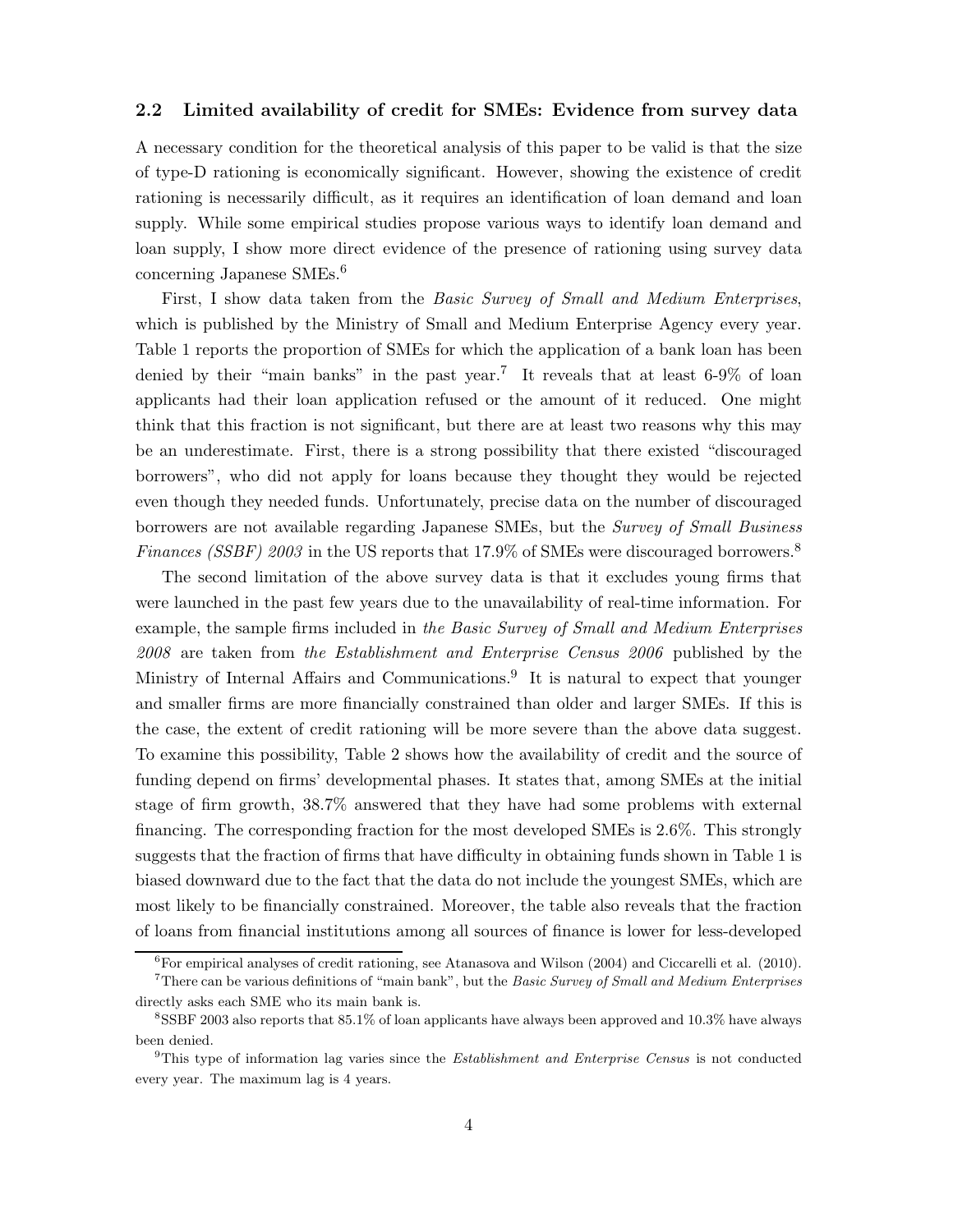SMEs than for developed SMEs. This reflects the fact that young firms are likely to rely on relatively less efficient sources of funding, such as borrowing from executives, business partners and relatives. This observation reinforces the view that smaller firms are more likely to be credit constrained than larger firms.

Next, let us look at some judgment surveys taken from TANKAN, which is published by the Bank of Japan on a quarterly basis. Figure 1 shows the judgment survey of SMEs on changes in the lending attitudes of financial institutions, lending rates and the ease with which SMEs get external funds (denoted as "financial position"). According to these data, there is a strong correlation between a financial institution's lending attitude and the ease of external finance: an accommodative lending attitude makes it easier for firms to get external funds. This correlation could be viewed as supporting the model of balance sheet channel as long as the ease of external finance stems from changes in the cost of borrowing. However, the figure reveals that SMEs' difficulty in external finance is not necessarily positively correlated to loan rates. This implies that SMEs do not regard the cost of borrowing as the only source of financing difficulty. There must be another reason why SMEs have problems obtaining external finance. Time-varying credit availability is one possible factor that prevents the difficulty of external finance from moving in tandem with the cost of borrowing.<sup>10</sup>

Decomposing the observed rationing into type-S and type-D is beyond the scope of this paper, but some data appear to support the presence of type-D rationing. Table 3 shows that about 50% of SMEs that feel financial institutions' credit standards have risen attribute this rise to the deterioration of their own profitability, while 43.8% of SMEs reported that the increasing difficulty in obtaining external funds stems from the financial institutions' problems. In addition, as is shown in Table 2, the fact that the fraction of SMEs that have some problems with external financing declines with firm age implies that the availability of credit depends largely on demand-side factors.

In the model presented below, I examine the relationship between firm entry and credit availability. As pointed out by Ghironi and Melitz (2005) among others, the terminology "firm entry" could also be interpreted as the establishment of new plants or investments. If a certain fraction of firms are credit constrained, then the ease of external finance is expected to have a positive correlation with the number of new firm entries and investments. Figure 2 shows this is indeed the case. There is a strong positive correlation between the number of newly launched firms, SMEs' fixed investments and the ease of obtaining external finance.

 $10$ Lown and Morgan (2002, 2006) stress the importance of credit standards, as opposed to loan rates, in explaining the behavior of bank loans, real GDP and inventory investment in the U.S. They show that credit standards, as a proxy for credit availability, are far more informative than loan rates about the total amount of loans.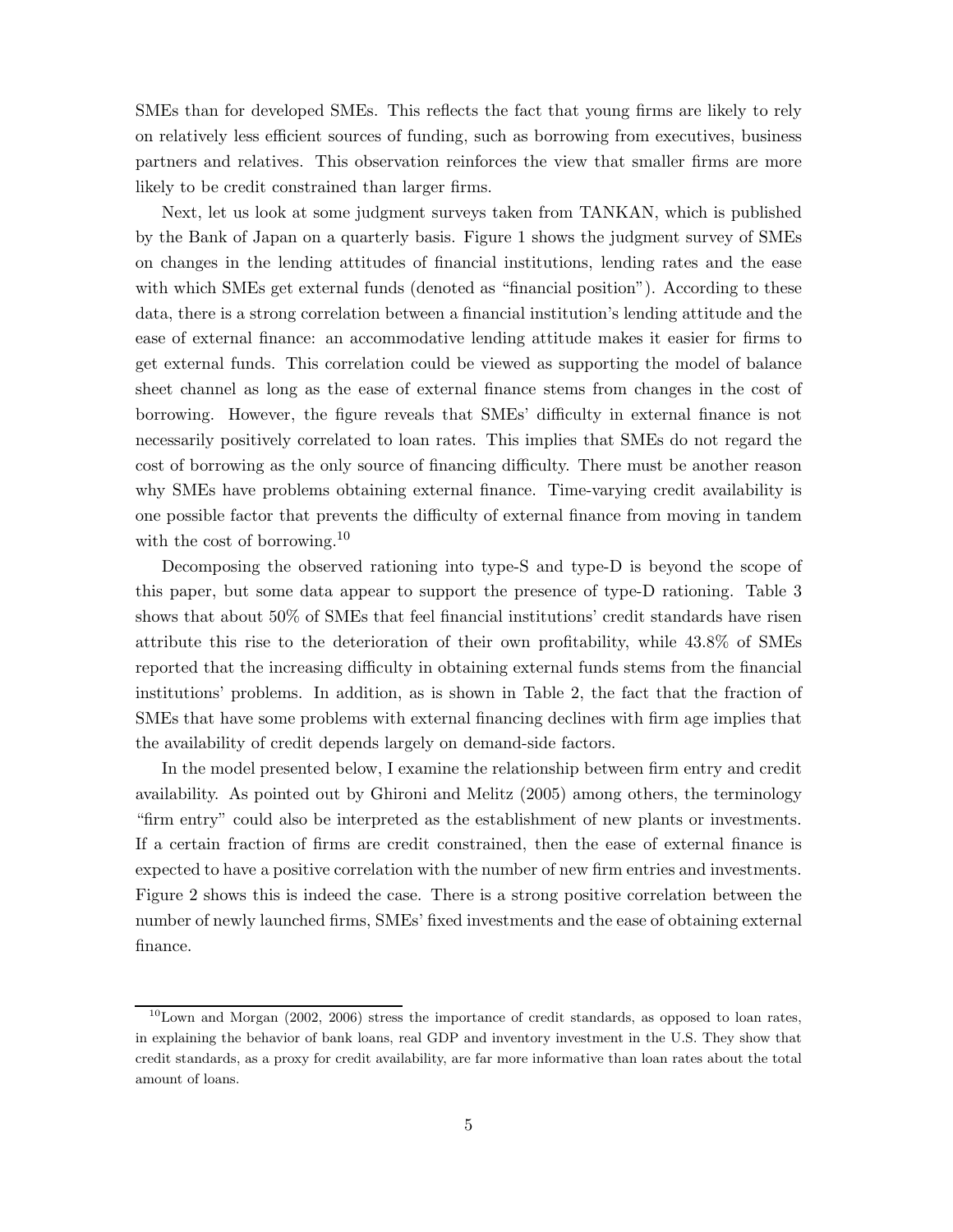## 3 The model

The model economy consists of a representative household, goods-producing firms, a financial intermediary, a central bank, and the government. The representative household consumes a variety of goods while supplying labor service in the goods sector. Since the mass of firms is allowed to vary over time, the goods firms can be classified into two groups: new entrants and incumbents. Firms have to employ a fixed amount of labor in order to make preparations for production at the beginning of each period. Accordingly, they need to raise funds in the financial market in advance of production to cover the fixed costs. I consider a situation in which bank lending is the only source of financing. Unlike the standard endogenous entry models, equity issuing is not allowed. Since renegotiation of debt contract is not permitted, a firm goes bankrupt if it fails to earn enough profits to repay the principal plus interest to the financial intermediary. The sequence of events is illustrated in Figure 4.

#### 3.1 Households

The one-period utility function of a representative household is given as

$$
U_t = \log C_t - \eta \int_{i \in \Omega_t} \frac{L_t(i)^{1+\phi}}{1+\phi} di - \tilde{\eta} \int_{i \in \Omega_t} \frac{f_t(i)^{1+\tilde{\phi}}}{1+\tilde{\phi}} di \quad \phi, \tilde{\phi}, \eta, \tilde{\eta} \ge 0
$$

where  $C_t \equiv \left[\int_{i \in \Omega_t} C_t(i)^{\frac{\theta-1}{\theta}} di \right]^{\frac{\theta}{\theta-1}}$ , and  $C_t(i)$  and  $L_t(i)$  are the consumption of differentiated good  $i$  and the hours worked for the production of consumption good  $i$ , respectively.  $\theta$  (> 1) denotes the elasticity of substitution between the variety of goods. The optimization of the allocation of consumption goods yields the aggregate price index  $P_t \equiv \left[\int_{i \in \Omega_t} P_t(i)^{1-\theta} di \right]^{\frac{1}{1-\theta}}$ , where  $P_t(i)$  denotes the price of good *i*.  $\Omega_t$  is the set of the total variety of goods available in period t.  $f_t(i)$  represents the hours worked for firm i at the beginning of period  $t$  in preparation for production. I assume that a certain amount of preparatory work needs to be done at the beginning of each period in order to begin production. The point is that the preparatory work is a requisite for production, so that  $f_t(i)$  is not necessarily positively correlated with the realized amount of products. Practical examples of this type of "non-productive" but requisite work would be personnel management, test marketing, negotiation with banks in obtaining credit, etc. The necessity of hiring those preparatory workers requires firms to incur fixed costs, which must be paid in advance of production.

The household needs to use cash to purchase consumption goods. At the beginning of period  $t$ , the amount of cash available for the purchase of consumption goods is  $M_t + \int_{i \in \Omega_t} \tilde{W}_t(i) f_t(i)di - S_t$ , where  $M_t$  is the nominal balance held from period  $t-1$  to t, and  $\int_{i \in \Omega_t} \tilde{W}_t(i) f_t(i) di$  represents the total nominal preparatory-labor wage paid at the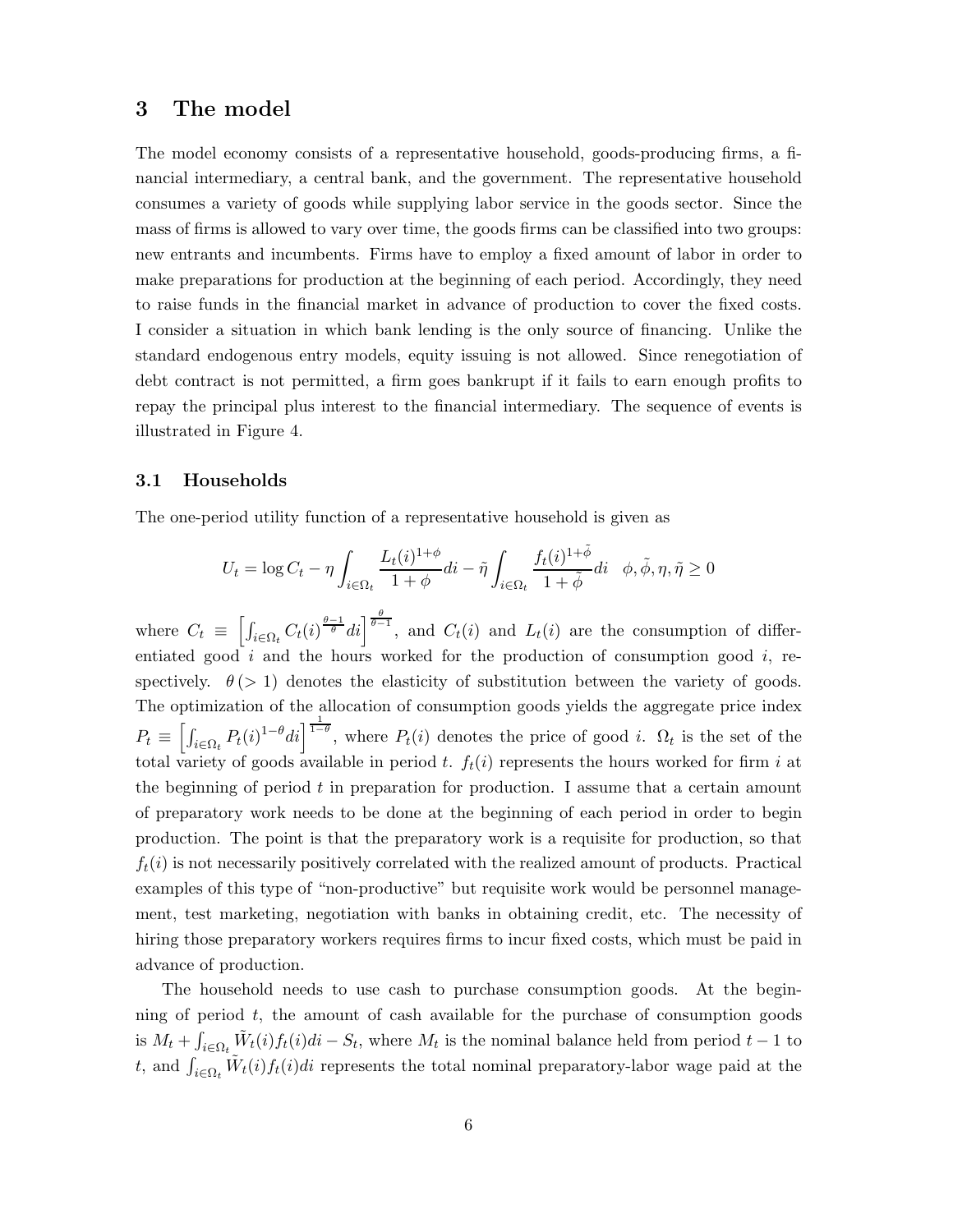beginning of period t. The production-labor wage  $\int_{i \in \Omega_t} W_t(i) L_t(i) di$  is paid after production has started. The household also makes a one-period deposit  $S_t$  at the beginning of the period and the interest on it,  $R_t$ , is paid at the end of the period. It follows that the following cash-in-advance  $(CIA)$  constraint must be satisfied:<sup>11</sup>

$$
P_t C_t \le M_t + \int_{i \in \Omega_t} \tilde{W}_t(i) f_t(i) di - S_t.
$$

The household's budget constraint is given by

$$
M_{t+1} = M_t + \int_{i \in \Omega_t} \tilde{W}_t(i) f_t(i) di - S_t - P_t C_t + R_t S_t + \int_{i \in \Omega_t} W_t(i) L_t(i) di + \Pi_t - T_t
$$

where  $\Pi_t$  denotes the sum of profits transferred from firms and the financial intermediary, and  $T_t$  is a lump-sum transfer from the government. Since the CIA constraint holds with equality in each period as long as there is an opportunity cost of holding cash, the budget constraint can be rewritten as:

$$
P_t C_t + S_t = \int_{i \in \Omega_t} \tilde{W}_t(i) f_t(i) di + R_{t-1} S_{t-1} + \int_{i \in \Omega_{t-1}} W_{t-1}(i) L_{t-1}(i) di + \Pi_{t-1} - T_{t-1}.
$$

Due to the CIA constraint, the production-labor wage income in period  $t$ ,  $\int_{i \in \Omega_t} W_t(i) L_t(i) di$ , cannot be used until period  $t+1$ , while the preparatory-labor wage income,  $\int_{i \in \Omega_t} \tilde{W}_t(i) f_t(i) di$ , can be spent in period t.

Assume for simplicity that the amount of labor required for the preparation of production depends solely on the status of the firm: new entrant or incumbent. New entrants and incumbents hire preparatory-labor  $f_{E,t}$  and  $f_{I,t}$ , respectively. The first-order conditions for the household's optimization problem are

$$
R_t^{-1} = E_t \frac{\beta P_t C_t}{P_{t+1} C_{t+1}},\tag{1}
$$

$$
\frac{\tilde{W}_{E,t}}{P_t} = \tilde{\eta} C_t f_{E,t}^{\tilde{\phi}}, \quad \frac{\tilde{W}_{I,t}}{P_t} = \tilde{\eta} C_t f_{I,t}^{\tilde{\phi}}
$$
\n
$$
\tag{2}
$$

$$
\beta E_t \frac{W_t(i)}{P_{t+1} C_{t+1}} = \eta L_t^{\phi}(i),\tag{3}
$$

where  $\beta$  and  $E_t$  are the subjective discount factor and the expectations operator conditional on information in period t.  $\tilde{W}_{E,t}$  and  $\tilde{W}_{I,t}$  are the nominal preparatory-labor wages for new entrants and incumbents, respectively. Conditions (1) and (2) are fairly standard. Eq.(3) says that the current disutility of labor must equal the real wage evaluated in terms of future price level and future marginal utility of consumption. This is because the production-labor wages cannot be spent until the next period, whereas the household

 $11$ <sup>II</sup>It is assumed that financial markets open before the goods market.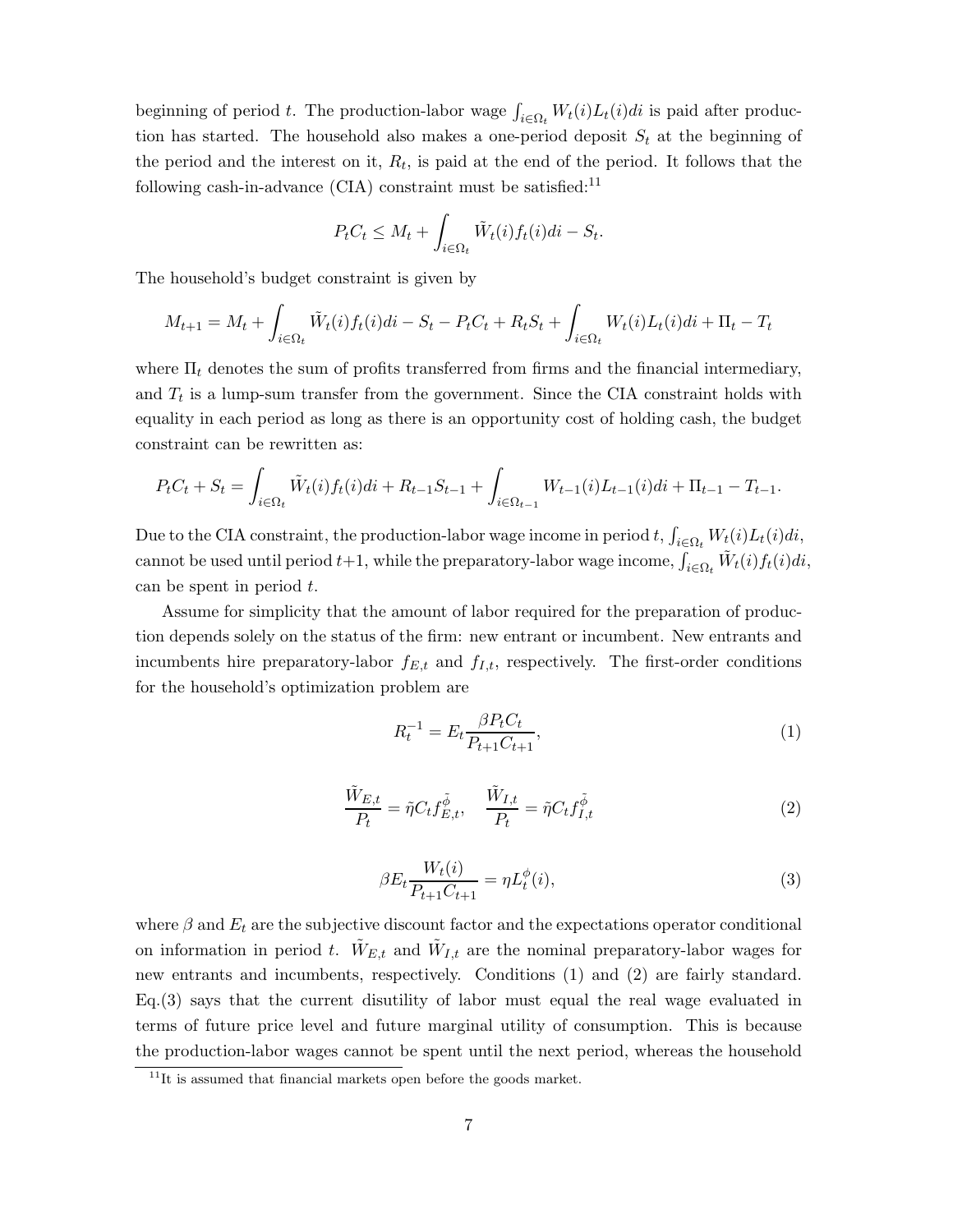incurs disutility of labor today. Using the Euler equation (1), this relation can be rewritten as

$$
\frac{W_t(i)}{P_t} = \eta R_t C_t L_t^{\phi}(i). \tag{4}
$$

Eq. (4) is a labor supply condition that equates the real wage to the marginal rate of substitution between consumption and leisure. However, unlike the standard one, the nominal interest rate  $R_t$  also appears in the relation. The presence of  $R_t$  represents the distortion stemming from the time lag between the earning and spending of wage income. As demonstrated below, the nominal interest rate has a real impact on the economy due to this time lag. An intuitive reason for the appearance of the nominal interest rate in (4) is as follows. In the optimal equilibrium, the current disutility of labor must equal the "future real wage",  $W_t(i)/P_{t+1}$ , times the future marginal utility of consumption,  $C_{t+1}^{-1}$ . On the one hand, the difference between the current real wage,  $W_t(i)/P_t$ , and "future real wage" is given by the rate of inflation. On the other hand, the Euler equation (1) suggests that the difference between the current and future marginal utility of consumption is given by the real rate of interest. Therefore, when the optimality condition (3) is expressed exclusively by time-t variables, the inflation terms offset each other and only the nominal interest rate term remains.

#### 3.2 Goods sector

The production function of a goods-producing firm takes the form of a constant-returnsto-scale function:

$$
Y_t(i) = (Z_t + z(i))L_t(i),
$$
\n(5)

where  $Y_t(i)$ ,  $Z_t$  and  $z(i) \in (0, z_u)$  denote output, a common productivity shock and firmspecific productivity level, respectively. While the common productivity level is allowed to change over time, the firm-specific technology is not.  $Z_t$  takes a positive value for all t.

There are three economic agents who consume goods: the household, the government and the financial intermediary. The financial intermediary is a consumer of goods since auditing costs take the form of consumption spending. All agents have an identical elasticity of substitution between differentiated goods, which means that they will demand the same consumption basket. It follows that the goods demand function is simply given by

$$
Y_t(i) = \rho_t^{-\theta}(i)Y_t,\tag{6}
$$

where  $\rho_t(i) = P_t(i)/P_t$  and  $Y_t = C_t + G_t + \xi_t$ .  $G_t$  and  $\xi_t$  denote the consumption baskets purchased by the government and the financial intermediary, respectively. In the following, I assume that government spending is determined such that  $C_t = \gamma Y_t$  and hence  $G_t + \xi_t = (1 - \gamma)Y_t$ , where  $\gamma \in (0, 1)$ . This implies that fluctuations in  $\xi_t$  are completely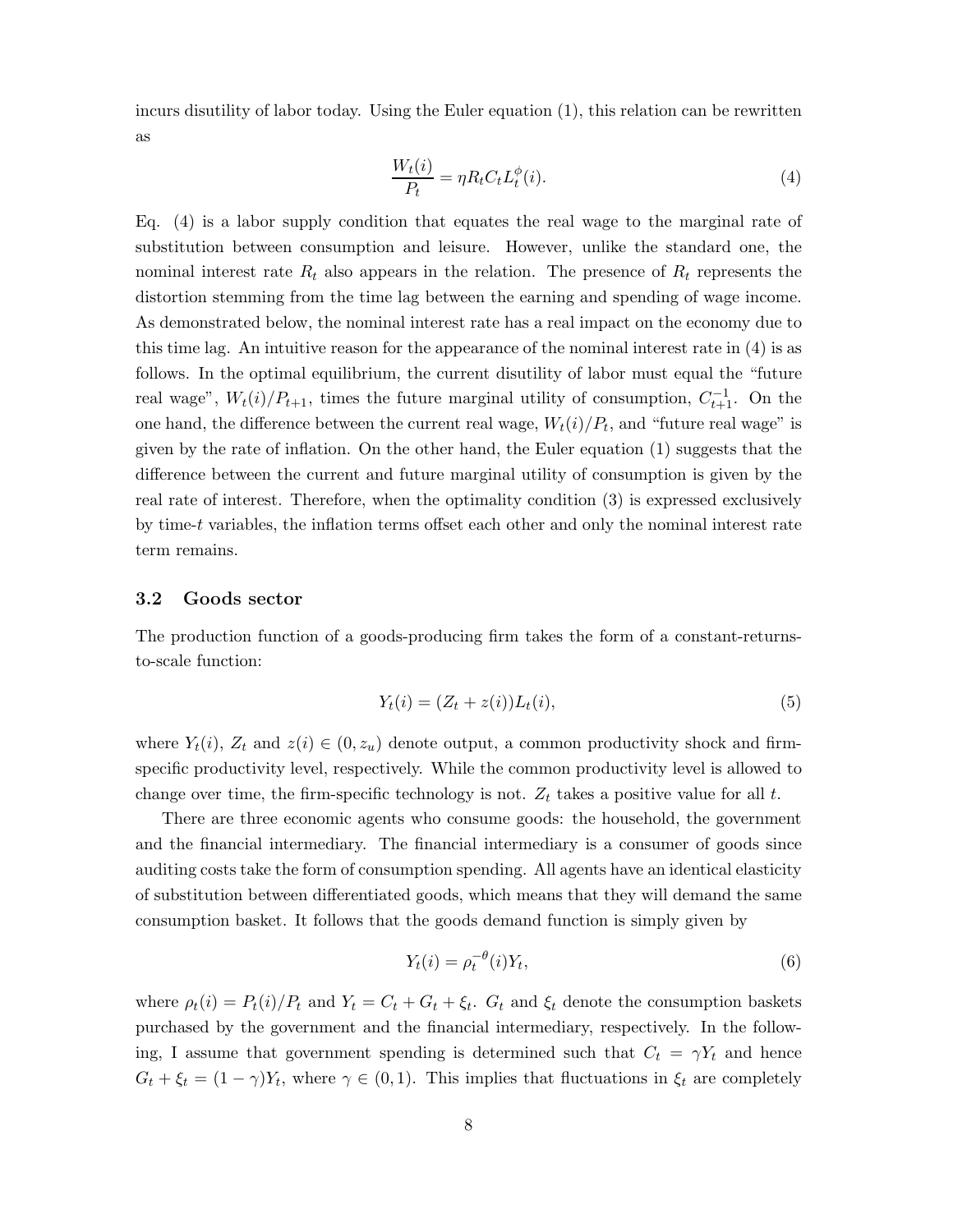absorbed by the corresponding shift in government spending so as to keep the household's consumption a constant fraction of aggregate output. The reason for imposing this assumption is twofold: first, it is natural to consider that the contribution of auditing costs incurred by financial institutions to GDP is negligible compared to that of household consumption and government spending. Second, this simplification enables us to analytically prove the existence and uniqueness of financial market equilibrium. Without this assumption, there arise trivial second- and higher-order effects of a change in  $\xi_t$  on output. This is because  $\xi_t$  depends on firms' profits, which depend on aggregate output, which in turn depends on  $\xi_t$ , and so forth.

Goods prices are flexible. The relative price of good  $i$  is then given as

$$
\rho_t(i) = \left(\frac{\theta}{\theta - 1}\right) \frac{W_t(i)}{P_t(Z_t + z(i))}.\tag{7}
$$

Using (4) - (7) and the relation  $Y_t = \left[\int_{i \in \Omega_t} Y_t(i)^{\frac{\theta-1}{\theta}} di \right]^{\frac{\theta}{\theta-1}}$ , the aggregate output can be expressed as

$$
Y_t = \left[ \left( \frac{\theta}{\theta - 1} \right) \gamma \eta R_t \right]_{1 + \phi}^{\frac{-1}{1 + \phi}} \left[ \int_{i \in \Omega_t} (Z_t + z(i))^{\alpha} di \right]^{\frac{1}{\alpha}}
$$
  

$$
= \left[ \left( \frac{\theta}{\theta - 1} \right) \gamma \eta R_t \right]_{1 + \phi}^{\frac{-1}{1 + \phi}} \left[ \int_0^{z_u} J_t(z) (Z_t + z)^{\alpha} dz \right]^{\frac{1}{\alpha}}, \tag{8}
$$

where  $\alpha \equiv (\theta - 1)(1 + \phi)/(1 + \theta \phi)$ , and  $J_t(z)$  denotes the mass of firms whose firm-specific productivity is z. As is clear from the equation, an increase in the mass of firms will expand the aggregate output, and a reduction in the nominal interest rate will also have a positive impact on output. As I mentioned above, the latter effect stems simply from the time lag between the payment and the usage of production-labor wages.

Let  $d_t(i)$  denote the real profit prior to repayment to the financial intermediary.<sup>12</sup> The diversity in  $d_t(i)$  among firms can be expressed solely by the difference in firm-specific technology:

$$
d_t(i) = \frac{1}{\theta} Y_t(i)^{\frac{\theta-1}{\theta}} Y_t^{\frac{1}{\theta}}
$$
  
= 
$$
\frac{1}{\theta} (Z_t + z(i))^{\alpha} \left[ \left( \frac{\theta}{\theta - 1} \right) \gamma \eta R_t \right]^{\frac{-1}{1 + \phi}} \left[ \int_0^{z_u} J_t(z) (Z_t + z)^{\alpha} dz \right]^{\frac{1 - \alpha}{\alpha}}, \qquad (9)
$$

Notice that an increase in the mass of firms, which is reflected by a rise in  $\int_0^{z_u} J_t(z) (Z_t +$  $(z)^{\alpha}$ dz, may or may not improve the profitability of each firm, depending on the value of  $\alpha$ . This is because an increase in the mass of firms will raise the real wages while expanding aggregate demand. If the former effect dominates the latter, then profits will decrease as the mass of firms rises.

 $12$ Firms pay the right amount of wages to production workers before paying back to the financial intermediary. Note that this is always possible since  $d_t(i)$  is nonnegative.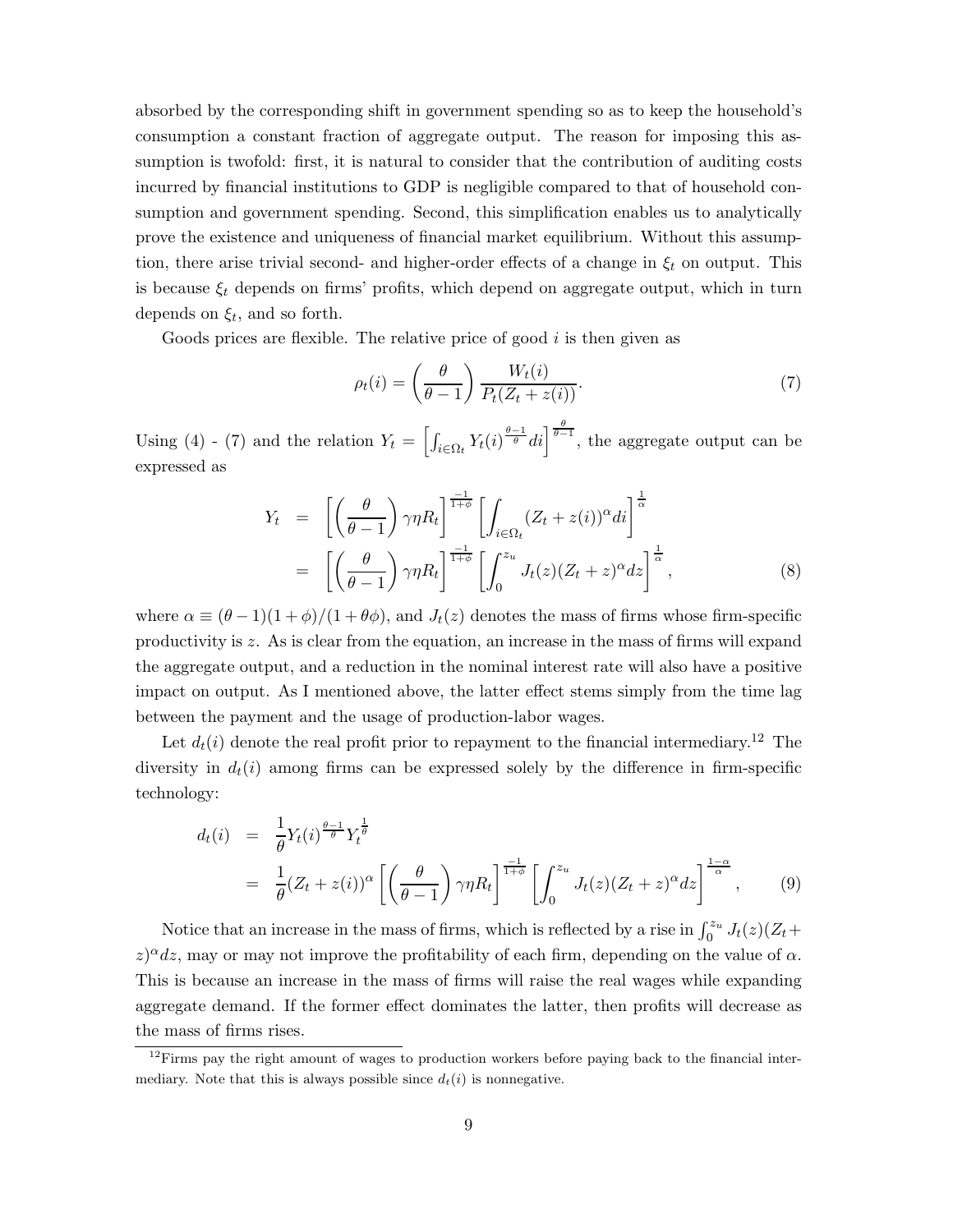It is assumed that hours worked at the beginning of period  $t$  as a preparatory worker are  $f_{E,t} = f_E/Z_t$  for entrants and  $f_{I,t} = f_I/Z_t$  for incumbents.  $f_E$  and  $f_I$  are assumed to be constant. This specification implies that the fixed costs will decrease as common productivity improves.

#### 3.3 Financial intermediary

Let us turn to the financial contract between a firm and a financial intermediary.<sup>13</sup> After a common productivity shock  $Z_t$  is realized, each firm attempts to borrow funds from a financial intermediary in order to pay fixed costs  $\tilde{W}_{E,t}f_{E,t}$  or  $\tilde{W}_{I,t}f_{I,t}$ . Firm-specific technology is not observable to the financial intermediary unless an audit is made after bankruptcy. Firms cannot raise capital in other ways, such as equity, trade credits, corporate bonds, or commercial paper.

#### 3.3.1 New entrants

First, let us consider a debt contract between a new entrant and a financial intermediary. Every debt contract is made in nominal terms. The gross lending rate,  $R_{E,t}^l$ , is determined according to the following no-arbitrage condition:

$$
(1 - x_{E,t})R_{E,t}^l \tilde{W}_{E,t} f_{E,t} + (1 - \mu_E) \int_0^{\bar{z}_{E,t}} g(z)P_t d_t(z) dz = \chi_t R_t \tilde{W}_{E,t} f_{E,t}, \ \mu_E \in (0,1) \tag{10}
$$

where  $\bar{z}_{E,t}$  denotes the threshold of firm-specific productivity below which firms go into bankruptcy.  $x_{E,t}$  is the probability of new entrants' default and  $g(z)$  is the density function of firm-specific technology levels.  $\chi_t \geq 1$  represents a shock that would affect the financial contract. A plausible interpretation of this shock would be a shift in the credit standard. For instance, a change in the bank's risk aversion and/or the expected profitability of borrowers will affect the bank's lending attitude. As in Williamson (1987) and Bernanke et al. (1999), the financial intermediary has to incur auditing costs in order to reveal the state of defaulted firms. As is well known, in the presence of such costs, there would arise a threshold of firm-specific technology above which the lender can no longer grant credit. This is because a rise in the threshold will increase the probability of default and thereby increase the expected cost of auditing while a rise in the threshold has a direct positive effect on the bank's revenue through a rise in the lending rate. Following Bernanke et al. (1999), I assume that the auditing costs take a form such that the financial intermediary spends a certain fraction of its revenue on final goods consumption. This leads to  $\xi_{E,t} = \mu_E \int_0^{\bar{z}_{E,t}} g(z) d_t(z) dz$ . An advantage of this specification of auditing costs is that the financial intermediary always has an incentive to audit since auditing is always beneficial. Since prospective entrants are ex ante identical, the financial intermediary assigns an identical loan rate to all entrants.

 $13$ I use the terms "financial intermediary" and "bank" interchangeably.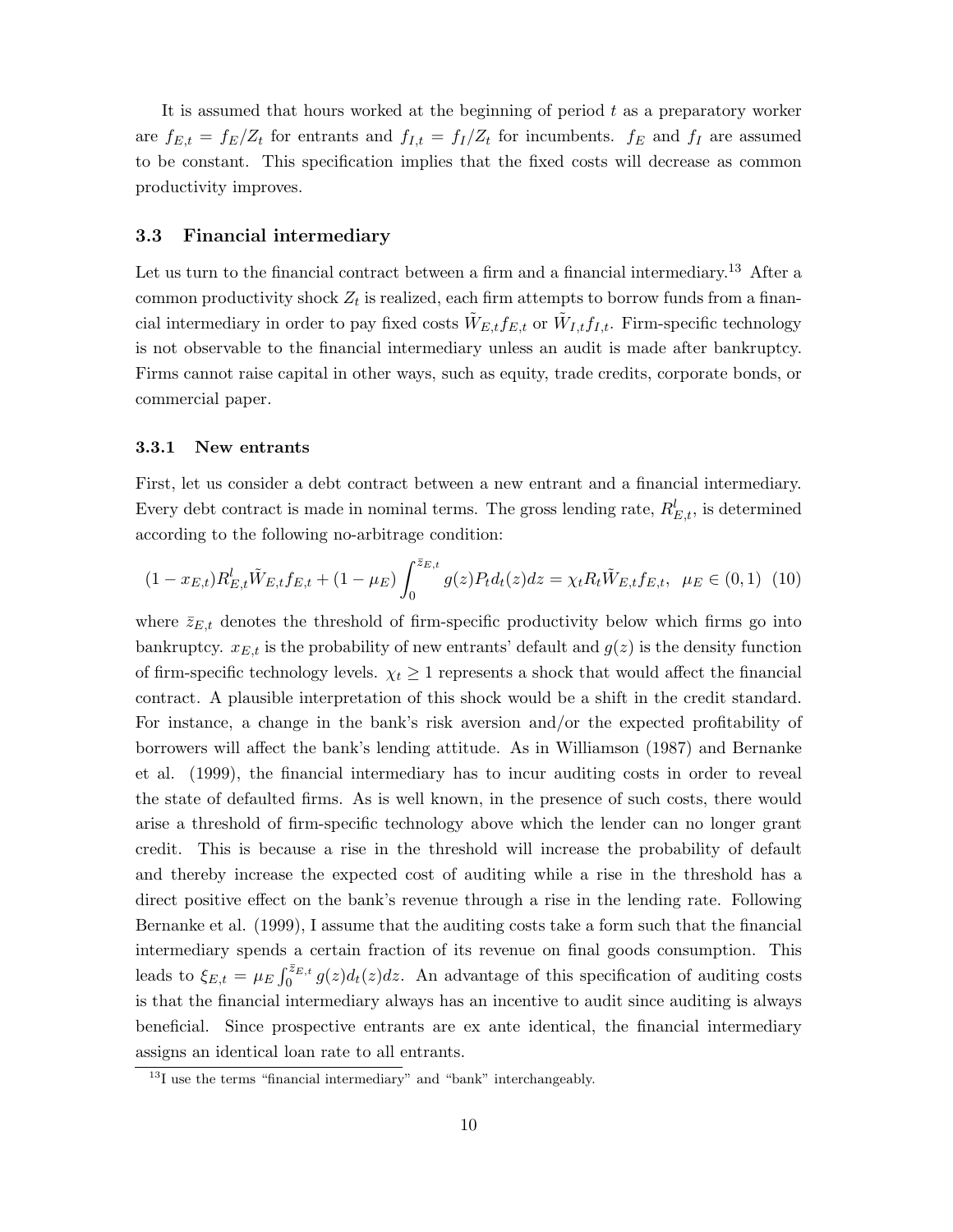There exist at least two sorts of financial market imperfections here. One is the presence of auditing costs, whose role of have been occasionally discussed in the literature. The other is the unavailability of additional liquidity at the end of each period. If financial markets were perfect, then the financial intermediary would try to avoid having firms default by extending additional credit as long as the firms would be able to earn positive net profits in the future. In such a situation, firms could get the same amount of external funds as their discounted value of expected profits, and thereby the financial market structure would basically be the same as that of the standard endogenous entry models (Bilbiie et al., 2007, 2008) where equity issuing is allowed. However, this model does not allow for renegotiation, and thus the financial intermediary commits to the original contract by letting the defaulting firms exit from the market.<sup>14</sup> This unavailability of additional credit, as well as the presence of auditing costs, will keep the mass of new entrants below the frictionless level.

As a preparation for analyzing equilibrium dynamics, let us express eq.(10) in terms of threshold  $\bar{z}_{E,t}$  and the mass function  $J(\cdot)$ . The threshold of default is defined implicitly as

$$
P_t d_t(\bar{z}_{E,t}) = R_{E,t}^l \tilde{W}_{E,t} f_{E,t}.
$$
\n(11)

It follows that the probability of default,  $x_{E,t}$ , can be given as

$$
x_{E,t} = Prob(P_t d_t(z) < R_{E,t}^l \tilde{W}_{E,t} f_{E,t})
$$
\n
$$
= Prob(z < \bar{z}_{E,t})
$$
\n
$$
= G(\bar{z}_{E,t}),
$$

where  $G(\cdot)$  denotes the cumulative distribution function of idiosyncratic technology levels. Then, eq.(10) leads to

$$
(1 - G(\bar{z}_{E,t}))d_t(\bar{z}_{E,t}) + (1 - \mu_E) \int_0^{\bar{z}_{E,t}} g(z)d_t(z)dz = \frac{\chi_t R_t \tilde{W}_{E,t} f_{E,t}}{P_t},
$$

Or, owing to the absence of aggregate uncertainty, the financial contract can be expressed in a simpler form by eliminating terms that are common to both sides of the equation.

$$
(1 - G(\bar{z}_{E,t})) (Z_t + \bar{z}_{E,t})^{\alpha} + (1 - \mu_E) \int_0^{\bar{z}_{E,t}} g(z) (Z_t + z)^{\alpha} dz
$$
  
=  $\chi_t R_t \theta \tilde{\eta} \gamma f_{E,t}^{1 + \tilde{\phi}} \int_0^{z_u} J_t(z) (Z_t + z)^{\alpha} dz.$  (12)

 $14$ The introduction of renegotiation will change the static financial contract into a dynamic one. However, as will be made clear below, such forward-lookingness makes it quite difficult to solve the model since technology distribution changes over time. Although I do not specify a particular microfounded rationale for why the financial intermediary refuses to extend further credit to firms in default, various reasons were proposed in the previous studies. For instance, Stiglitz and Weiss (1983) insisted that a credible threat of cutting off credit will reduce the likelihood that the borrowers undertake risky projects. Jaffee and Stiglitz (1990) provide a brief review of studies on this topic.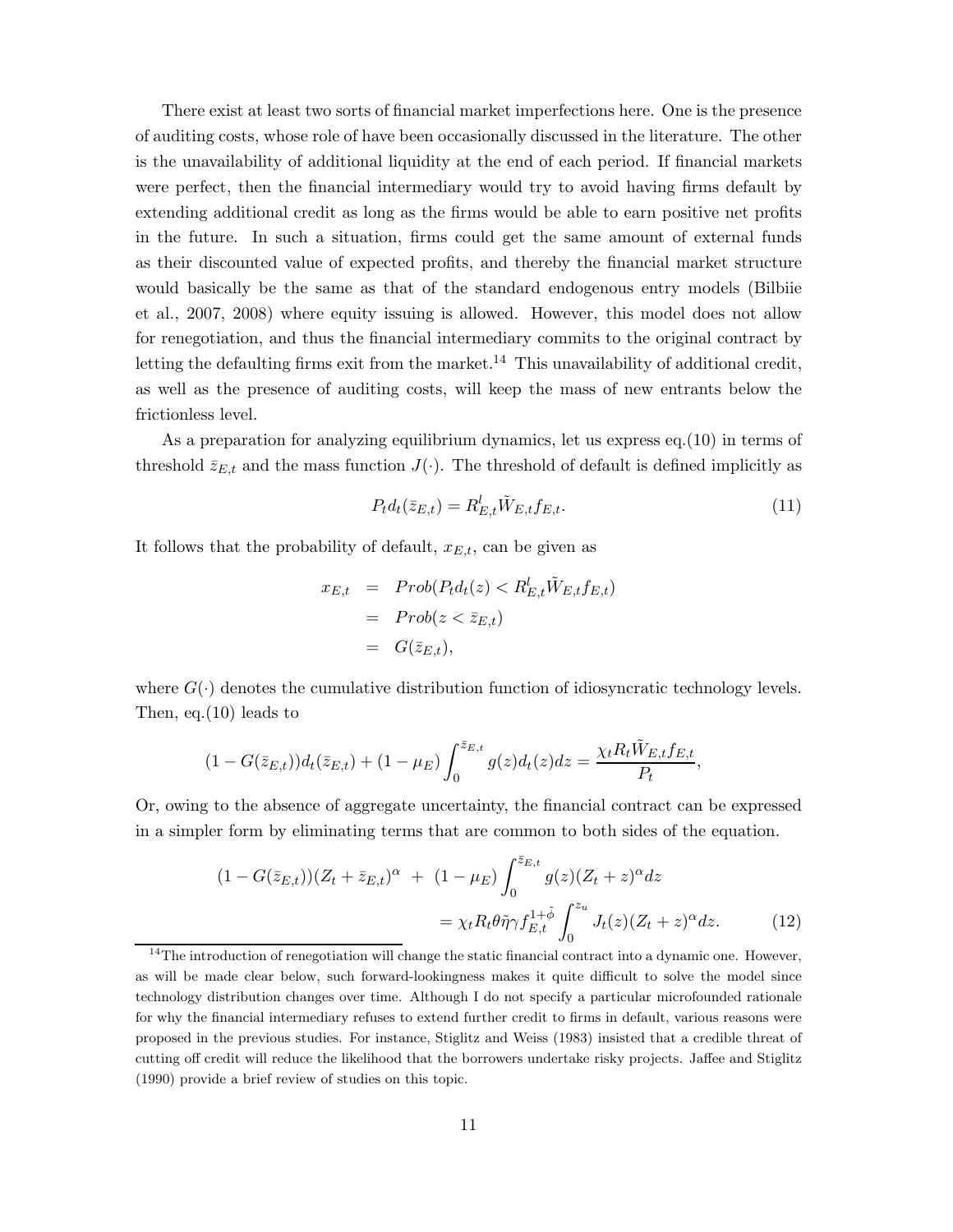Notice that the "time-lag effect" regarding wage income has no impact on this financial contract since the term R  $\frac{1}{t}$  appears in every term of eq.(10) and they cancel out each other. The LHS and RHS of (12) can be interpreted as the "quasi-expected revenue" and the "quasi-cost of funds", respectively. For later use, let us define  $\Gamma(\bar{z}_{E,t};Z_t)$  as follows:

$$
\Gamma(\bar{z}_{E,t};Z_t) \equiv (1 - G(\bar{z}_{E,t})) (Z_t + \bar{z}_{E,t})^{\alpha} + (1 - \mu_E) \int_0^{\bar{z}_{E,t}} g(z) (Z_t + z)^{\alpha} dz.
$$

From the definition of the threshold  $\bar{z}_{E,t}$ , the loan rate can be written as

$$
R_{E,t}^{l} = \frac{d_{t}(\bar{z}_{E,t})}{(\tilde{W}_{E,t}/P_{t})f_{E,t}} = \frac{(Z_{t} + \bar{z}_{E_{t}})^{\alpha}}{\theta \tilde{\eta} \gamma f_{E,t}^{1+\tilde{\phi}} \int_{0}^{z_{u}} J_{t}(z)(Z_{t} + z)^{\alpha} dz} = \chi_{t} R_{t} \frac{(Z_{t} + \bar{z}_{E_{t}})^{\alpha}}{\Gamma(\bar{z}_{E,t}; Z_{t})} \ge \chi_{t} R_{t}.
$$
\n(13)

Thus, the minimum value of the entrants' loan rate is necessarily equal to or higher than the safe rate, depending on the realization of financial shock  $\chi_t$ .

An important point is that the equilibrium condition (12) holds only under "normal" circumstances. If aggregate shocks are moderate, then the mass  $J(\cdot)$  is determined such that condition (12) holds with equality through the adjustment of the mass of new entrants. However, if large unfavorable aggregate shocks hit the economy, then it becomes possible that the adjustment of  $J(\cdot)$  may fail to satisfy condition (12) because the mass of new entrants is nonnegative. In that circumstance, no prospective entrants can get credit since the expected revenue becomes smaller than the bank's cost of funds. This possibility will be thoroughly examined in later sections.

#### 3.3.2 Incumbents

By definition, incumbents survived the last period. This implies that the lower bound of the firm-specific technology distribution generally shifts rightward as the firm ages, since those firms that have inferior technologies are more likely to go bankrupt and exit from the market. The financial intermediary does not know each incumbent's technology level. What is known to the financial intermediary is the technology distribution of each generation. Individual loans may be exposed to some risk while there is no aggregate uncertainty. The loan rates of older firms are likely to be lower than those of younger firms.

Let  $\bar{z}_{I,t-1}^q$  denote the lower bound of the firm-specific technology levels of generation-q, which is a predetermined variable at  $t$ . By generation-q, I mean the firms that entered the market q periods ago. A debt contract will be made if the following condition is met:

$$
(1 - x_{I,t}^q) R_{I,t}^{l,q} \tilde{W}_{I,t} f_{I,t} + (1 - \mu_I) \int_{\bar{z}_{I,t-1}^q}^{\bar{z}_{I,t}^{1+q}} g_{t-1}^q(z) P_t d_t(z) dz \ge \chi_t R_t \tilde{W}_{I,t} f_{I,t}, \ \mu_I \in (0,1) \ (14)
$$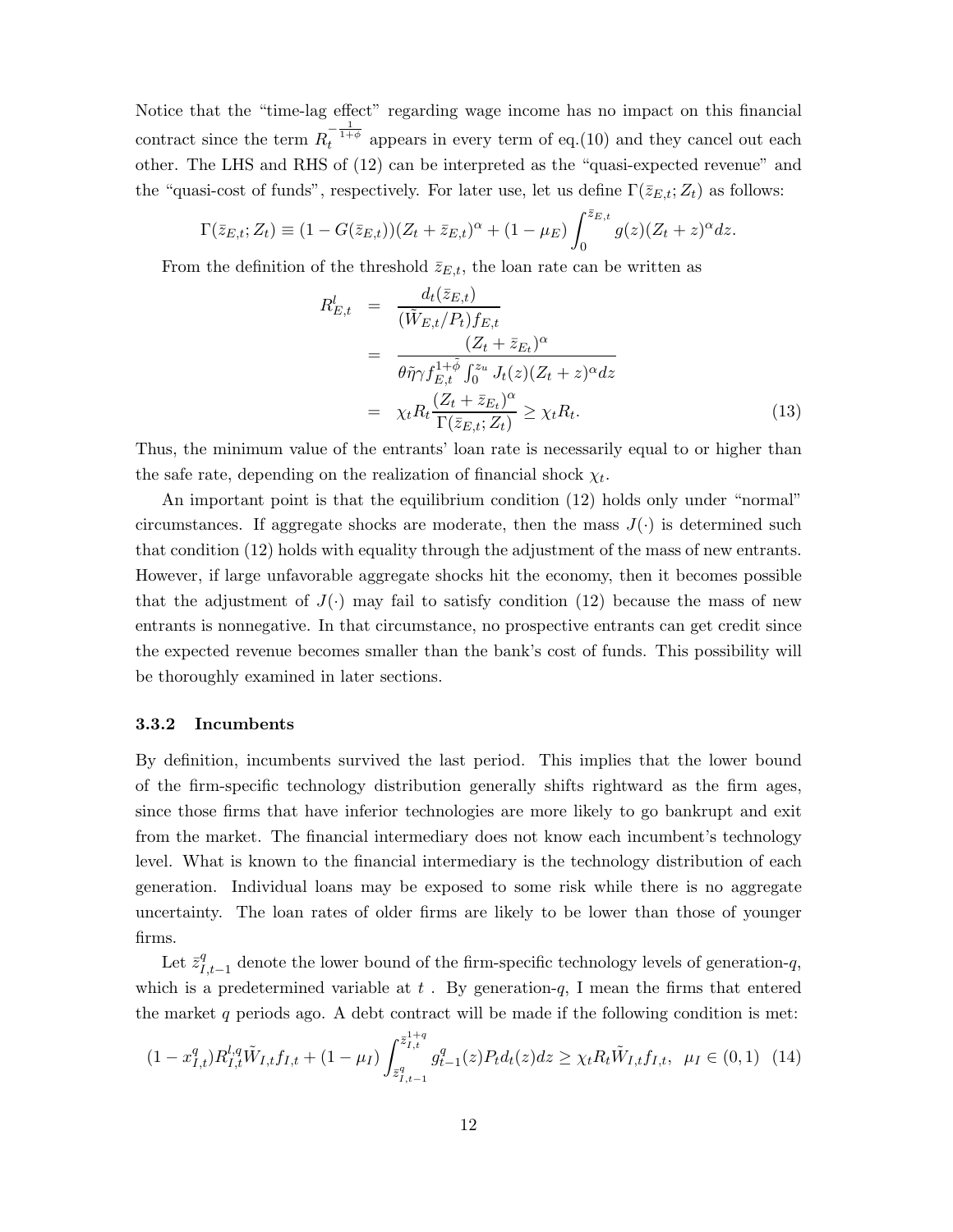where  $x_{I,t}^q$  and  $g_{t-1}^q(\cdot)$  denote the probability of default and the density function of firmspecific technologies of generation-q, respectively. Thus,  $x_{I,t}^q = \int_{\bar{z}_{I,t}^q}^{\bar{z}_{I,t}^{1+q}}$  $z_{I,t-1}^{z_{I,t}} g_{t-1}^q(z) dz \equiv G_{t-1}^q(\bar{z}_{I,t}^{1+q}).$ The financial contract will determine  $\bar{z}_{I,t}^{1+q} \geq \bar{z}_{I,t-1}^q$  so as to attain (14) with equality. If any value of  $\bar{z}_{I,t}^{1+q} \geq \bar{z}_{I,t-1}^q$  cannot attain equality, which occurs when the expected revenue always exceeds the cost of funds, then  $\bar{z}_{I,t}^{1+q} = \bar{z}_{I,t-1}^q$ . In this case, the generation-q firms are no longer risky borrowers and that they can obtain credit at the lowest rate,  $\chi_t R_t$ .

As in the case of new entrants, the financial contract can be simplified as

$$
\bar{z}_{I,t}^{1+q} \ge \bar{z}_{I,t-1}^q \quad \text{if} \quad \Gamma^q(\bar{z}_{I,t}^{1+q}; Z_t) = \chi_t R_t \theta \tilde{\eta} \gamma f_{I,t}^{1+\tilde{\phi}} \int_0^{z_u} J_t(z) (Z_t + z)^\alpha dz
$$
\n
$$
\bar{z}_{I,t}^{1+q} = \bar{z}_{I,t-1}^q \quad \text{if} \quad \Gamma^q(\bar{z}_{I,t}^{1+q}; Z_t) > \chi_t R_t \theta \tilde{\eta} \gamma f_{I,t}^{1+\tilde{\phi}} \int_0^{z_u} J_t(z) (Z_t + z)^\alpha dz,
$$
\n(15)

where

$$
\Gamma^{q}(\bar{z}_{I,t}^{1+q};Z_{t}) \equiv (1 - G_{t-1}^{q}(\bar{z}_{I,t}^{1+q}))(Z_{t} + \bar{z}_{I,t}^{1+q})^{\alpha} + (1 - \mu_{I}) \int_{\bar{z}_{I,t-1}^{q}}^{\bar{z}_{I,t}^{1+q}} g_{t-1}^{q}(z)(Z_{t} + z)^{\alpha} dz.
$$

Again, there is another possibility that  $\Gamma^q(\bar{z}_{I,t}^{1+q};Z_t) < \chi_t R_t \theta \tilde{\eta} \gamma f_{I,t}^{1+\tilde{\phi}}$  $J_{I,t}^{1+\phi} \int_0^{z_u} J_t(z) (Z_t +$  $(z)^{\alpha}$ dz. If this is the case, some of the incumbents are forced to exit from the market since they cannot obtain credit required to begin production. As is discussed below, however, I do not treat this possibility because there is a technical difficulty in obtaining a unique solution.

#### 3.3.3 Financial market equilibrium

Since the central bank injects money into the financial intermediary at the beginning of each period, the financial market equilibrium condition is given as

$$
N_t^E \tilde{W}_{E,t} f_{E,t} + N_t^I \tilde{W}_{I,t} f_{I,t} = S_t + \Delta M_{t+1},
$$

where  $\Delta M_{t+1} \equiv M_{t+1} - M_t$  and  $N_t^E$  and  $N_t^I$  denote the mass of entrants and incumbents, respectively. The profits of the financial intermediary are transferred to the household at the end of the period.

### 4 Firm dynamics and the role of credit rationing

#### 4.1 Firm entry condition

There is an infinite mass of prospective entrants, and they will try to enter the market if and only if the discounted value of the expected profits is positive. In this model, however, the bank will not extend credit if the firm's one-period profits are negative. Thus, those firms that would be able to obtain credit automatically satisfy the entry condition. Clearly,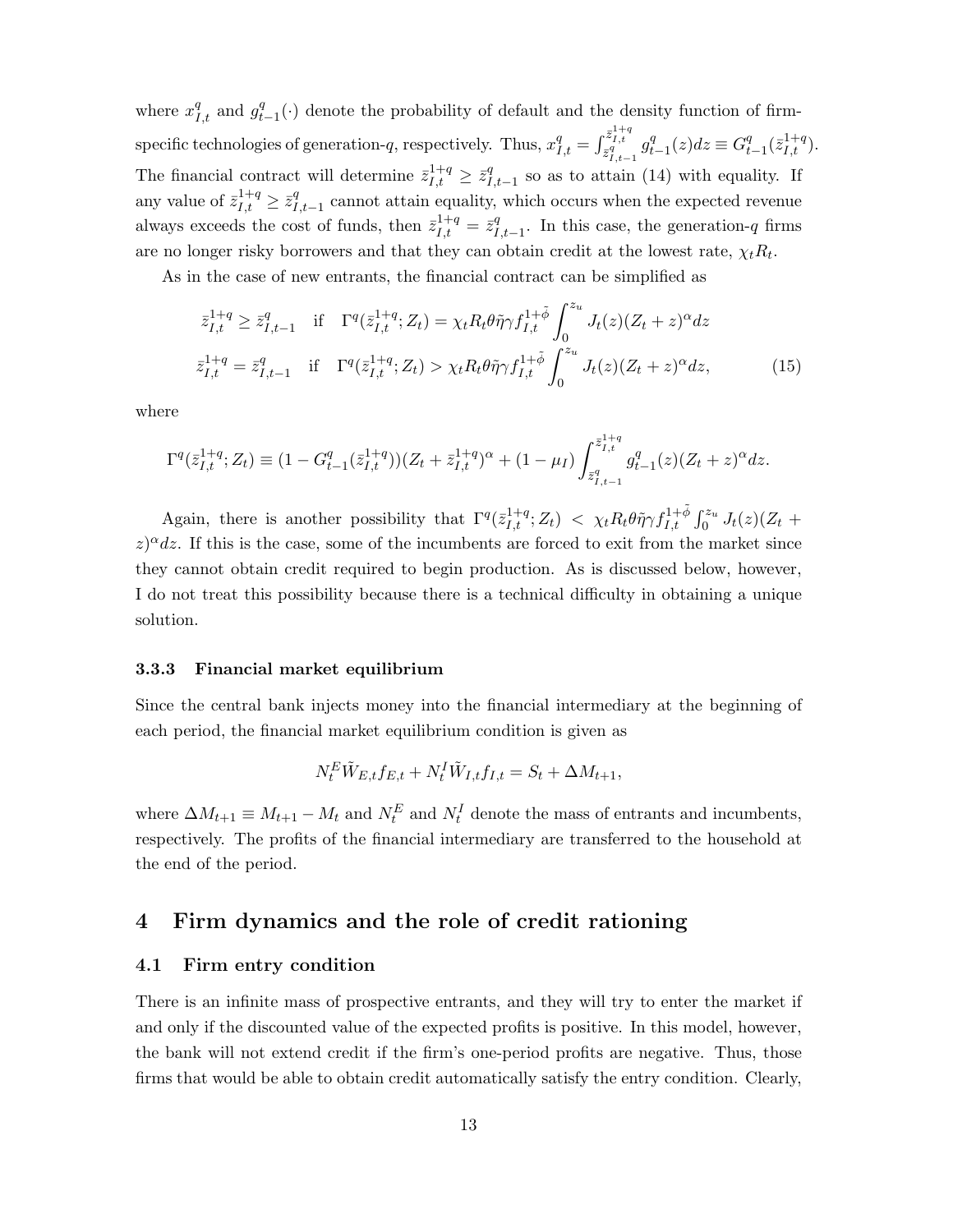positive expected profits are not a sufficient condition for the prospective entrants to be able to obtain credit. Because the bank has to incur some auditing costs, the bank lending standards are more severe than the simple zero profit condition.

#### 4.2 Equilibrium credit rationing

Since prospective entrants have nothing to lose, their net benefit is zero if they go bankrupt. This implies that firm entry continues as long as bank credit is available. The question is: how can the mass of firms be determined at a finite value?

The total demand for funds is basically infinite since an unbounded mass of prospective firms tries to enter the market. Thus, the determination of the mass of new entrants depends fully on credit availability. In other words, there is always room for an "effective supply" of funds as long as the mass of firms is finite.<sup>15</sup>

In order to see how the mass of firms is determined, we have to see eq. (12) in more detail. First of all, in order to exclude a trivial situation in which the probability of default is one, the LHS of (12),  $\Gamma(\bar{z}_{E,t}; Z_t)$ , must have a global maximum at  $\bar{z}_{E,t} = \bar{z}_{E,t}^* < z_u$ . If this is not the case, it is optimal for the financial intermediary to set  $\overline{z}_{E,t}$  at  $z_u$  so that no firm will be able to survive. In fact, whether this is the case or not depends on the distribution of idiosyncratic technologies.<sup>16</sup> In the following, I assume that new entrants' firm-specific technology levels are uniformly distributed over  $[0, z_u]$ .

The first-order differentiation of  $\Gamma(\bar{z}_{E,t};Z_t)$  with respect to  $\bar{z}_{E,t}$  leads to

$$
\Gamma'(\bar{z}_{E,t}; Z_t) = (Z_t + \bar{z}_{E,t})^{\alpha} \left[ \alpha (1 - G(\bar{z}_{E,t})) (Z_t + \bar{z}_{E,t})^{-1} - \mu_E g(\bar{z}_{E,t}) \right]
$$
  

$$
= (Z_t + \bar{z}_{E,t})^{\alpha} \left[ \alpha (1 - \frac{\bar{z}_{E,t}}{z_u}) (Z_t + \bar{z}_{E,t})^{-1} - \frac{\mu_E}{z_u} \right].
$$
 (16)

It follows that  $\Gamma(\bar{z}_{E,t};Z_t)$  attains the global maximum at

$$
\hat{\overline{z}}_{E,t} = \frac{\alpha z_u - \mu_E Z_t}{\alpha + \mu_E}.
$$
\n(17)

Recall that the bank will lend funds as long as the equilibrium condition (12) is satisfied. An increase in the mass of firms following the granting of a bank loan is reflected by an increase in the value of  $\int_0^{z_u} J_t(z) (Z_t + z)^{\alpha} dz$  since the mass  $J(\cdot)$  changes as new firms enter the market. More and more firms will be entering the market until a threshold is reached where a slight rise in the mass of firms would prohibit  $(12)$  from holding with equality.

The probability of default turns out to be less than one since  $\hat{z}_{E,t} < z_u$  implies  $\mu_E(z_u + z_u)$  $Z_t$ ) > 0, which holds as long as there is a positive auditing cost. On the other hand,  $\hat{z}_{E,t}$ 

<sup>&</sup>lt;sup>15</sup>The practical importance of "effective supply" was stressed by Blinder (1987).

 $^{16}$ Bernanke et al. (1999) assumed that the distribution of idiosyncratic technology levels has a decreasinghazard property in order to eliminate the situation in which the probability of default is one in equilibrium.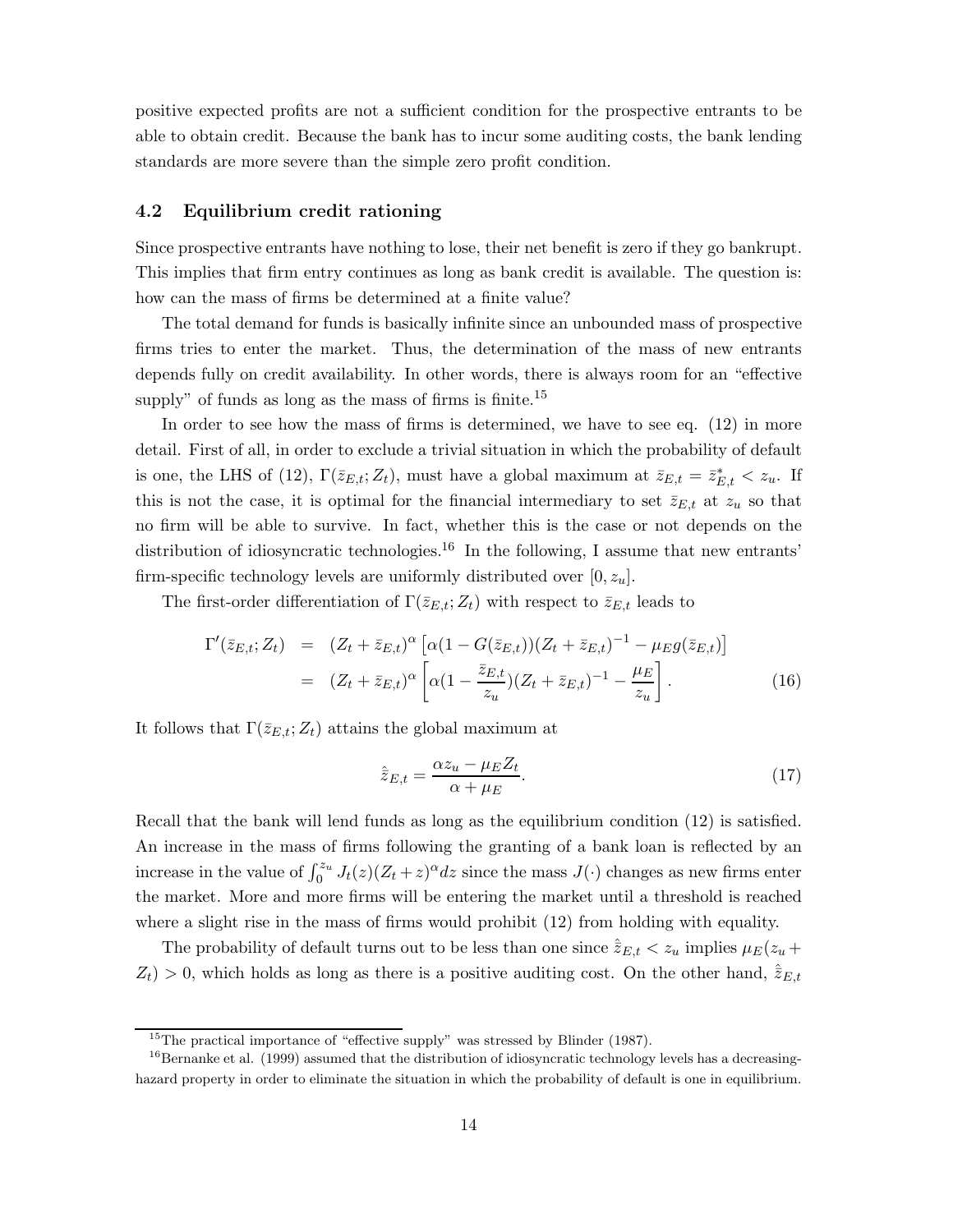must be greater than zero to ensure  $x_{E,t} > 0$ , which requires  $Z_t < \alpha z_u/\mu_E$ . Therefore, the equilibrium threshold is attained at  $\bar{z}_{E,t}^*$  defined as follows:

$$
\bar{z}_{E,t}^* = \max\left\{0, \frac{\alpha z_u - \mu_E Z_t}{\alpha + \mu_E}\right\}.
$$

Figure 4 illustrates the loan market equilibrium. Depending on the sizes of shocks, there are two possible cases prior to firm entry. The first situation is that the quasi-cost of funds, RHS of (12), lies below the maximum of quasi-expected revenue,  $\Gamma(\bar{z}_{E,t}^*, Z_t)$  (CC). In this case, the debt contract would be made at B provided that the mass of total firms was unchanged.<sup>17</sup> In fact, the mass of total firms will instantly increase until the quasi-cost line reaches  $\Gamma(\bar{z}_{E,t}^*; Z_t)$ . In equilibrium, the mass of new entrants equalizes the quasi-cost of funds with  $\Gamma(\bar{z}_{E,t}^*; Z_t)$ .

CC in figure 4 corresponds to the situation in which the financial intermediary can increase its credit supply due to either a decline in the cost of funds or an increase in the expected revenue (after subtracting auditing costs). In either case, the default risk will be reduced prior to the start of firm entry, so that the financial intermediary becomes able to extend more credit than before. Another possible situation is that the cost of funds is greater than the expected revenue (DD). No prospective entrants can get funds, so that the mass of total firms must decrease. This leads to a decline in the mass of new entrants.

The intuition for the determination of the mass of new firms is given as follows: prospective entrants continue to enter the market as long as they can obtain credit. On the other hand, the financial intermediary will extend credit only if the expected profits are nonnegative. At this point, it is important to notice that an increase in the mass of total firms will raise real wages through the increased disutility of labor. A rise in real wages itself makes the creditworthiness of borrowers worse since the amount of products is independent of the preparatory works. Therefore, the more new firms enter the market, the worse the creditworthiness of borrowers. This externality of bank lending makes it possible to uniquely pin down the mass of total firms as the bank becomes unable to extend credit at some level of the mass of firms.

In the literature, this type of credit rationing is called "*pure credit rationing*" (Jaffee and Stiglitz, 1990) or "type-II credit rationing" (Keeton, 1979), where some people can get the full amount of credit they demand while apparently identical people cannot.<sup>18</sup> In this model, the aggregate output will be stimulated by the *effective supply* of liquidity to those prospective entrants who failed to obtain credit. Notice that the source of rationing is not related to the bank's financial position. This is a situation in which banks can obtain

 $17$ Note that the right intersection does not make sense since the financial intermediary can earn positive profits by lowering the threshold.

<sup>&</sup>lt;sup>18</sup>In contrast, the presence of a binding collateral constraint is an example of *type-I* rationing, where some agents cannot get the desired amount of credit.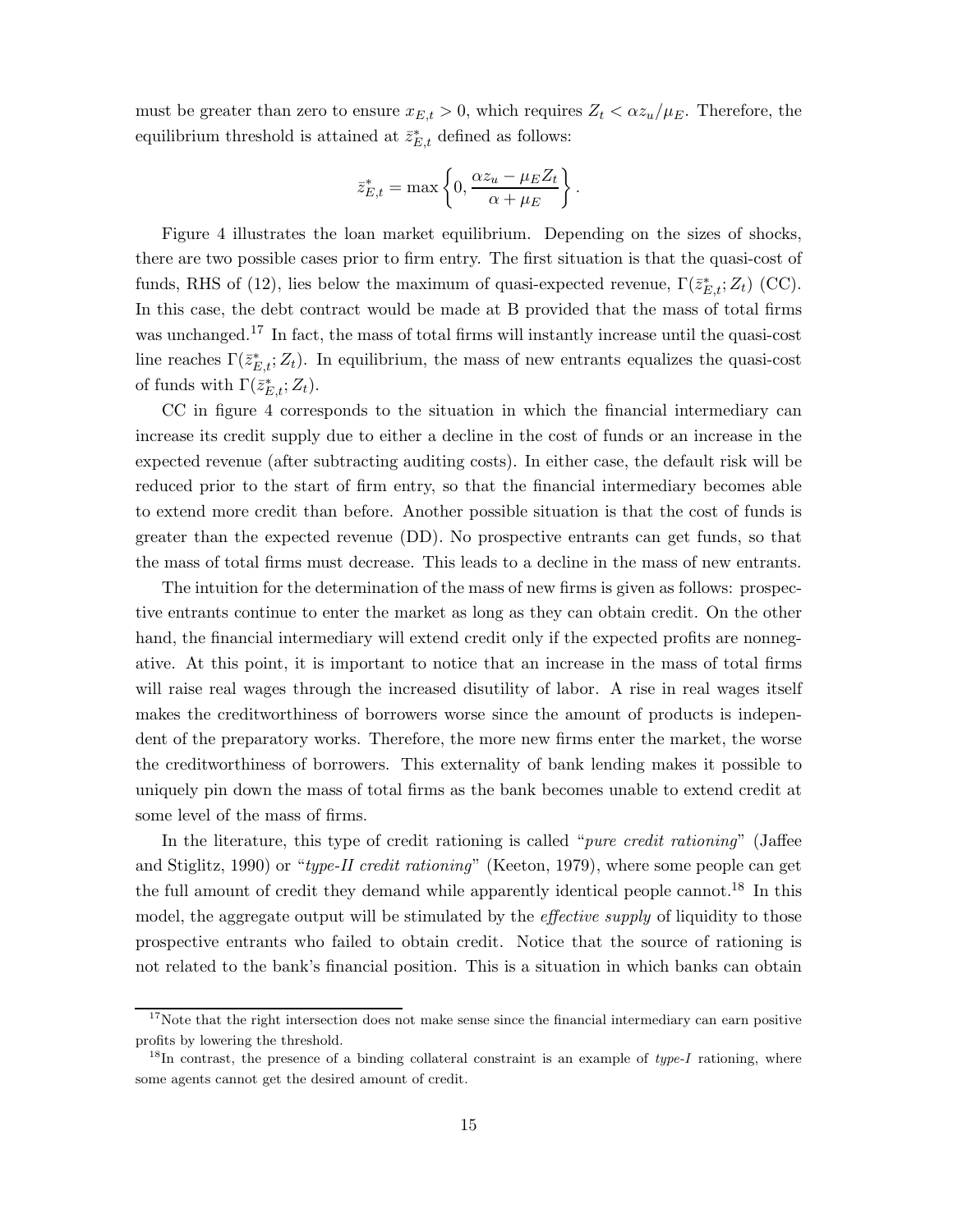external funds as much as they want, and there is no regulation on the volume of loans. Hence, this situation corresponds to the type-D credit rationing discussed in section 2.

#### 4.3 Incumbents' default risk

Figures 5 and 6 illustrate how  $\bar{z}_{I,t}^{1+q}$  is determined. I assume that  $\mu_E > \mu_I$  and  $f_E < f_I$ . These two assumptions locate the incumbents' quasi-revenue and the quasi-cost curves above those of the entrants, and the maximizer of the incumbents' quasi-revenue curve becomes larger than that of the entrants. This makes it possible to obtain a time-invariant long-run distribution of firm-specific technology levels.

Figure 5 explains the case in which incumbents of generation- $q$  are risky borrowers. If the intersection of the hump-shaped curve and the horizontal line is located to the right of the generation's lowest technology level, where  $\bar{z}_{I,t}^{1+q} > \bar{z}_{I,t-1}^q$ , then the generation-q firms will default with probability  $x_{I,t}^q = \frac{\bar{z}_{I,t}^{1+q} - \bar{z}_{I,t-1}^q}{z_u - \bar{z}_{I,t-1}^q}$ . On the other hand, if there is no left-hand intersection, then  $\bar{z}_{I,t}^{1+q} = \bar{z}_{I,t-1}^q$  (figure 6). The latter situation implies that even firms that have the lowest technology among the corresponding generation will be able to pay back the full amount they owe. Thus all the firms that belong to the generation can obtain credit at the lowest rate,  $\chi_t R_t$ <sup>19</sup> The loan rate offered to the generation-q firms can be summarized as

$$
R_{I,t}^{l,q} = \frac{d_t(\bar{z}_{I,t}^{1+q})}{(\tilde{W}_{I,t}/P_t)f_{I,t}} > \chi_t R_t \quad \text{if} \quad \bar{z}_{I,t}^{1+q} > \bar{z}_{I,t-1}^q
$$
  
=  $\chi_t R_t \quad \text{if} \quad \bar{z}_{I,t}^{1+q} = \bar{z}_{I,t-1}^q.$ 

#### 4.4 Firm dynamics and heterogeneity in technology

Since the threshold of default depends on firm-specific technology, the aggregate technology distribution generally changes over time. We need to keep track of each generation's mass and the lower bound of firm-specific technology. This section describes how the distributional dynamics of firm-specific technology are calculated. As Bartelsman and Doms (2000) indicate using industrial micro-data, in practice there exists a significant degree of technology heterogeneity among firms, and new firms are generally less productive than older firms.

Suppose that the economy is in the steady state at  $t = 0$ . At time  $t = 1$ , the integral

<sup>&</sup>lt;sup>19</sup>One might think that no-risk firms can borrow at the safe rate  $R_t$ . I assume that the lowest loan rate is  $\chi_t R_t$  in order to keep the continuity of loan rates around  $\bar{z}_{I,t}^{1+q} = \bar{z}_{I,t-1}^q$ . Notice that if  $\bar{z}_{I,t}^{1+q}$  is a little greater than  $\bar{z}_{I,t-1}^q$ , then  $R_{I,t}^{l,q}$  is approximately equal to  $\chi_t R_t$ .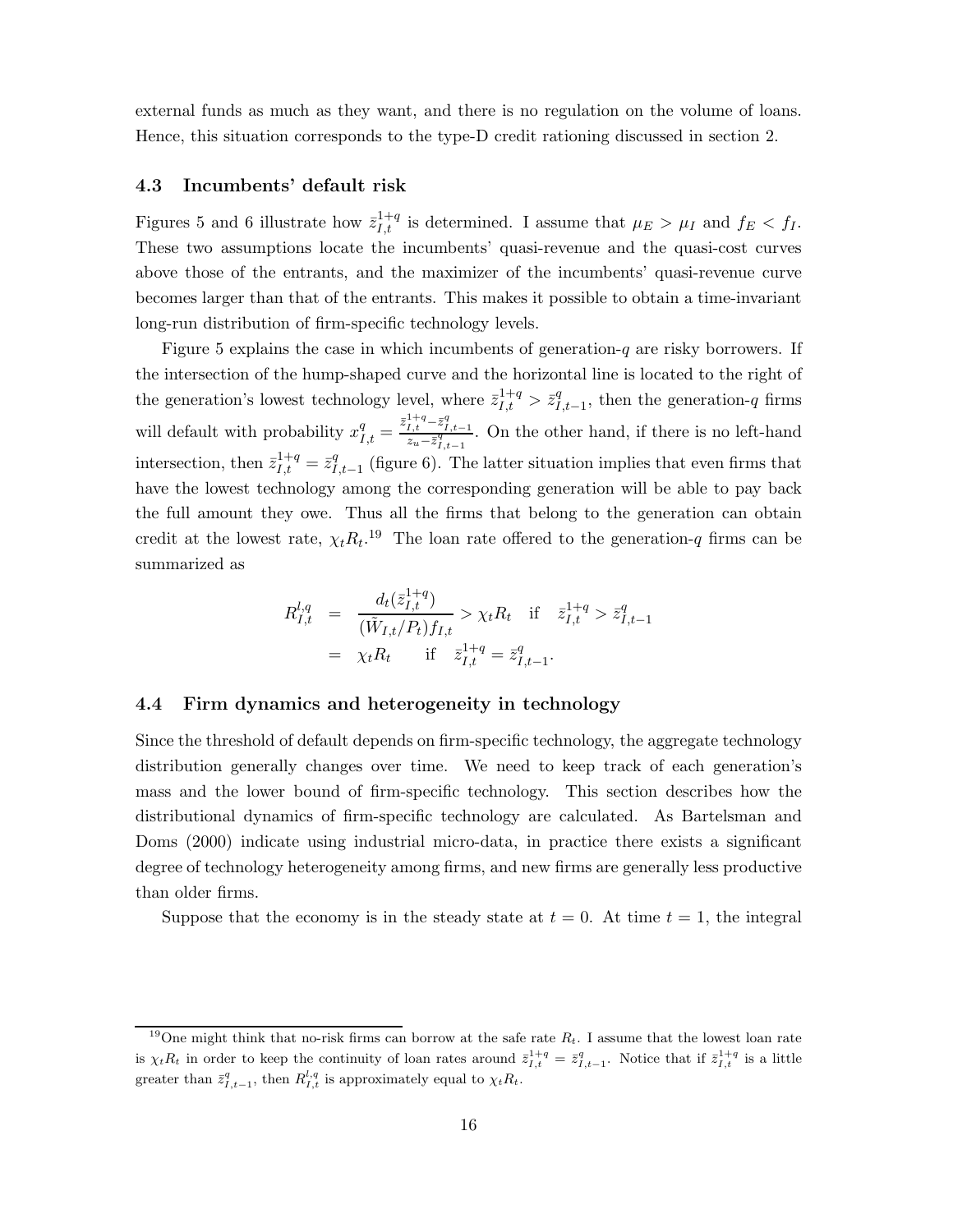of the technology level relevant to the aggregate variables is expressed as  $20$ 

$$
\int_0^{z_u} J_1(z)(Z_t+z)^\alpha dz = \int_{\hat{z}_1}^{z_u} H_1(z)(Z_t+z)^\alpha dz + N_1^E \int_0^{z_u} g(z)(Z_t+z)^\alpha dz,
$$

where

$$
\int_{\tilde{z}_1}^{z_u} H_1(z)(Z_t + z)^{\alpha} dz = (1 - x_{I,0})(1 - \delta)N_0^I \int_{\bar{z}_{I,0}}^{z_u} h_0(z)(Z_t + z)^{\alpha} dz + (1 - x_{E,0})N_0^E \int_{\bar{z}_{E,0}}^{z_u} g_0^1(z)(Z_t + z)^{\alpha} dz.
$$
 (18)

 $H_t(z)$  denotes the mass of incumbent firms whose technology is z, and  $\hat{z}_t^I$  is the minimum value of firm-specific technology among all incumbents at t.  $h_0(z)$  is the density function of incumbents' technology in the steady state. In period  $t = 0$ , all incumbents are uniformly distributed on  $[\bar{z}_{I,0}, z_u]$ . The incumbents' technology distribution in period 1 is the same as that in period 0 if  $\bar{z}_{I,0} = \bar{z}_{E,0}$ . It follows that  $h_0(z) = g_0^1(z)$  for all z, and  $x_{I,0} = 0$ . As in previous studies, incumbents are assumed to suffer from a "death shock" at the end of each period with probability  $\delta$  (Ghironi and Melitz, 2005, Bilbiie et al., 2007, 2008). The mass of incumbents in period 1 leads to:

$$
N_1^I = (1 - \delta)N_0^I + (1 - x_{E,0})N_0^E.
$$

The corresponding equations in period 2 are as follows:

$$
\int_0^{z_u} J_2(z)(Z_t + z)^{\alpha} dz = \int_{\hat{z}_2}^{z_u} H_2(z)(Z_t + z)^{\alpha} dz + N_2^E \int_0^{z_u} g(z)(Z_t + z)^{\alpha} dz, \tag{19}
$$

where

$$
\int_{\hat{z}_2}^{z_u} H_2(z)(Z_t + z)^{\alpha} dz = (1 - x_{I,1}^1)(1 - \delta)^2 N_0^I \int_{\bar{z}_{I,1}^2}^{z_u} g_1^2(z)(Z_t + z)^{\alpha} dz \n+ (1 - x_{E,0})(1 - x_{I,1}^1)(1 - \delta) N_0^E \int_{\bar{z}_{I,1}^2}^{z_u} g_1^2(z)(Z_t + z)^{\alpha} dz \n+ (1 - x_{E,1}) N_1^E \int_{\bar{z}_{E,1}}^{z_u} g_1^1(z)(Z_t + z)^{\alpha} dz.
$$
\n(20)

It follows that

$$
N_2^I = (1 - x_{I,1}^1)(1 - \delta)^2 N_0^I + (1 - x_{E,0})(1 - x_{I,1}^1)(1 - \delta)N_0^E + (1 - x_{E,1})N_1^E.
$$

In this way, we can keep track of aggregate technology distribution by following each generation's distribution and mass. Although most of the previous models that introduced

<sup>&</sup>lt;sup>20</sup>Notice that the relevant aggregate productivity can be expressed as  $\int_{i \in \Omega_1} (Z_1 + z(i))^{\alpha} di = \int_{i \in I_1} (Z_1 + z(i))^{\alpha} di$  $(z(i))^{\alpha} di + \int_{i \in E_1} (Z_1 + z(i))^{\alpha} dz$ , where  $I_1$  and  $E_1$  denote the sets of indices for incumbents and entrants in period 1, respectively. Firms share the same technology distribution among the same generation.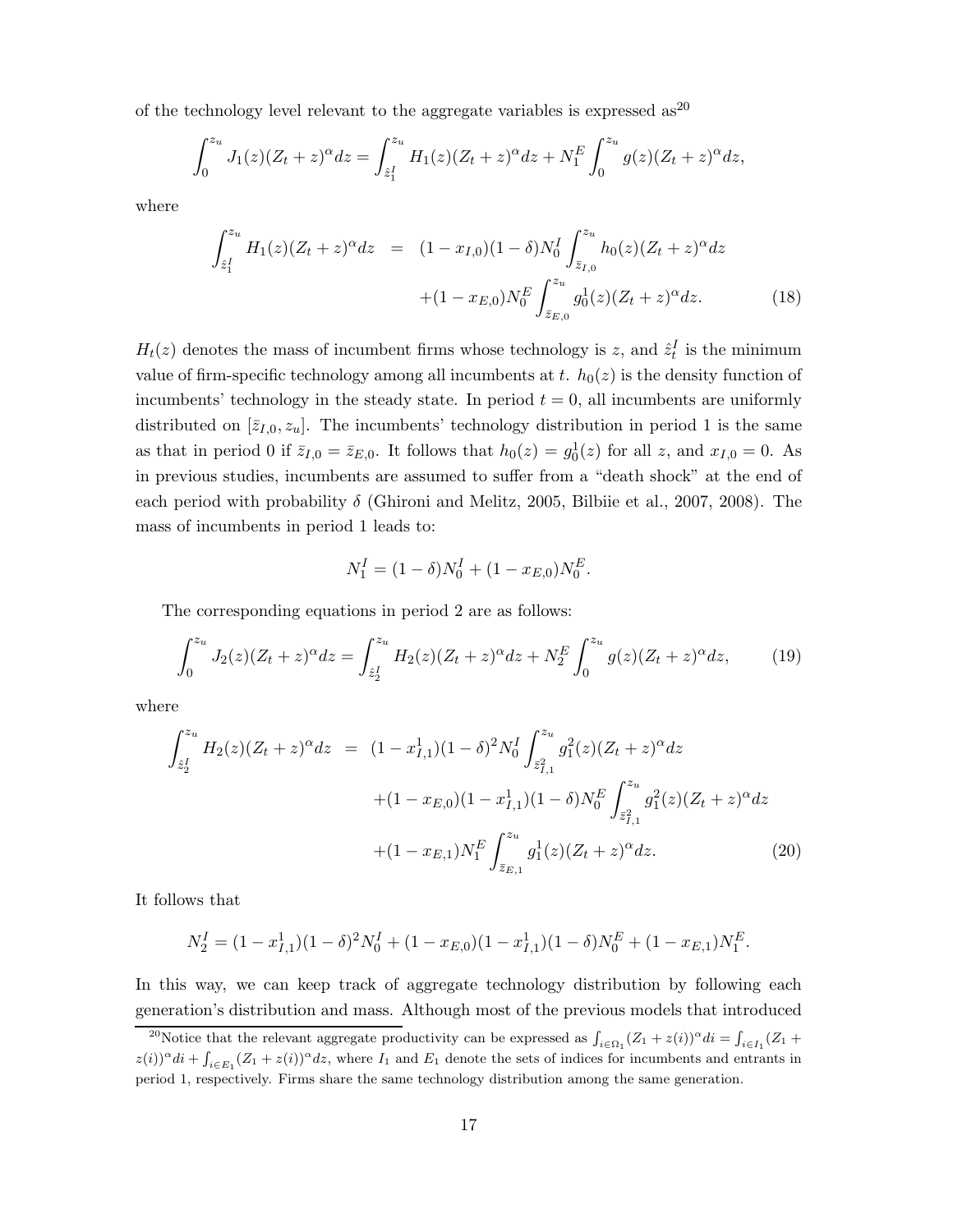productivity heterogeneity focus on the long-run equilibrium where technology distribution does not change, this model makes it possible to treat dynamic distributional shifts.<sup>21</sup>

As mentioned above, there exists a possibility that incumbents, as well as new entrants, will be credit rationed under certain circumstances. There are three possible phases in regard to the condition of bank lending: i) entrants are credit rationed while incumbents are not. ii) No prospective entrants can obtain credit, whereas incumbents can. iii) No prospective entrants can obtain credit and some of the incumbents are credit rationed. As for case iii), a difficult issue is which generation of incumbents should be excluded from the market. This decision is necessarily arbitrary, since re-equilibration of condition (15) only requires a reduction in  $\int_0^{z_u} J_t(z) (Z_t + z)^{\alpha} dz$ . This is made possible if a certain mass of incumbents exit as a whole, so that it does not matter which generations the exiting firms belong to. For this reason, I will only treat cases i) and ii).

# 5 Summary of the model

In the following, I solve the model focusing on the following variables:  $\bar{z}_{E,t}, \{\bar{z}_{I,t}^{1+q}\}_{q=1}^t$ ,  $x_{E,t}, \{x_{I,t}^q\}_{q=1}^t, \int_0^{z_u} J_t(z) (Z_t + z)^{\alpha} dz, \int_0^{z_u} H_t(z) (Z_t + z)^{\alpha} dz, N_t^E, N_t^I, N_t, Y_t, d_t(\bar{z}_E), \tilde{W}_{E,t}/P_t,$  $\tilde{W}_{I,t}/P_t$ ,  $R_{E,t}^l$  and  $\{R_{I,t}^{q,l}\}_{q=1}^t$ . The rest of the endogenous aggregate variables, such as the real interest rate, can be determined residually.

As for the process of exogenous shocks, I employ the following simple autoregressive process:

$$
Z_t = \exp(\varepsilon_t^z) Z_{t-1}^{\rho_z} Z^{1-\rho_z},
$$
  
\n
$$
R_t = \exp(\varepsilon_t^r) R_{t-1}^{\rho_r} R^{1-\rho_r},
$$
  
\n
$$
\chi_t = \exp(\varepsilon_t^{\chi}) \chi_{t-1}^{\rho_x} \chi^{1-\rho_x},
$$

where  $Z$ , R and  $\chi$  denote the steady-state values of common productivity shock, the nominal interest rate and the financial shock, respectively.  $\varepsilon_t^i$ ,  $i = z, r, \chi$ , represent iid shocks to the corresponding variable.

If one focuses on the endogenous variables listed above, the model can be solved analytically in a recursive manner without relying on any linearization technique. The steady states of those variables are summarized in the Appendix.<sup>22</sup>

 $21$ See, for example, Hopenhayn and Rogerson (1993) and Gomes (2001). Recall that the model's tractability depends largely on its backward-looking nature. If forward-lookingness is introduced, an approximation method will be needed in order to obtain aggregate dynamics (e.g., Krusell and Smith 1998).

 $22$ Since the process of nominal interest rate is exogenously given, the aggregate price level will be indeterminate as long as the public forms rational expectations (Sargent and Wallace, 1975). Notice that the aggregate price level is not necessarily indeterminate if the public's expectation formation is not rational. The public's expectation formation is left unspecified in this model.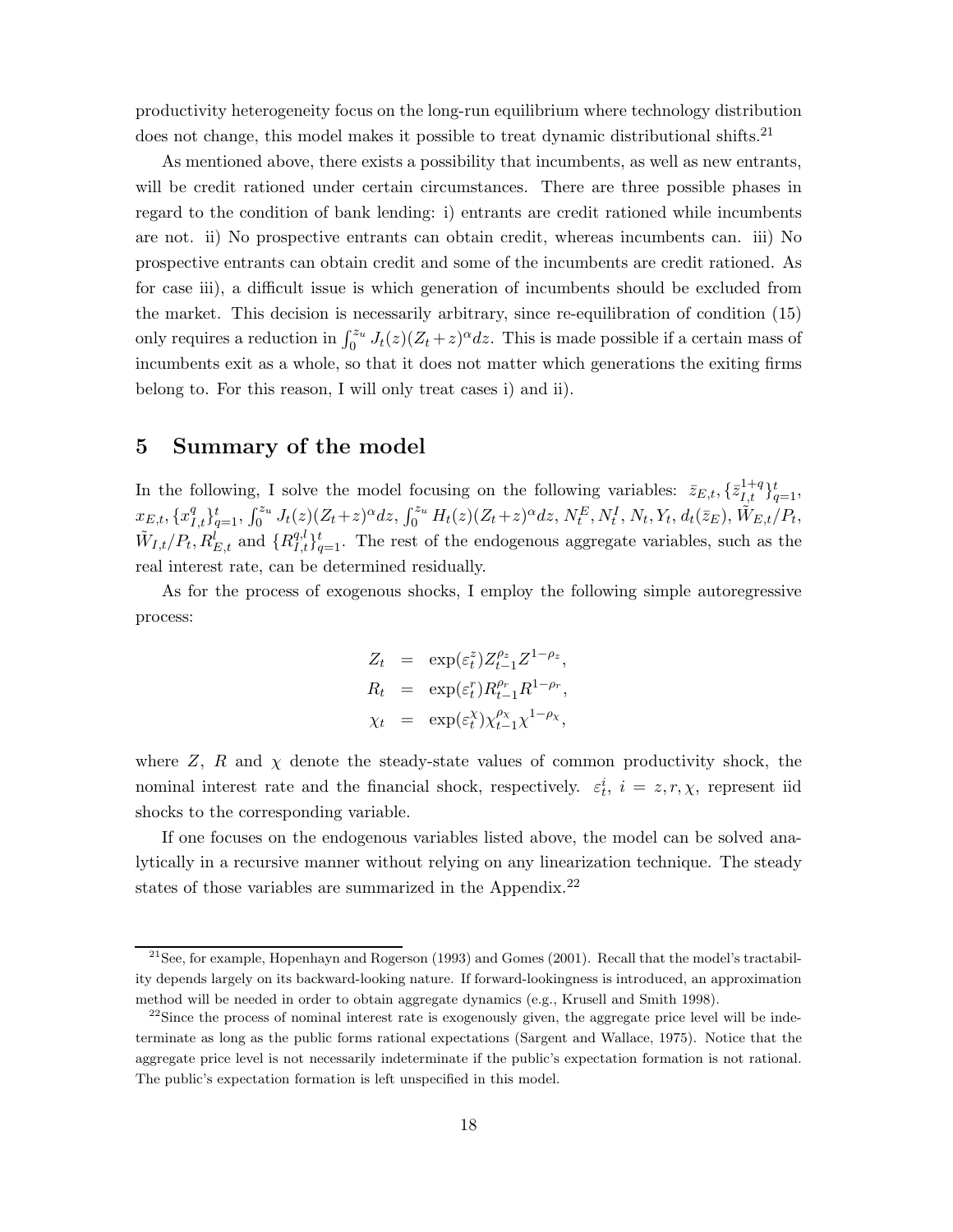### 6 Numerical experiments

#### 6.1 Calibration

The model's frequency is quarterly. The baseline parameter values are as follows: for the utility parameter,  $\phi = 2$ ,  $\tilde{\phi} = 1$ ,  $\eta = \tilde{\eta} = 1$ , and  $\beta = .99$ . R is set at 1/.99. The auditing cost parameters  $\mu_E$  and  $\mu_I$  are set at .12 and .08, respectively.<sup>23</sup> The consumption-GDP ratio,  $\gamma$ , is .6 and the mean of the common productivity shock is set at 1. Following Bilbiie et al. (2007, 2008), I employ  $\theta = 3.8$ . The steady-state preparatory labor,  $f_E$ , is determined such that it equals the "average" individual production labor, which corresponds to the hours worked under productivity of  $Z + z_u/2$ . This results in

$$
f_E = \left\{ \frac{\Gamma(\bar{z}_E)}{R\theta\tilde{\eta}\gamma} \left[ A^{1+\phi} (Z + \frac{z_u}{2})^{-\alpha} \right] \right\}^{1/(\tilde{\phi}-\phi)},
$$

where  $A \equiv [\theta/(\theta-1)\eta\gamma R]^{1/(1+\phi)}$ .  $f_I$  is set such that the steady-state threshold of new entrants' default is identical to the lower bound of the incumbents' technology distribution in the steady state. It follows that

$$
\frac{(Z + \bar{z}_I)^{\alpha}}{\Gamma(\bar{z}_E)} = \left(\frac{f_I}{f_E}\right)^{1+\tilde{\phi}}
$$
  
or  $f_I = f_E \left[\frac{(Z + \bar{z}_I)^{\alpha}}{\Gamma(\bar{z}_E)}\right]^{\frac{1}{1+\tilde{\phi}}}.$ 

This implies that  $f_E < f_I$ .

Bilbiie et al. (2007, 2008) set  $\delta$  at .025 to match the U.S. data for job destruction, which is approximately 10% per year. Because there is no incumbents default in the steady state, I set the value of  $z_u$  such that  $x_E = \delta$ . This results in  $z_u = .126$ . The total exit rate in the steady state is equal to the total entry rate, thus  $N^E/N = \delta$ . With these parameter values, the steady state entrants' annual credit spread, defined as  $(R_E^l/R)^4 - 1$ , is 1.22%. The AR coefficients  $\rho^z$  and  $\rho^r$  are both set at .9. As for the financial shock, it is assumed that  $\chi = 1$  and  $\chi_t$  is a temporary shock whose AR coefficient is zero.

#### 6.2 Impulse responses

As discussed above, the effects of economic shocks are highly asymmetric and dependent on the sizes of the shocks. Thus, I first show impulse responses to moderate shocks. After that, I examine the case of large shocks that will break down the equilibrium condition of debt contracts.

<sup>&</sup>lt;sup>23</sup>Bernanke, et al. (1999) set  $\mu$  at .12.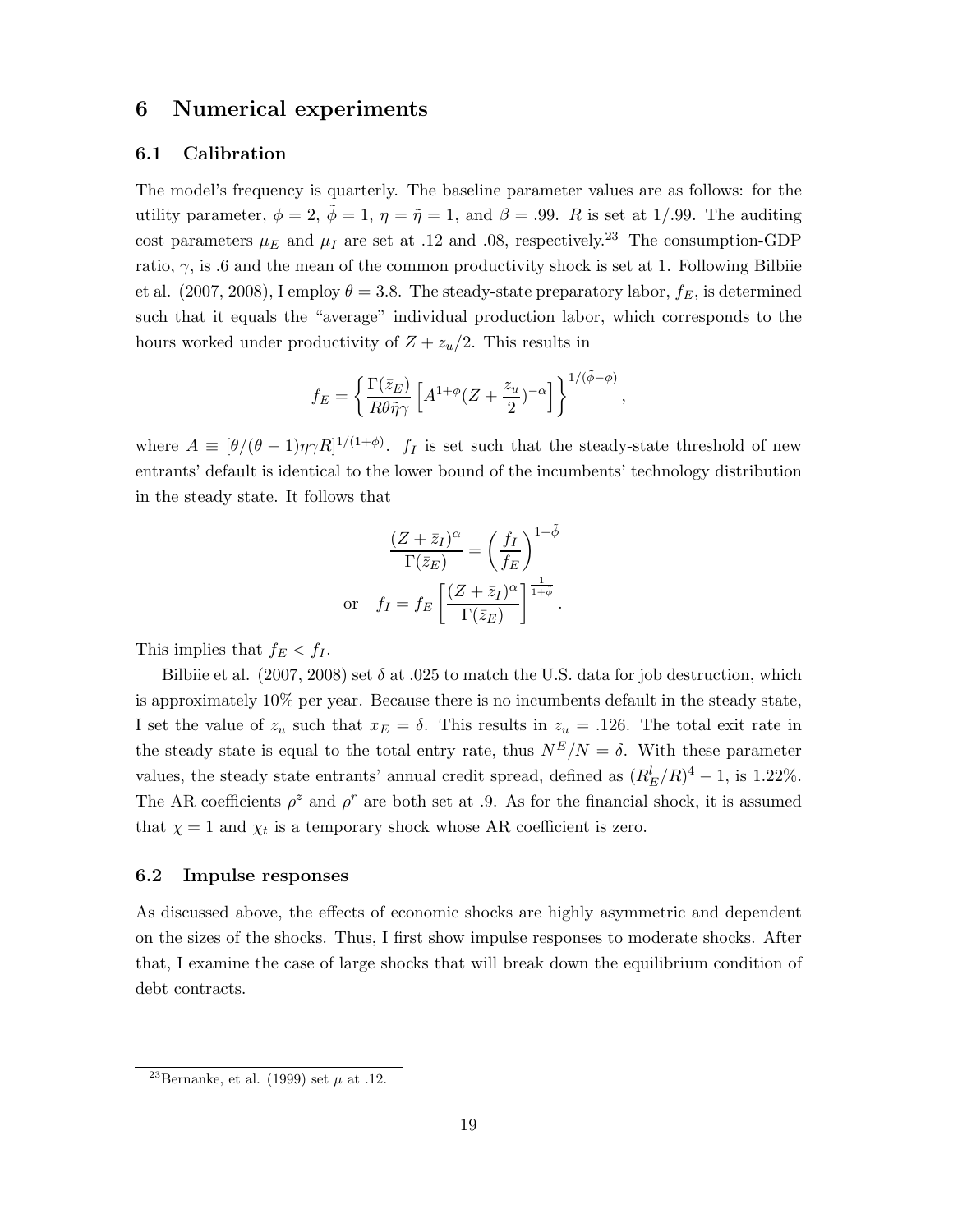#### 6.2.1 A common productivity shock

The direct effect of  $Z_t$  on the quasi-cost of funds is twofold. First, a rise in  $Z_t$  decreases the quantity of each firm's demand for funds by reducing the required preparatory labor. This is reflected by a downward shift of the horizontal line. Second, a rise in  $Z_t$  increases the term  $\int_0^{z_u} J_t(z) (Z_t + z)^{\alpha} dz$ . On the other hand, a positive productivity shock also moves the quasi-expected revenue,  $\Gamma(\cdot)$ , upward, which corresponds to an improvement in the profitability of borrowers.

Figure 7 illustrates impulse responses to a *positive* (annualized) one-percent deviation of the common productivity shock from the steady state. The path of each variable is shown in terms of the percentage deviation from the corresponding steady state.<sup>24</sup> The figures show that an improvement in the common productivity level enhances firm entry and that the entrants' probability of default is lowered. Graphically, this reflects a shift in the quasi-revenue curve in the upper-left direction. However, the average probability of incumbents' default significantly increases in period 2. This is because those firms that entered in period 1 have lower technologies on average than the incumbents in the steady state do. An improvement in the common technology allows the threshold of new entrants to decrease, so that the average incumbent productivity necessarily deteriorates in the following periods.

Figure 8 illustrates impulse responses to a *negative* common productivity shock. It is important to note that the effects of productivity shocks are highly asymmetric when it comes to the loan rates and the default risk. This is because a deterioration in the common productivity level moves the threshold rightward, which leads to an immediate reduction in the degree of uncertainty regarding firm-specific technology. After a negative shock to  $Z_t$ , the threshold takes the maximum value on impact,  $\bar{z}_{E,1}$ , and thereafter the financial intermediary can make debt contracts, knowing that the generation's lowest technology is  $\bar{z}_{E,1}$ . It follows that *intra*-generational technology distribution does not change from period 1 onward. If a positive productivity shock hits the economy, in contrast, the threshold takes the minimum value on impact and then gradually goes up over time. In the latter case, intra-generational distribution can change over time. This is why the movements of incumbents' default probability and loan premium are temporary when the productivity shock is negative and persistent when it is positive.

The figures also show the total factor productivity (TFP) and the average firm technology level. In this model these two variables may differ, for TFP is defined as

$$
TFP_t = \frac{\int_{i \in \Omega_t} Y_t(i)di}{\int_{i \in \Omega_t} L_t(i)di + N_t^If_{I,t} + N_t^E f_{E,t}},
$$

 $24$ The average credit spread for incumbents are raw values since it is zero in the steady state.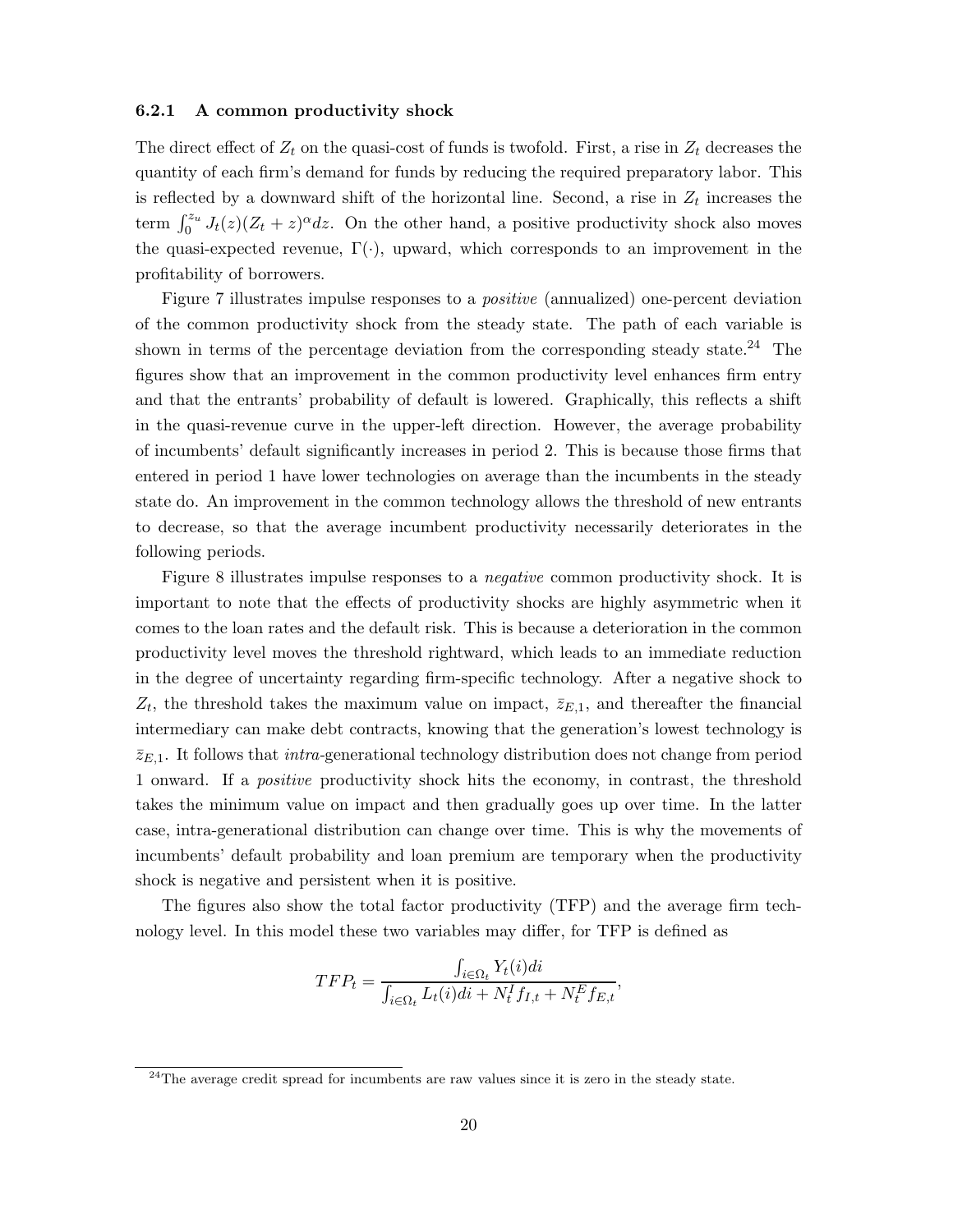while the average productivity (henceforth, AP) is given as

$$
AP_t = \frac{\int_{i \in \Omega_t} (Z_t + z(i))di}{N_t}.
$$

In response to a common productivity shock, these two measures of aggregate productivity move in tandem because  $Z_t$  is a major factor for both. However, this is not necessarily the case when it comes to other sorts of shocks. Roughly speaking, TFP defined as above moves in tandem with the aggregate output,  $Y_t$ , since the denominator of TFP, the total amount of labor, contains fixed components. That is, the total amount of labor is less flexible than the linear aggregate of outputs. In contrast, AP and the aggregate output may move in opposite directions. For example, if the mass of new entrants and the aggregate output are simultaneously increased without changing the threshold of default, then TFP will go up while AP will be lowered. This is because the average technology of entrants is lower than that of incumbents.

#### 6.2.2 A monetary policy shock: the credit rationing channel

Next, let us examine the effects of a monetary policy shock. Since goods prices are flexible, the standard interest channel of monetary policy through the Euler equation does not work here. Instead, there are two alternative channels: first, a change in  $R_t$  influences the household's labor supply decision,  $(4)$ , because there is a time lag between the payment and the use of production-labor wages. I refer to this as the intensive margin effect. Second, a shift in  $R_t$  affects the bank's loan supply by changing the cost of funds. Since financial contracts are made in nominal terms, a change in the nominal cost of funds can change the total amount of loans. This is an extensive margin effect, which is also called the credit rationing channel throughout the paper.

Figure 9 shows impulse responses to a (annualized) one-percent cut in the nominal interest rate. The figure reveals that the credit rationing channel of monetary policy may play a significant role in the policy transmission mechanism. It turns out that a shift in monetary policy can have significant real effects through its effect on credit supply. Although it is not clearly shown in the figure, I found that the intensive margin effect is relatively minor compared to the extensive margin effect.

A cut in the nominal interest rate will lead the bank to increase credit by reducing the cost of funds. The intuition is that a reduction in the cost of funds allows the expected (nominal) revenue of each loan to decrease, which enables the bank to extend credit to less creditworthy borrowers. This enlarges prospective entrants' opportunities to obtain credit and thus promotes firm entry. Recall that a rise in the mass of total firms exacerbates the creditworthiness of prospective entrants by increasing the labor wages to a larger extent than their expected profits.

Figure 9 also reveals that the probability of default and the credit spreads are kept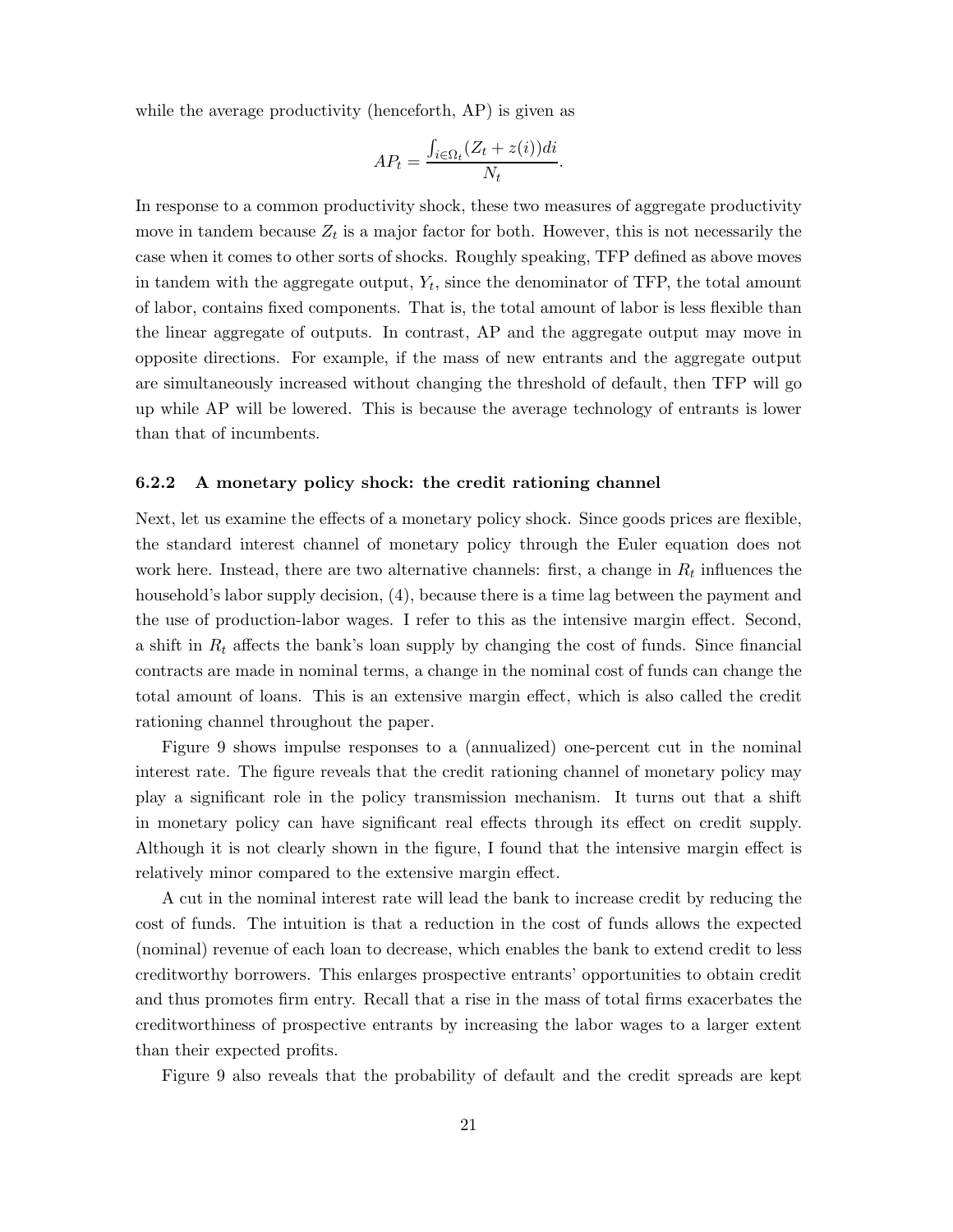unchanged. This is because a shift in  $R_t$  will be offset by the opposite shift in the mass of new entrants. The quasi-expected revenue is not affected at all by a change in  $R_t$ . Thus, it can be said that the effect of monetary policy has a property of intra-generational distribution neutrality in the sense that the technology distribution within each generation does not change over time. In the aggregate, however, a cut in the nominal interest increases the share of low-productivity firms by increasing the fraction of new entrants. Since the threshold is not changed, this will lower AP while increasing TFP. Monetary policy does not ensure inter-generational distribution neutrality.

#### 6.2.3 A financial shock

Figure 10 illustrates the impulse responses to the financial shock,  $\chi_t$ . Basically, a rise in  $\chi_t$  has similar effects as a rise in  $R_t$ , except for the intensive margin effect. One thing that is different from the policy shock is that  $\chi_t$  can have some influence on the credit spreads. This is simply because the minimum value of loan rates increases as  $\chi$  goes up. The intra-generational distribution neutrality still holds, but again AP fluctuates according to changes in the share of new entrants among all firms. Thus, inter-generational distribution neutrality does not hold.

#### 6.3 Credit crunch

Next, let us consider a situation in which "large" shocks hit the economy. There is a possibility that the equilibrium condition (12) might not hold if a large shock hits the economy even when the economy was previously in the steady state. If the unfavorable shock is so large that the mass of firms cannot decline enough to attain equilibrium, then credit will not be supplied to prospective entrants. I refer to this situation as a "credit crunch" or "credit crisis".

#### 6.3.1 Impulse responses

Figure 11 shows impulse responses to a (annualized) 5% negative deviation of  $Z_t$  from the steady-state value.<sup>25</sup> In the face of a  $-5\%$  common productivity shock, the mass of new entrants immediately takes the value of zero. Incumbents' default risk and credit spreads rise immediately. Accordingly, the mass of total firms and the aggregate output decline. It is important to notice that these effects are not necessarily proportional to the -1% reduction in  $Z_t$ . The term  $\int_0^{z_u} J_t(z)(Z_t + z)^{\alpha} dz$  plays a balancer role in the loan-market equilibrium condition as long as the mass of new entrants,  $N_t^E$ , takes a positive value, but the equilibrium condition breaks down once  $N_t^E$  hits 0.

Figure 12 illustrates responses to an (annualized) 11% positive financial shock. What makes this figure qualitatively different from figure 10 is the behavior of default probability.

 $25$ The shocks are kept as small as possible in absolute value.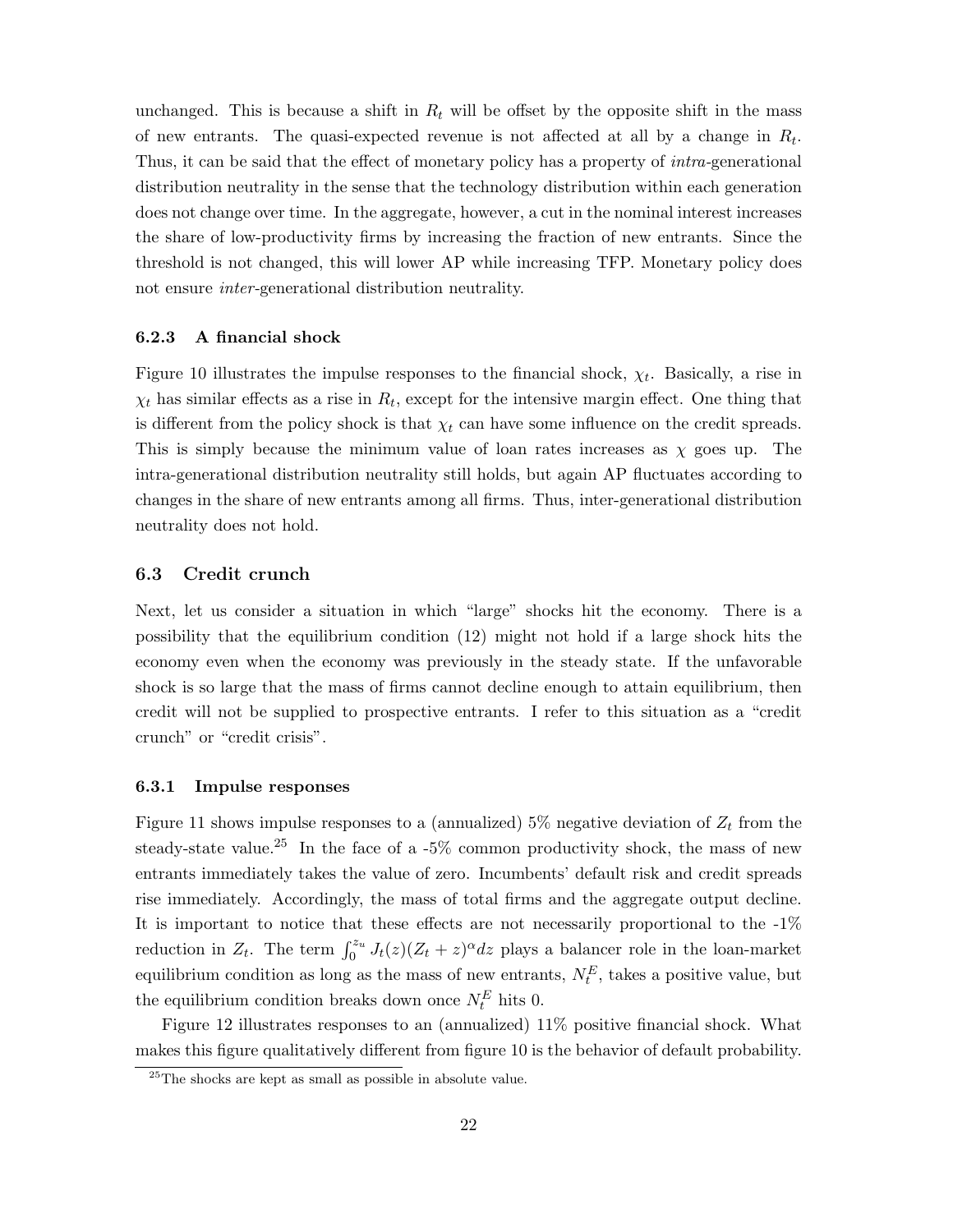As long as shifts in  $\chi_t$  are absorbed by a change in  $\int_0^{z_u} J_t(z)(Z_t+z)^\alpha dz$ , the financial shock will never affect default probability. However, the lack of a balancer in the loan-market equilibrium allows the quasi-cost of funds to rise, and the thresholds of incumbents default move rightward accordingly. This suggests that the impacts of a financial shock and thereby a policy shock can lead to intra-generational distribution non-neutrality when the shocks are sufficiently large.

#### 6.3.2 Simulation

Thus far I have shown impulse responses of various variables given that the economy was in the steady state. This requires relatively large shocks in order to generate a credit crunch. In this section, I instead show long-period simulation where shocks can hit the economy in each period. Since state variables fluctuate over time, a relatively smaller shock could trigger a credit crisis. A similar exercise can be found in the recent work by Mendoza (2009), who solved a nonlinear problem with an occasionally binding constraint in the context of "sudden stops".<sup>26</sup>

I now suppose that  $\varepsilon^z$  and  $\tilde{\varepsilon}^{\chi}$  follow a uniform distribution on  $[-(1.045^{1/4}-1), 1.045^{1/4}-1]$ 1] and  $[-(1.01^{1/4} - 1), 1.01^{1/4} - 1]$ , respectively. Then,  $\varepsilon_t^{\chi}$  $\chi_t^{\chi}$  is defined as  $\varepsilon_t^{\chi} = \max(0, \tilde{\varepsilon}_t^{\chi})$  $_{t}^{\chi}).$ The nominal interest is kept constant. I run a 200-period simulation and discard the initial 100 periods.

Figure 13 illustrates a sample path of the simulation. At the time of a credit crunch, indicated by a vertical dotted line, the loan rates and the probability of incumbents default spike while the aggregate output, the mass of firms and the amount of credit decline sharply. This phenomenon is consistent with the impulse responses shown above, but the difference is that in this simulation relatively moderate shocks caused the crisis.

To see what happened shortly before and after the credit crunch, Figure 14 shows the behavior of various variables around the crisis date  $(t = 0$  indicates the period of the credit crunch). It reveals that on the eve of the crisis, some variables exhibit significant increases. Those variables are aggregate output, mass of firms, amount of credit supplied, aggregate labor, fixed-labor wages, AP and TFP. On the other hand, some other variables, such as new entrants' risk premium and their default probability, are significantly decreased on the eve of the crisis.

The intuitive explanation of this result is as follows: suppose that the threshold of entrants' default is significantly lowered in period  $t$ . This means that the next period's total mass will be higher than usual since most of the entrants can survive into the next period. The increase in the mass of firms will also raise the real wages of preparatory workers in period  $t + 1$ , other things being equal. Due to the upward pressure on real

 $^{26}$ The importance of nonlinearity at the time of a credit crisis is also noted by He and Krishnamurthy (2008).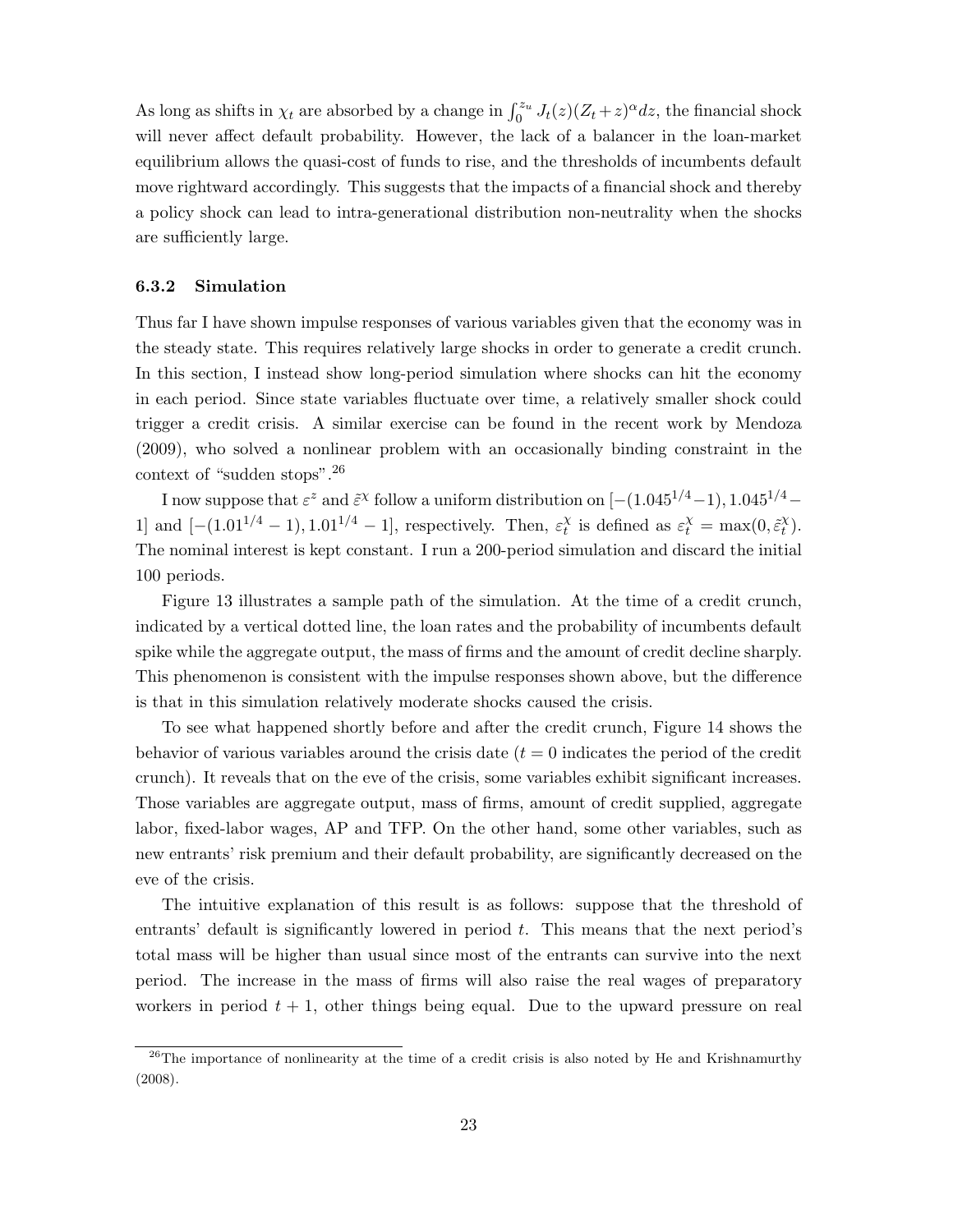wages, the mass of new entrants needs to be reduced in period  $t + 1$  in order to maintain a certain degree of entrants' creditworthiness. However, if an unfavorable shock, such as a fall in the common technology level or a rise in the cost of funds, hits the economy in period  $t + 1$ , then the mass of new entrants must be further reduced. If no nonnegative mass of entrants can attain the loan-market equilibrium, then no entrants can enter the market in period  $t + 1$ . Hitting the lower bound of  $N_{t+1}^E$  implies that there arises a downward rigidity of real wages, and it is this downward rigidity that prohibits the creditworthiness of prospective entrants from improving.

It can be said that a sharp decline in the threshold has a negative externality in the sense that it will make the following period's firm entry more difficult by creating an upward pressure on real wages. An increase in the mass of firms itself expands the aggregate output, but at the same time it becomes an obstacle to an improvement in the creditworthiness of prospective firms. It should be noted that if the decrease in the threshold is significant, then a crisis would be caused by a very small shock that would never trigger a crisis in normal circumstances.

The symptoms of credit crises noted above are reconfirmed when annualized data are used. Figure 15 shows an annual version of Figure 14. To create the figure, I conducted a 500-period simulation 30 times and discarded the initial 100 periods in each simulation. In total, credit crises are observed 45 times, for a frequency of about 1.5 times per 100 years. The four-quarter means of each variable are illustrated.

On average, rises in the aggregate output, the mass of firms, the amount of credit, aggregate labor, real wages, AP and TFP precede a credit crisis, and those variables continue to decline in the aftermath of the crisis. In contrast, entrants' credit spread and the default probability significantly decline shortly before the crisis, whereas they recover rapidly after it. The result that a credit crunch is likely to follow a credit boom is consistent with empirical studies such as Keeton  $(1999)$ , Jiménez and Saurina  $(2006)$  and Mendoza and Terrones (2008). Keeton (1999) and Jiménez and Saurina (2006) report that there is a positive, although lagged, relationship between credit growth and credit risk. Mendoza and Terrones (2008) also show that credit booms tend to be preceded by periods of high TFP in industrialized countries. Although they do not emphasize the role of real wages in credit boom-bust cycles, the above model suggests that downward wage rigidity may be a key to explaining how credit booms end and crises begin.

# 7 Concluding remarks

This paper explored a situation in which firms have to borrow funds from a financial intermediary in order to cover fixed costs. It is shown that credit rationing arises in equilibrium, and thus the mass of new entry firms depends on the volume of credit the financial intermediaries can supply.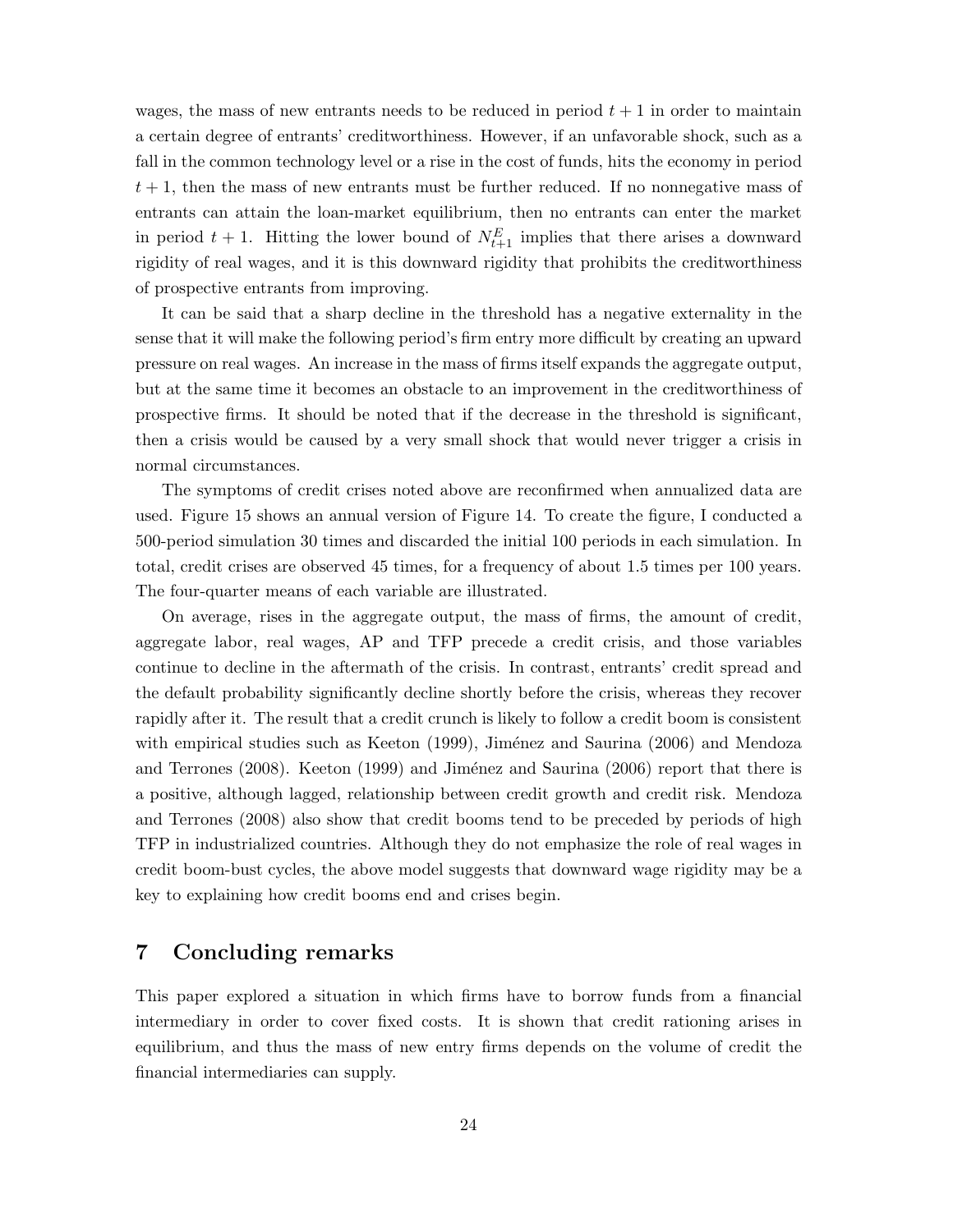It turns out that a cut in the nominal interest rate leads to an increase in the credit supply as long as debt contracts are made in nominal terms. The main differences in the transmission mechanism between the balance sheet channel, the bank lending channel and the credit rationing channel are summarized in Table 4. The credit rationing channel and the balance sheet channel are similar in that the key policy variable is an interest rate and borrower's creditworthiness plays a crucial role in policy transmission. On the other hand, the credit rationing channel and the bank lending channel share the property that the presence of rationing is a key to the policy transmission mechanism while the sources of supply shortage are different. The traditional balance sheet channel emphasizes that a shift in monetary policy has real effects through its influence on the borrowers' net worth. However, it only focuses on a demand-driven effect of monetary policy, neglecting the presence of financial market disequilibrium. If credit demand is greater than credit supply, which is more likely for younger firms, then monetary policy can have real effects through a supply-side channel as opposed to a demand-side channel.

Since the model can be solved without relying on any linearization technique, the condition for the loan market equilibrium is allowed to occasionally break down. The bank's loan supply to new firms suddenly stops when the equilibrium condition is not satisfied. I showed that a credit crisis is likely to occur after a sharp rise in the aggregate output, the mass of firms, the amount of credit supplied, the aggregate labor, fixed-labor wages, AP and TFP. On the other hand, both new entrants' premium and their default probability tend to be significantly decreased on the eve of a credit crunch. These findings suggest that a credit crisis would occur when the economy is in boom rather than in recession, a result confirmed by existing empirical studies.

The following topics should be addressed in future research: first, it is necessary to clarify the quantitative importance of the credit rationing channel. To do this, more empirical works will be needed to quantify the size of type-D credit rationing. Second, capital accumulation is absent in this paper. It would be useful to see how the introduction of capital affects the results. The challenge is that one needs to solve a forward-looking problem with an occasionally holding equilibrium in a model where the distribution of productivity levels changes over time. Such a nonlinear forward-looking problem with heterogeneous agents seems quite important in order to better understand credit crises.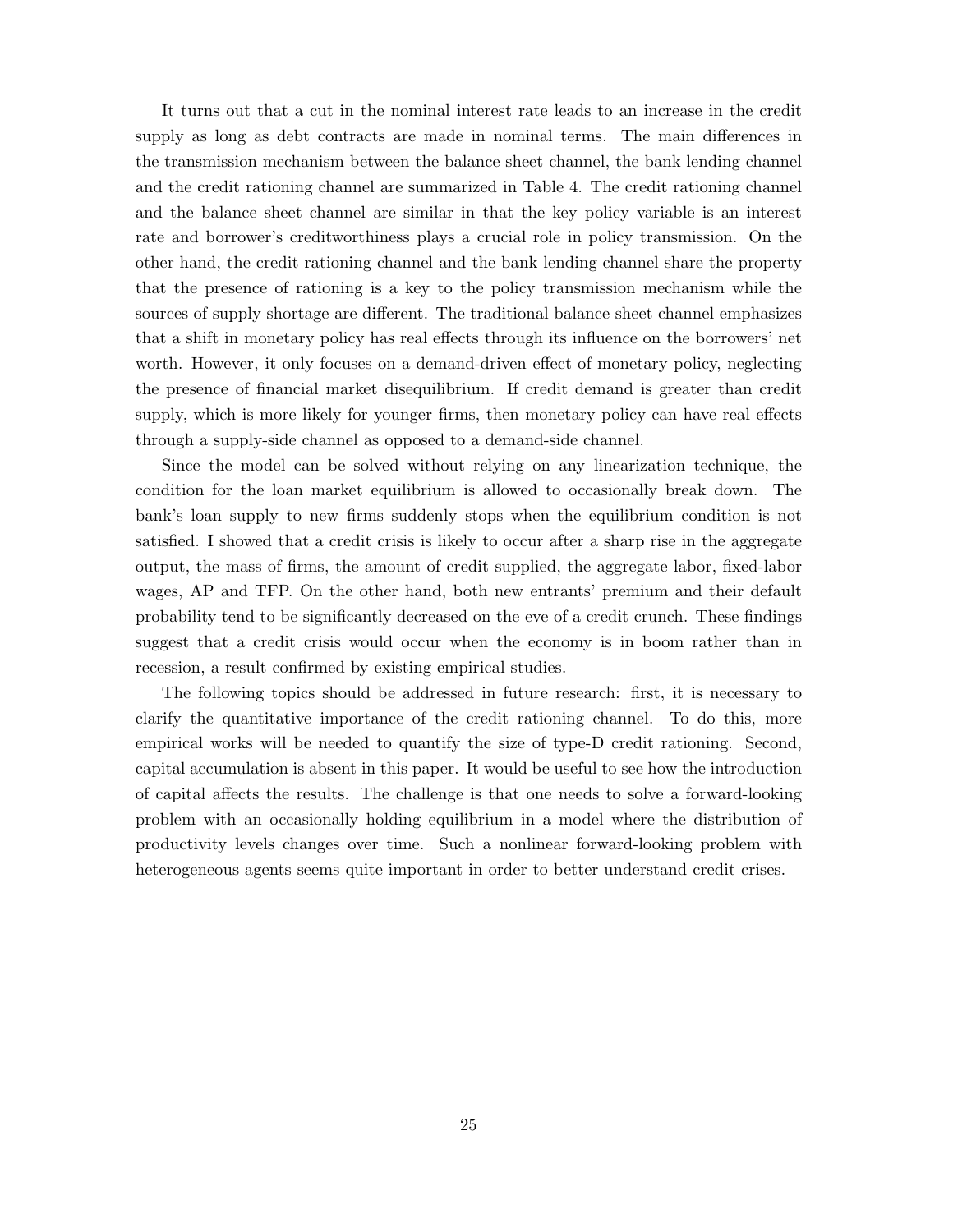# 8 Appendix: The steady state

The steady states of  $\bar{z}_{E,t}$ ,  $\{\bar{z}_{I,t}^{1+q}\}_{q=1}^t$ ,  $x_{E,t}$ ,  $\{x_{I,t}^q\}_{q=1}^t$ ,  $\int_0^{z_u} J_t(z)(Z_t + z)^{\alpha} dz$ ,  $\int_0^{z_u} H_t(z)(Z_t + z)^{\alpha} dz$  $(z)^{\alpha}dz, N_t^E, N_t^I, N_t, Y_t, d_t(\bar{z}_E), \tilde{W}_{E,t}/P_t, \tilde{W}_{I,t}/P_t, R_{E,t}^l$  and  $\{R_{I,t}^{q,l}\}_{q=1}^t$  are as follows:

Threshold for entrants:

\n
$$
\overline{z}_{E} = \frac{\alpha z_{u} - \mu_{E} Z}{\alpha + \mu_{E}},
$$
\nThreshold for incumbents:

\n
$$
\overline{z}_{I}^{1+q} = \overline{z}_{E} \equiv \overline{z}_{I},
$$
\nProb. of entrants' default:

\n
$$
x_{E} = \frac{\overline{z}_{E}}{z_{u}},
$$
\nProb. of incumbents' default:

\n
$$
x_{I}^{q} = 0,
$$
\nProductivity (total):

\n
$$
\int_{0}^{z_{u}} J(z)(Z + z)^{\alpha} dz = \frac{\Gamma(\overline{z}_{E}; Z)}{R\theta \tilde{\eta} \gamma / \frac{1}{E}}.
$$
\nProductivity (incumbents):

\n
$$
\int_{\overline{z}_{I}}^{z_{u}} H(z)(Z + z)^{\alpha} dz = N^{I} \int_{\overline{z}_{I}}^{z_{u}} \frac{g(z)}{1 - G(\overline{z}_{I})} (Z + z)^{\alpha} dz,
$$
\nMass of entrants:

\n
$$
N^{I} = \int_{0}^{z_{u}} J(z)(Z + z)^{\alpha} dz
$$
\n
$$
\times \left( \int_{\overline{z}_{I}}^{z_{u}} \frac{g(z)}{1 - G(\overline{z}_{I})} (Z + z)^{\alpha} dz + \frac{\delta}{1 - \delta} \int_{0}^{z_{u}} g(z)(Z + z)^{\alpha} dz \right)^{-1},
$$
\nTotal mass:

\n
$$
N = N^{I} + N^{E},
$$
\nAggregate output:

\n
$$
Y = \left[ \left( \frac{\theta}{\theta - 1} \right) \gamma \eta R \right]^{\frac{-1}{1 + \delta}} \left[ \int_{0}^{z_{u}} J(z)(Z + z)^{\alpha} dz \right]^{\frac{1}{\alpha}},
$$
\nThreshold profits:

\n
$$
d(\overline{z}_{E}) = \frac{1}{\theta} (Z + \overline{z}_{E})^{\alpha} \left[ \left( \frac{\theta}{\theta - 1} \right) \gamma \eta R \right]^{\frac{-1}{1 + \delta}} \left[ \int_{0}^{z_{u}} J(z)(Z + z)^{\alpha} dz \right]^{\frac{1 - \alpha}{\alpha}}
$$
\nReal wage (incumbents):

\n

,

# References

- [1] Ashcraft, A.B., Campello, M., 2007, Firm balance sheets and monetary policy transmission, Journal of Monetary Economics 54, 1515-1528.
- [2] Atanasova, C. V., Wilson, N., 2004, Disequilibrium in the UK corporate loan market, Journal of Banking and Finance 28, 595-614.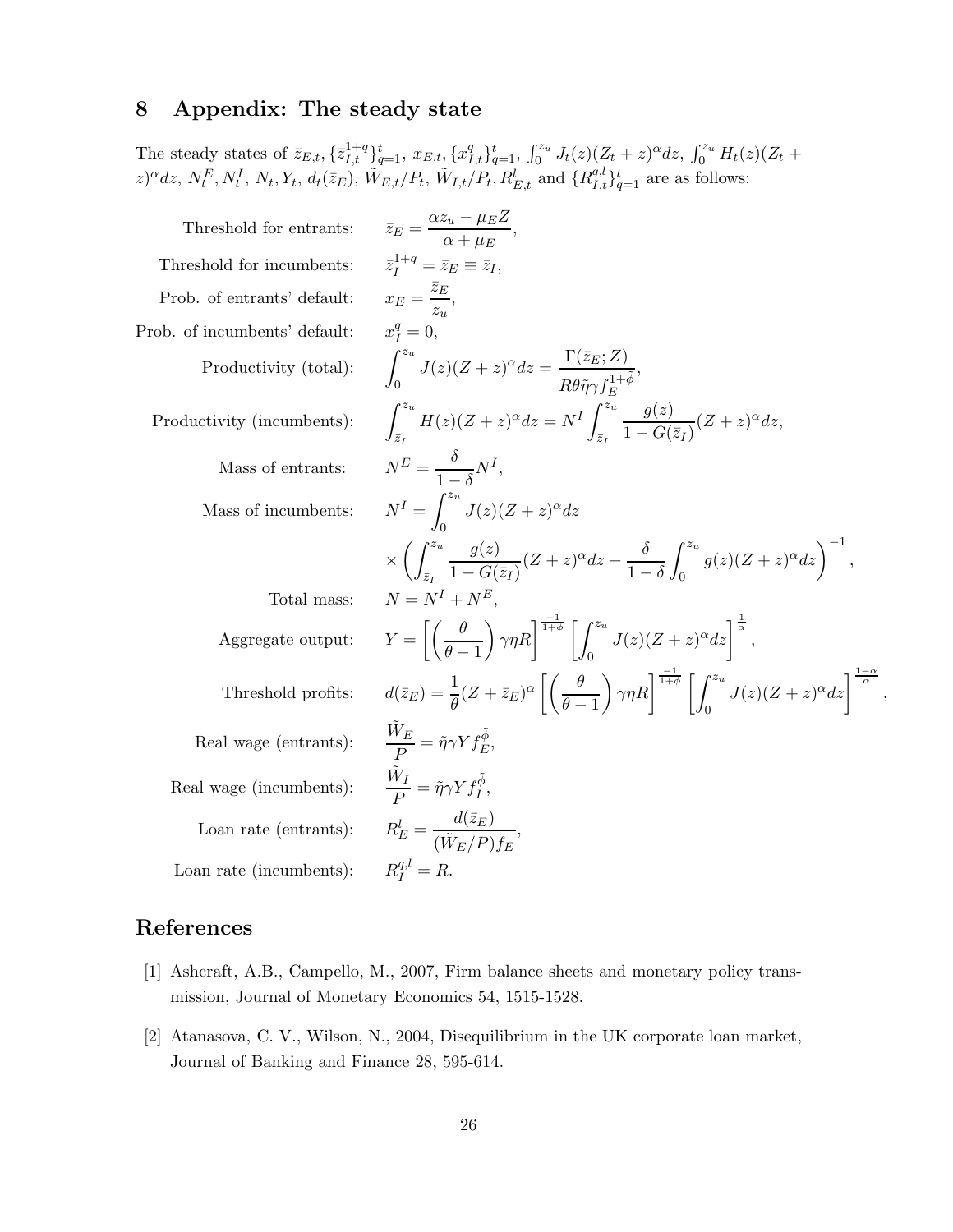- [3] Bartelsman, E.J. and M.E. Doms, 2000, Understanding productivity: lessons from longitudinal micro data, Journal of Economic Literature 38, 569-594.
- [4] Bergin, P. R. and G. Corsetti, 2005, Towards a theory of firm entry and stabilization policy. NBER Working Paper 11821.
- [5] Bernanke, B., 2007, Speech at the "The Credit Channel of Monetary Policy in the Twenty-first Century Conference", Federal Reserve Bank of Atlanta, Georgia, June 15, 2007.
- [6] Bernanke, B., Gertler, M. and S. Gilchrist, 1996, The financial accelerator and the flight to quality, Review of Economics and Statistics 78, 1-15.
- [7] Bernanke, B., Gertler, M. and S. Gilchrist, 1999, The Financial Accelerator in a Quantitative Business Cycle Framework., in Handbook of Macroeconomics, chapter 21, edited by J. B. Taylor and M. Woodford.
- [8] Bernard, A. B., S. J. Redding, and P. K. Schott, 2006, Multi-product firms and product switching, NBER W.P. no. 12293.
- [9] Bilbiie, F. O., F. Ghironi, and M. J. Melitz, 2007, Endogenous Entry, Product Variety, and Business Cycles. NBER Working Paper 13646.
- [10] Bilbiie, F. O., F. Ghironi, and M. J. Melitz, 2008, Monetary Policy and Business Cycles with Endogenous Entry and Product Variety, in Acemoglu, D., K. S. Rogoff, and M. Woodford, eds., NBER Macroeconomics Annual 2007, University of Chicago Press, Chicago.
- [11] Blinder, Alan S., 1987, Credit Rationing and Effective Supply Failures, Economic Journal, 97, 327-52.
- [12] Bougheas, S., Mizen, P., Yalcin, C., 2006, Access to external finance: Theory and evidence on the impact of monetary policy and firm-specific characteristics, Journal of Banking and Finance 30, 199-227.
- [13] Broda, C. and D.E. Weinstein, 2007, Product creation and destruction: Evidence and price implications, NBER W.P. no. 13041.
- [14] Ciccarelli, M., A. Maddaloni, J-L. Peydr´o, 2010, Trusting the bankers: A new look at the credit channel of monetary policy, ECB Working Papers 1228.
- [15] De Fiore and O. Tristani, 2008, Credit and the natural rate of output, ECB Working Paper Series no. 889.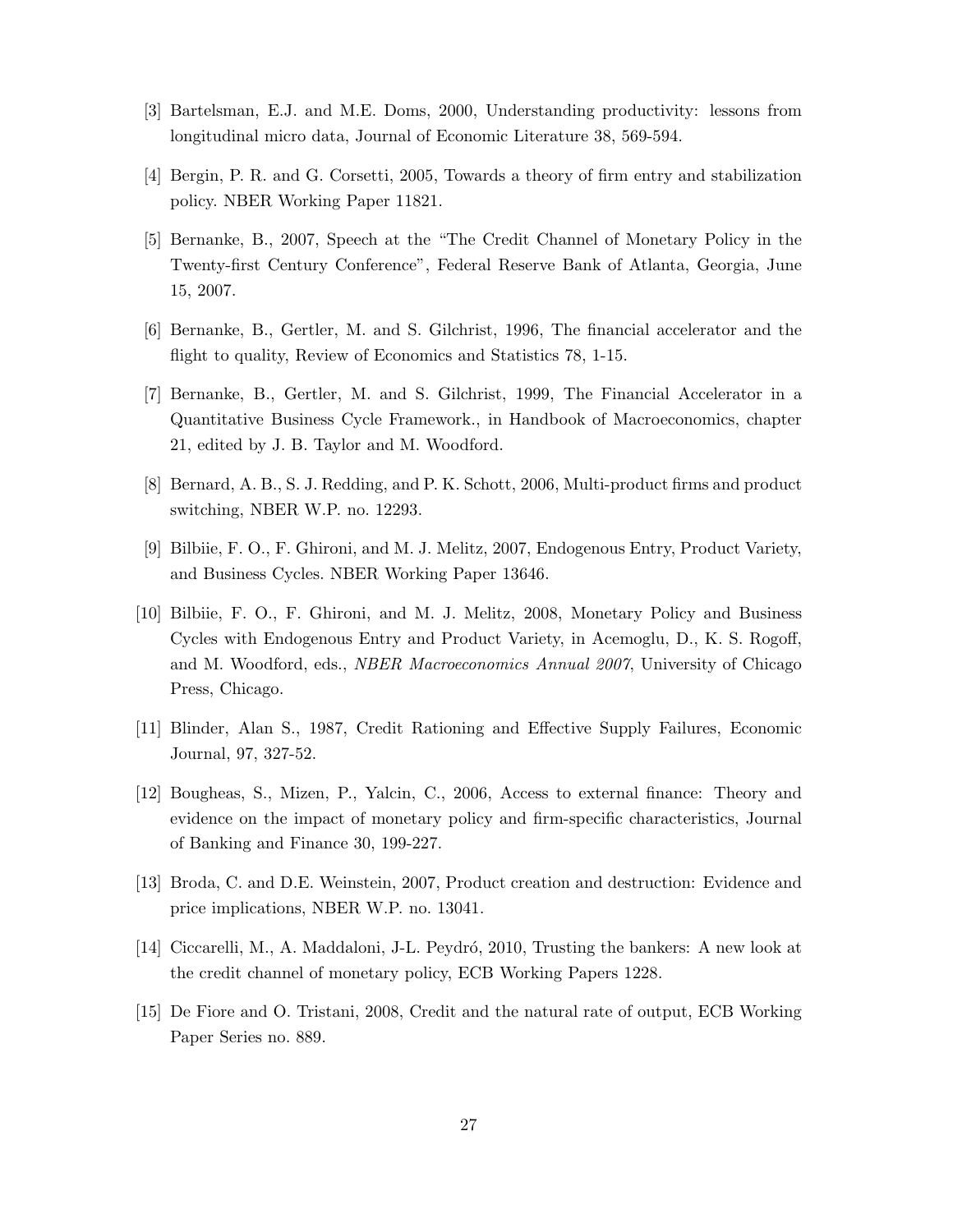- [16] Devereux, M. B., A. C. Head, and B. J. Lapham, 1996, Aggregate Fluctuations with Increasing Returns to Specialization and Scale, Journal of Economic Dynamics and Control 20, 627-656.
- [17] Freixas X. and Jean-Charles Rochet, 2008, Microeconomics of Banking, Second Edition, MIT press.
- [18] Gertler, M., Gilchrist, S., 1993, The role of credit market imperfections in the monetary transmission mechanism. Arguments and evidence, Scandinavian Journal of Economics 95, 43-64.
- [19] Gertler, M., Gilchrist, S., 1994, Monetary policy, business cycles, and the behavior of small manufacturing firms, Quarterly Journal of Economics 109, 309-340.
- [20] Ghironi, F., and M. J. Melitz, 2005, International Trade and Macroeconomic Dynamics with Heterogeneous Firms, Quarterly Journal of Economics 120, 865-915.
- [21] Gomes, J., 2001, Financing investment, American Economic Review 91, 1263-1285.
- [22] He, Z. and A. Krishnamurthy, 2008, Intermediary asset pricing, NBER Working Paper series no. 14517.
- [23] Hopenhayn, H. and R. Rogerson, 1993, Job turnover and policy evaluation: A general equilibrium analysis, Journal of Political Economy 101, 915-938.
- [24] Jaffee, D. and J. Stiglitz, 1990, Credit Rationing, ch. 16 in Handbook of Monetary Economics, vol. 2, 837-888.
- [25] Jiménez, G., S. Ongena, J-L Peydró and J. Saurina, 2010, Credit supply identifying balance-sheet channels with loan applications and granted loans, ECB Working paper series no. 1179.
- [26] Jim´enez, G., J. Saurina, 2006, Credit cycles, credit risk, and prudential regulation, International Journal of Central Banking 2, 65-98.
- [27] Keeton, W.R., 1979, Equilibrium Credit Rationing. New York: Garland Press.
- [28] Keeton, W.R., 1999, Does faster loan growth lead to higher loan losses? Federal Reserve Bank of Kansas City Economic Review, second quarter.
- [29] Krusell, P. and A.A. Smith, 1998, Income and wealth heterogeneity in the macroeconomy, Journal of Political Economy 106, 867-896.
- [30] Lown, C. and D.P. Morgan, 2002, Credit effects in the monetary mechanism, Federal Reserve Bank of New York Economic Policy Review, May.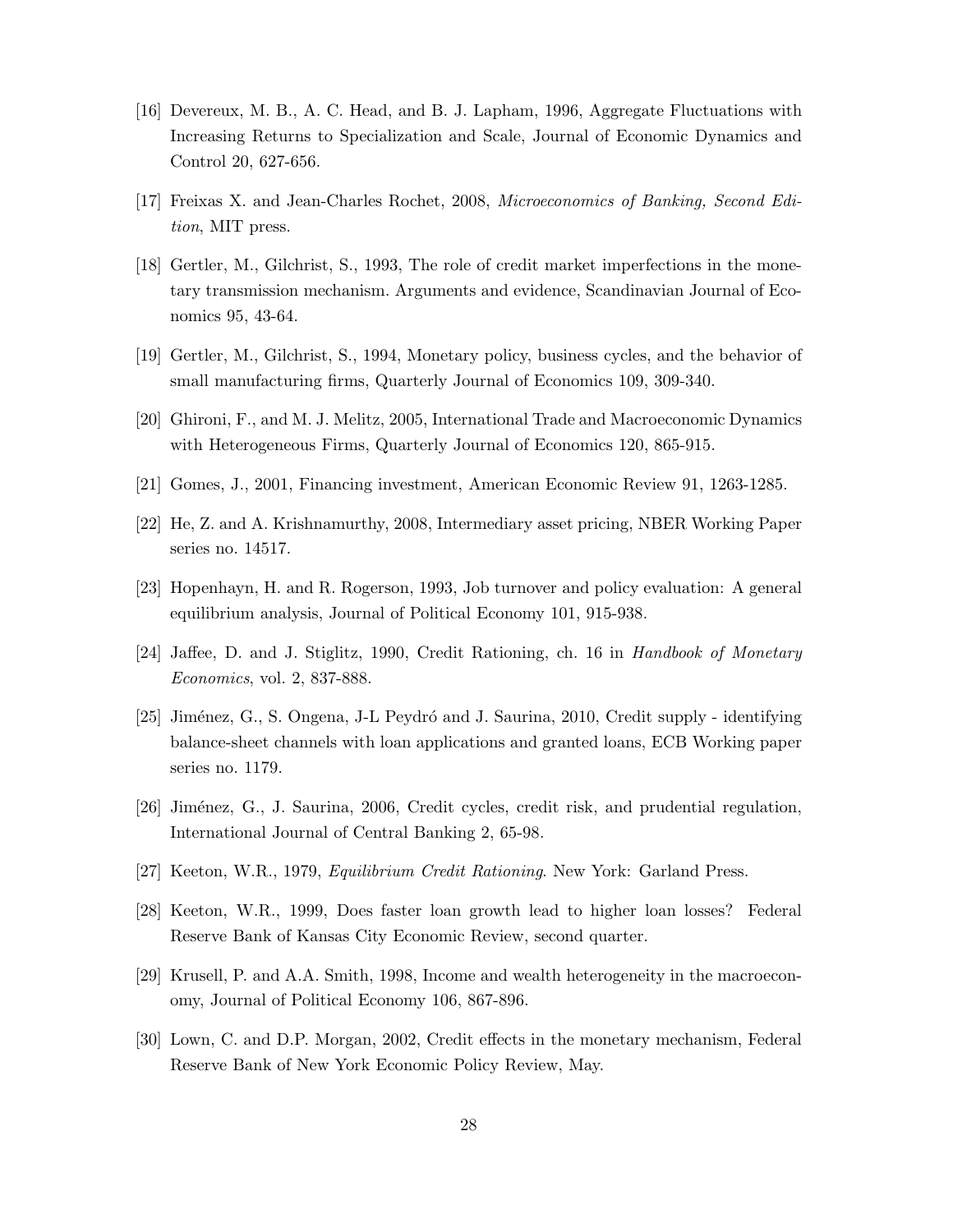- [31] Lown, C. and D.P. Morgan, 2006, The credit cycle and the business cycle: new findings using the loan officer opinion survey, Journal of Money, Credit, and Banking 38, 1575- 97.
- [32] Mendoza, E., 2009, Sudden stops, financial crises and leverage, forthcoming in American Economic Review.
- [33] Mendoza, E. and M.E. Terrones, 2008, An anatomy of credit booms: Evidence from macro aggregates and micro data, NBER Working Paper Series no. 14049.
- [34] Sargent, T.J., Wallace, N., 1975, Rational expectations, the optimal monetary instrument, and the optimal money supply rule, Journal of Political Economy 83, 241-54.
- [35] Stebunovs, S., 2008, Finance as a barrier to entry: U.S. bank deregulation and business cycle, Board of Governors of the Federal Reserve System.
- [36] Stiglitz, J. and A. Weiss, 1983, Incentive effect of terminations: Applications to the credit and labor markets, American Economic Review 73, 912-27.
- [37] Stiglitz, J. and A. Weiss, 1981, Credit Rationing in Markets with Imperfect Information, American Economic Review 71, 393-410.
- [38] Tirole, J., 2006, The Theory of Corporate Finance, Princeton University Press.
- [39] Van den Heuvel, S.J., 2006, The bank capital channel of monetary policy, Meeting Papers no. 512, Society for Economic Dynamics.
- [40] Williamson, S., 1987, Costly Monitoring, Loan Contracts, and Equilibrium Credit Rationing, Quarterly Journal of Economics, 135-145.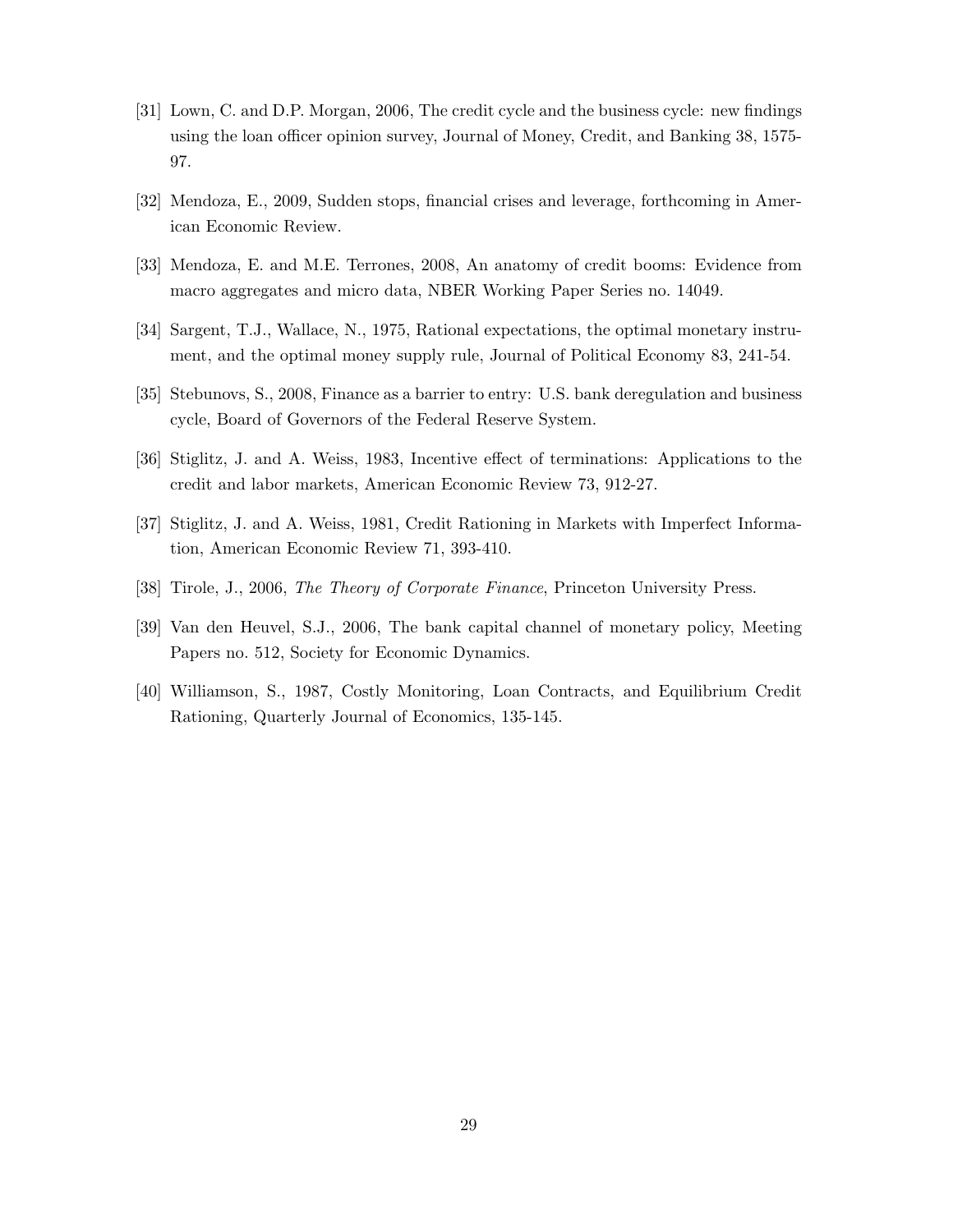|                                                                                   | 2004 | 2005 2006 |      | 2007 | 2008 |
|-----------------------------------------------------------------------------------|------|-----------|------|------|------|
| Credit application was refused or its amount re- $8.6$                            |      | 8.8       | 6    | 6.8  | 9.2  |
| duced (among applicants)                                                          |      |           |      |      |      |
| Credit application was accepted with tightened $18.1$ $17.8$ $15.8$ $15.9$ $17.2$ |      |           |      |      |      |
| borrowing conditions (among applicants)                                           |      |           |      |      |      |
| Did not submit credit application in the past                                     | 43   | 50.9      | 46.7 | 49.7 | 48.7 |
| year                                                                              |      |           |      |      |      |

Table 1: Availability of credit from the main bank

Source: Basic Survey of Small and Medium Enterprises, The Ministry of Small and Medium Enterprises Agency.

Table 2: Availability of credit and the source of funds by developmental phase

|                                        | early growth | growth and expansion | stable | total |
|----------------------------------------|--------------|----------------------|--------|-------|
| Availability of credit                 |              |                      |        |       |
| Obtained funds as desired              | 61.3         | 87.9                 | 97.4   | 93.9  |
| Did not obtain funds as desired        | 38.7         | 12.1                 | 2.6    | 6.1   |
| Source of funds                        |              |                      |        |       |
| Financial institutions                 | 82.9         | 91.3                 | 91.9   | 91.3  |
| Representative/executives              | 68.6         | 28.7                 | 19.2   | 24.3  |
| Venture capital                        | 45.7         | 16.2                 | 10.3   | 13.7  |
| Business partners/affiliated companies | 28.6         | 13.0                 | 11.9   | 13.1  |
| Relatives/acquaintances                | 35.2         | 13.0                 | 11.0   | 12.9  |
| Company funds (cash flow)              | 17.1         | 22.0                 | 27.4   | 25.5  |

Source: White Paper on Small and Medium Enterprises in Japan 2009, The Ministry of Small and Medium

Enterprises Agency. The questionnaire was conducted by Tokyo Shoko Research Ltd.

Note: Only for SMEs that conduct R&D.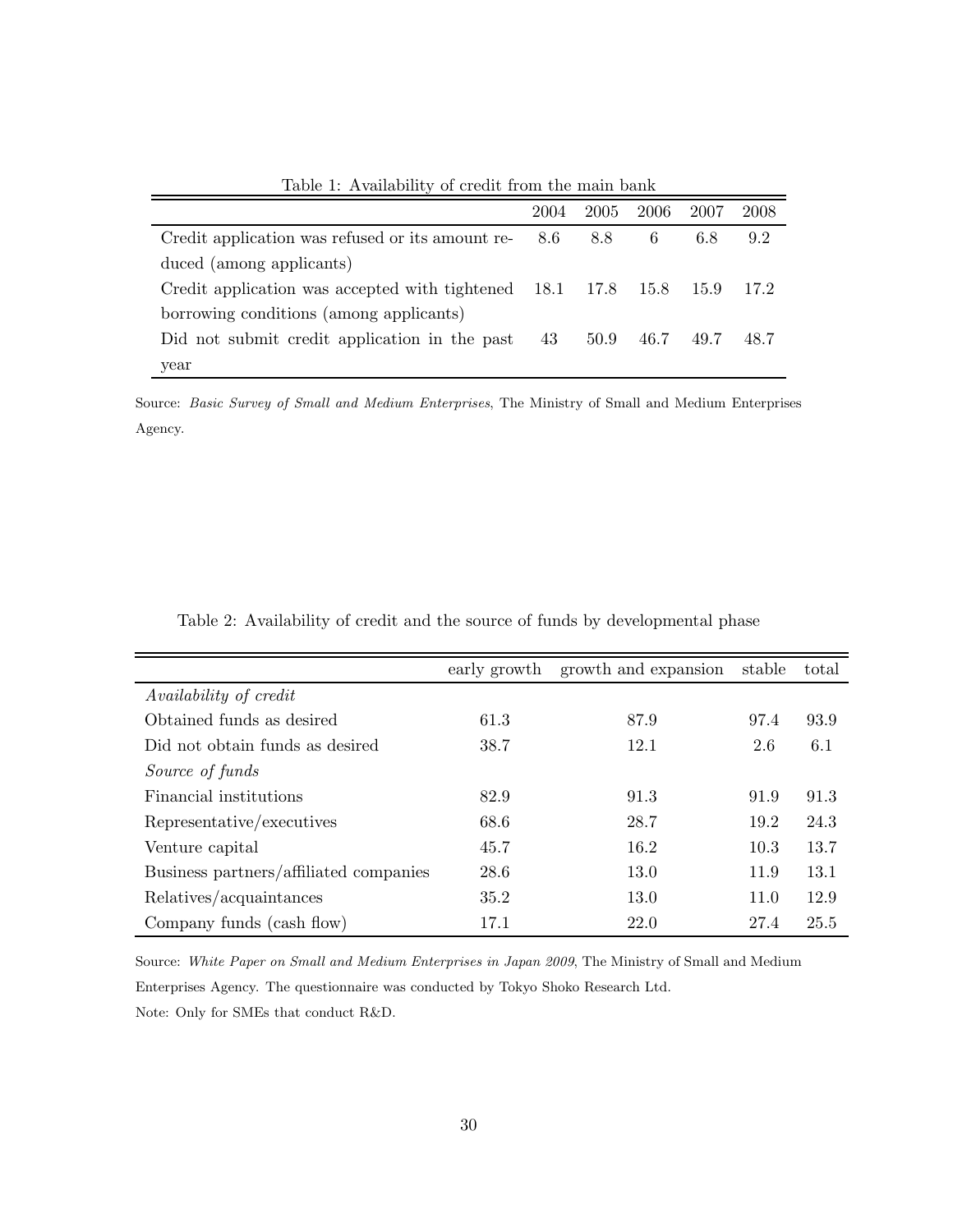| Table 3: What has made external finance difficult?                 |      |  |  |  |
|--------------------------------------------------------------------|------|--|--|--|
| Deterioration in the business condition of the related industry    | 50.6 |  |  |  |
| Deterioration in the company's profitability                       | 46.4 |  |  |  |
| Financial institutions' problems                                   | 43.8 |  |  |  |
| Deterioration in the asset value of the company and/or the manager | 14.2 |  |  |  |
| Others                                                             | -3.6 |  |  |  |

Source: White Paper on Small and Medium Enterprises in Japan 2009, The Ministry of Small and Medium Enterprises Agency. The questionnaire was conducted by Mizuho Research Institute.

Note: Based on the questionnaire to the SMEs that replied that loans from financial institutions have become tighter than before.

Table 4: Classification of the credit channels

|                                                | BS   | RL. | CR.                             |
|------------------------------------------------|------|-----|---------------------------------|
| key policy variable interest rate money supply |      |     | interest rate                   |
| credit rationing?                              | no   | yes | ves                             |
| source of rationing                            | n.a. |     | bank liquidity creditworthiness |

Note: BS, BL and CR denote the balance-sheet channel, the bank-lending channel and the credit rationing channel, respectively.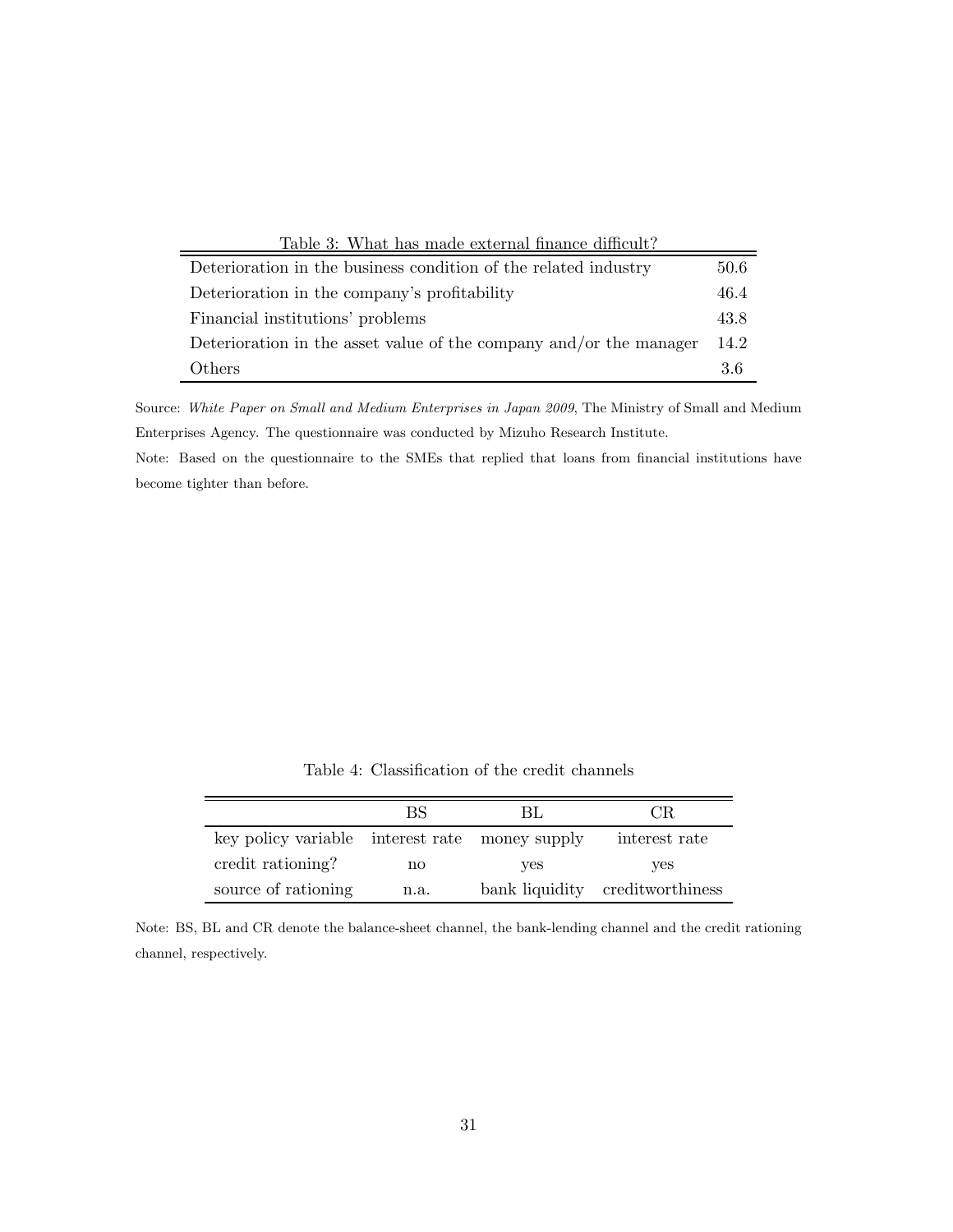

Figure 1: Diffusion indices regarding the external finance conditions of SMEs Source: TANKAN, Bank of Japan.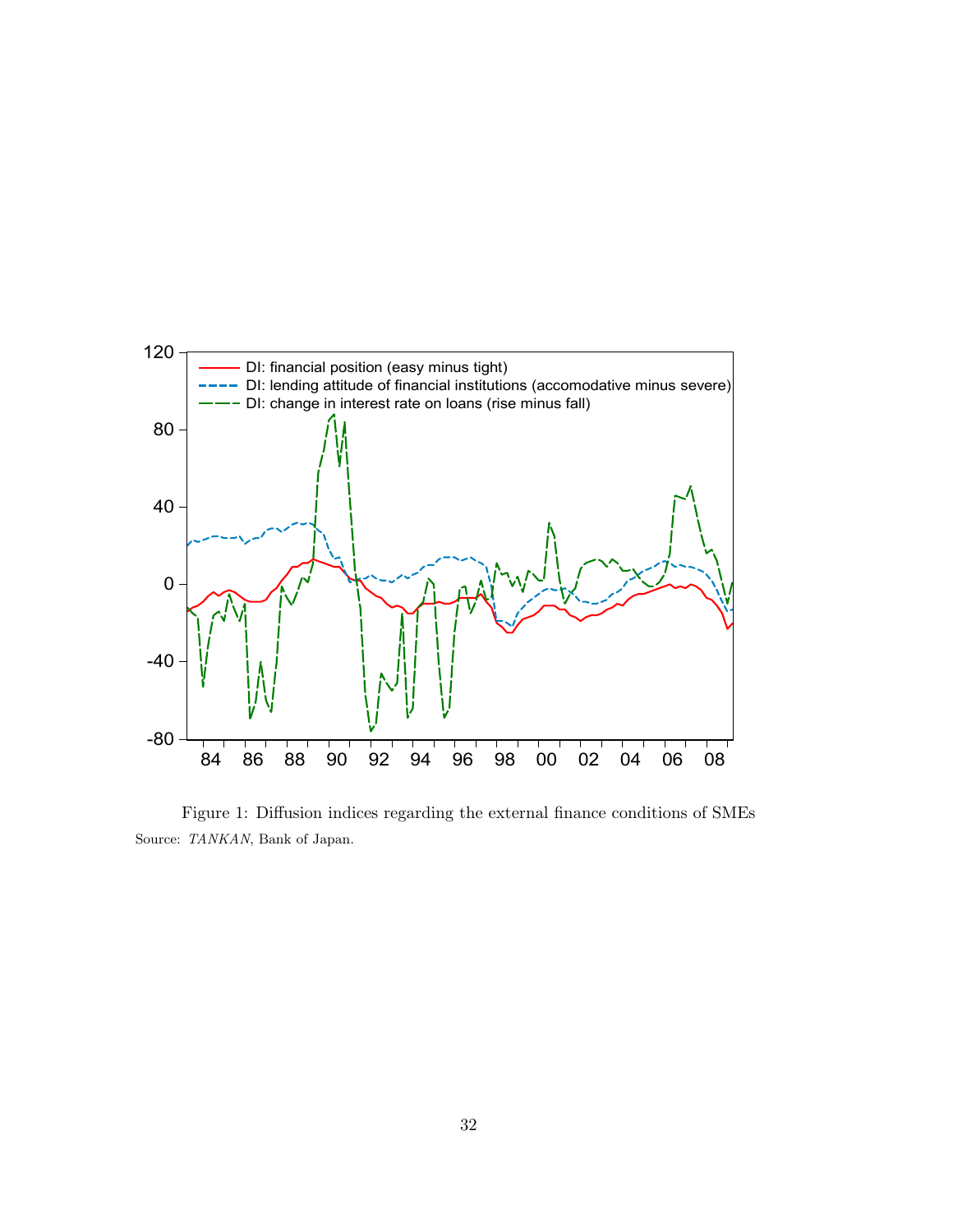

Figure 2: Easiness in external finance, firm entry and fixed investment Source: DI and fixed investment: TANKAN, Bank of Japan. Number of newly registered firms: White paper on Small and Medium Enterprises 2009, The Ministry of Small and Medium Enterprise Agency.



Figure 3: Sequence of events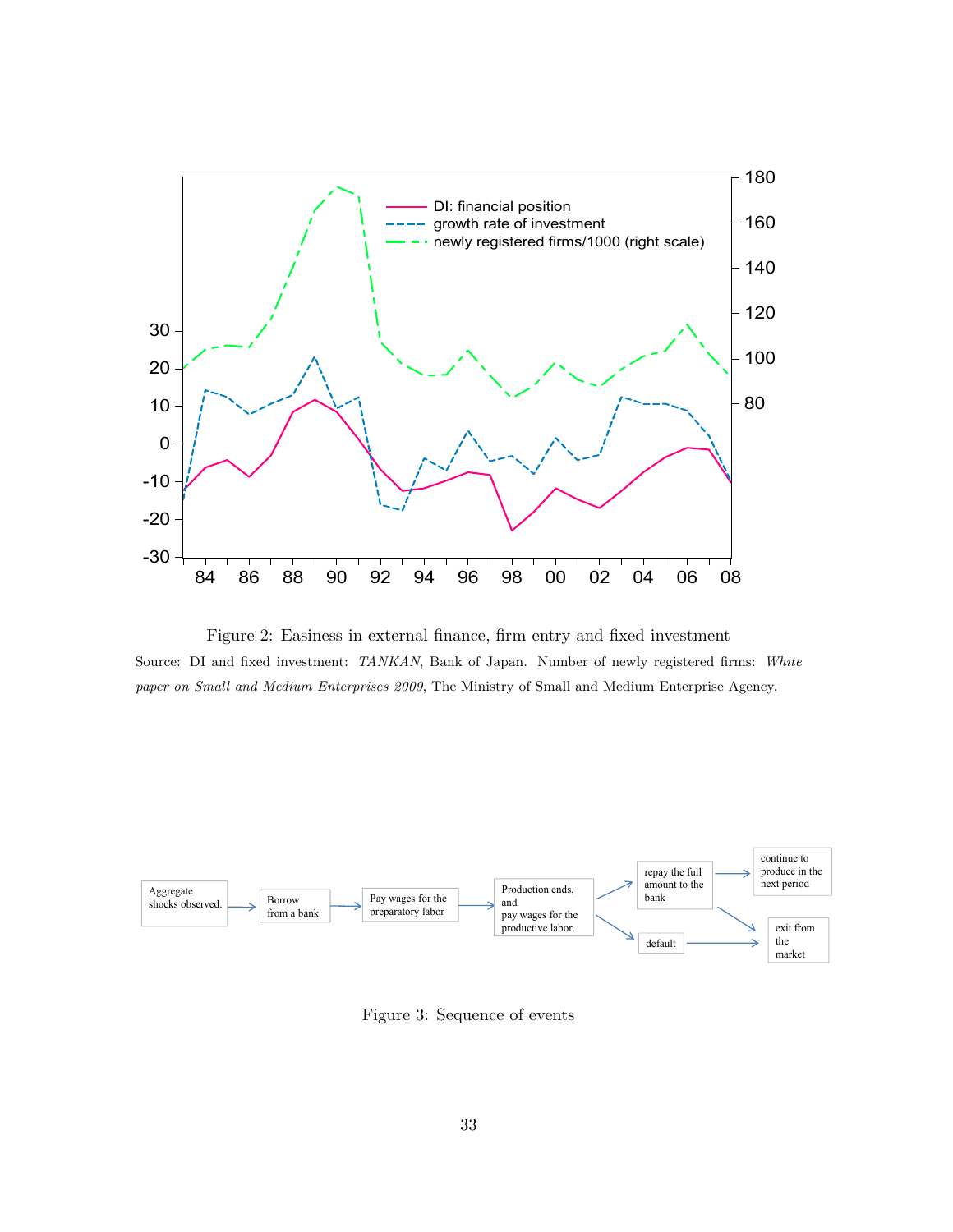

Figure 4: Graphical illustration of equilibrium credit rationing



Figure 5: Determination of  $\bar{z}_{I,t+1}^{1+q}$  when incumbents are risky borrowers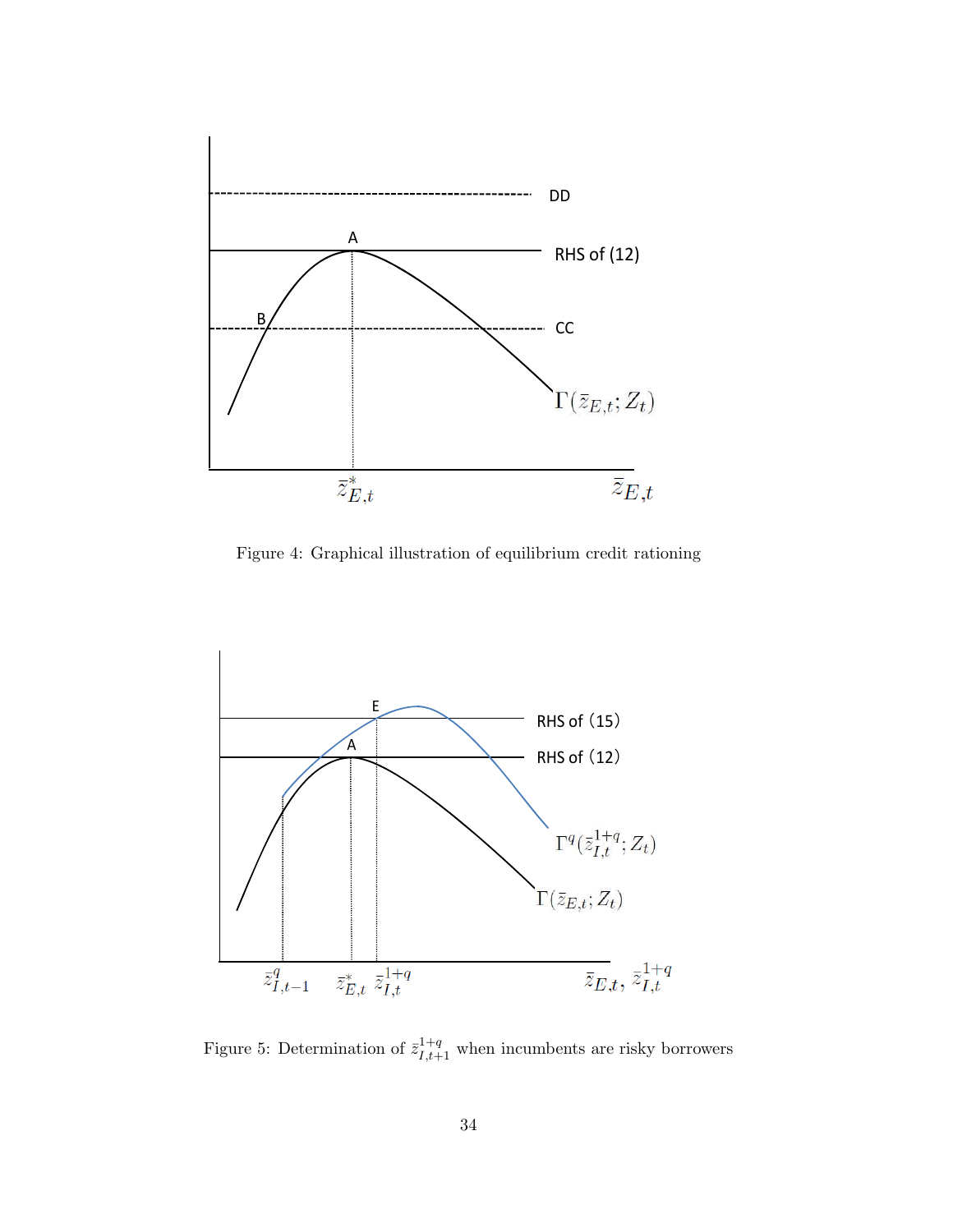

Figure 6: Determination of  $\bar{z}_{I,t+1}^{1+q}$  when incumbents are safe borrowers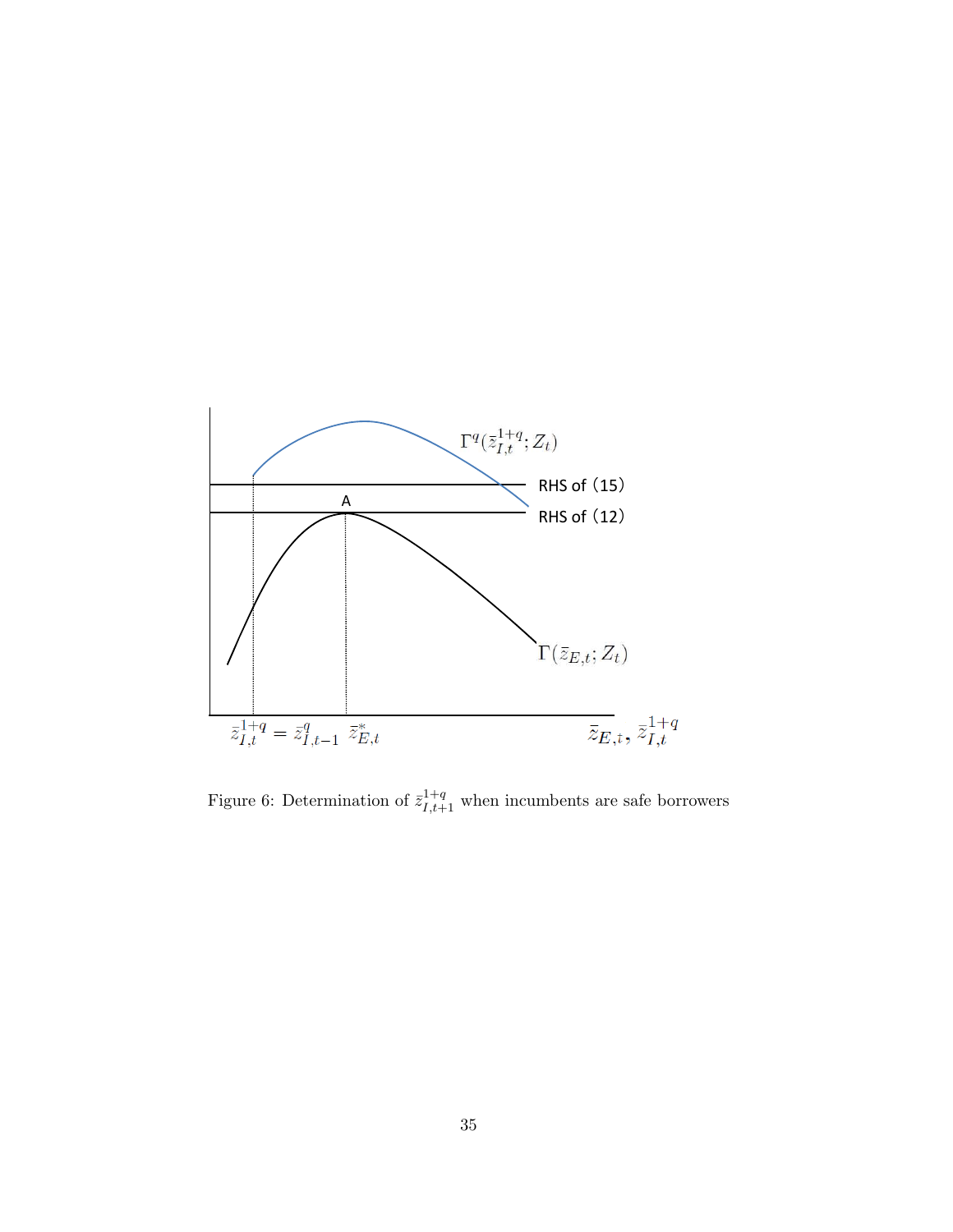

Figure 7: The impacts of <sup>a</sup> positive common productivity shock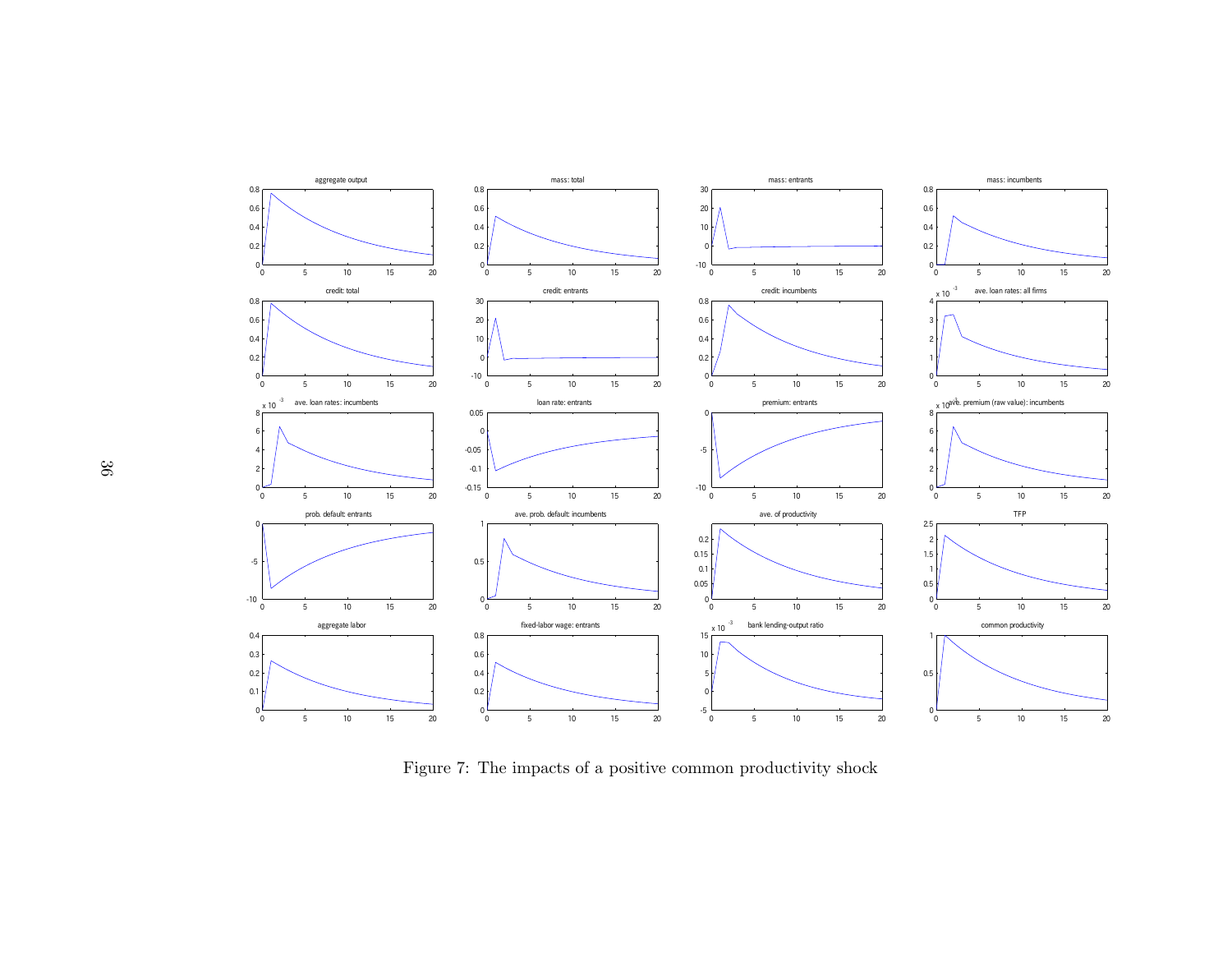

Figure 8: The impacts of <sup>a</sup> negative common productivity shock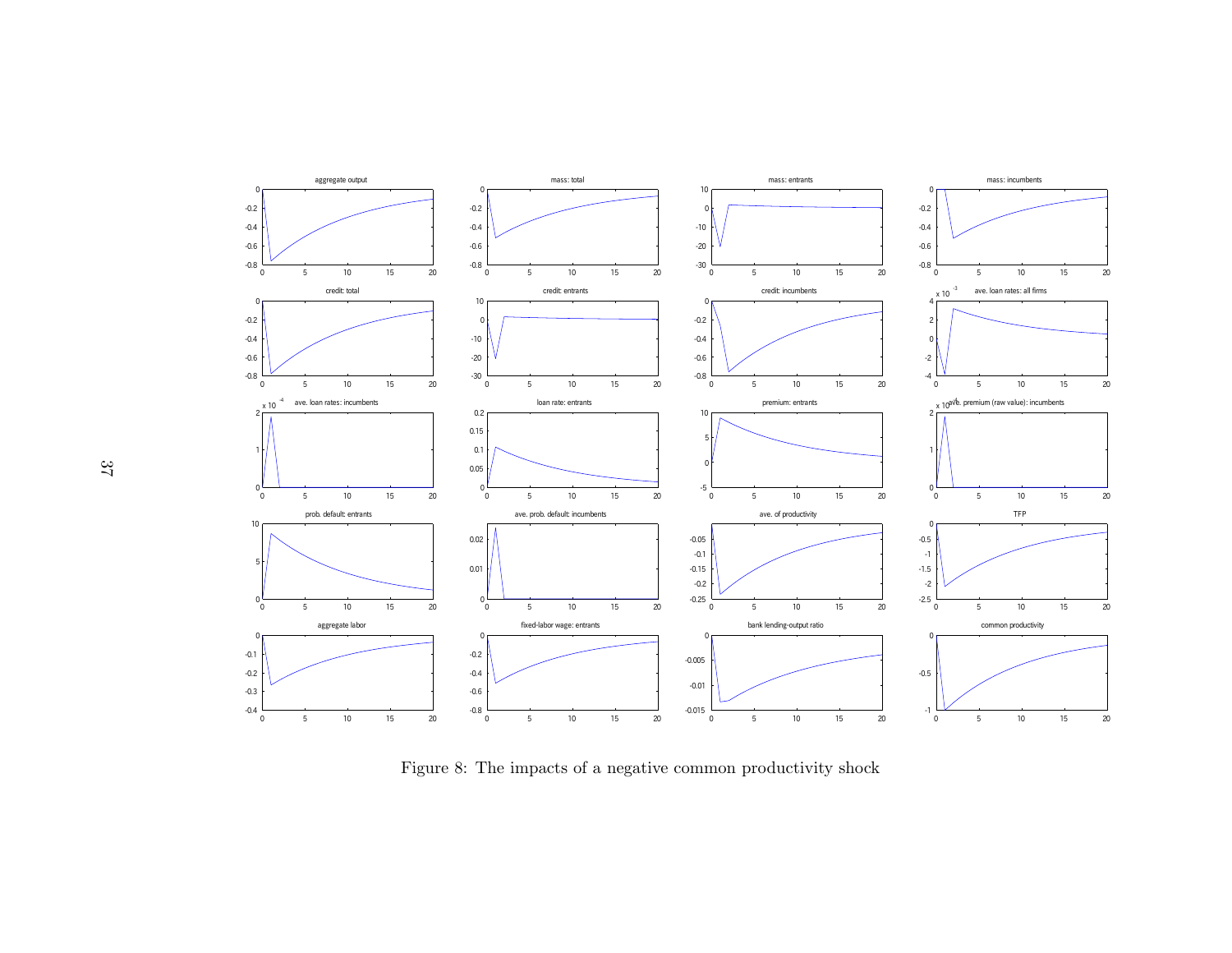

Figure 9: The impacts of <sup>a</sup> negative policy-rate shock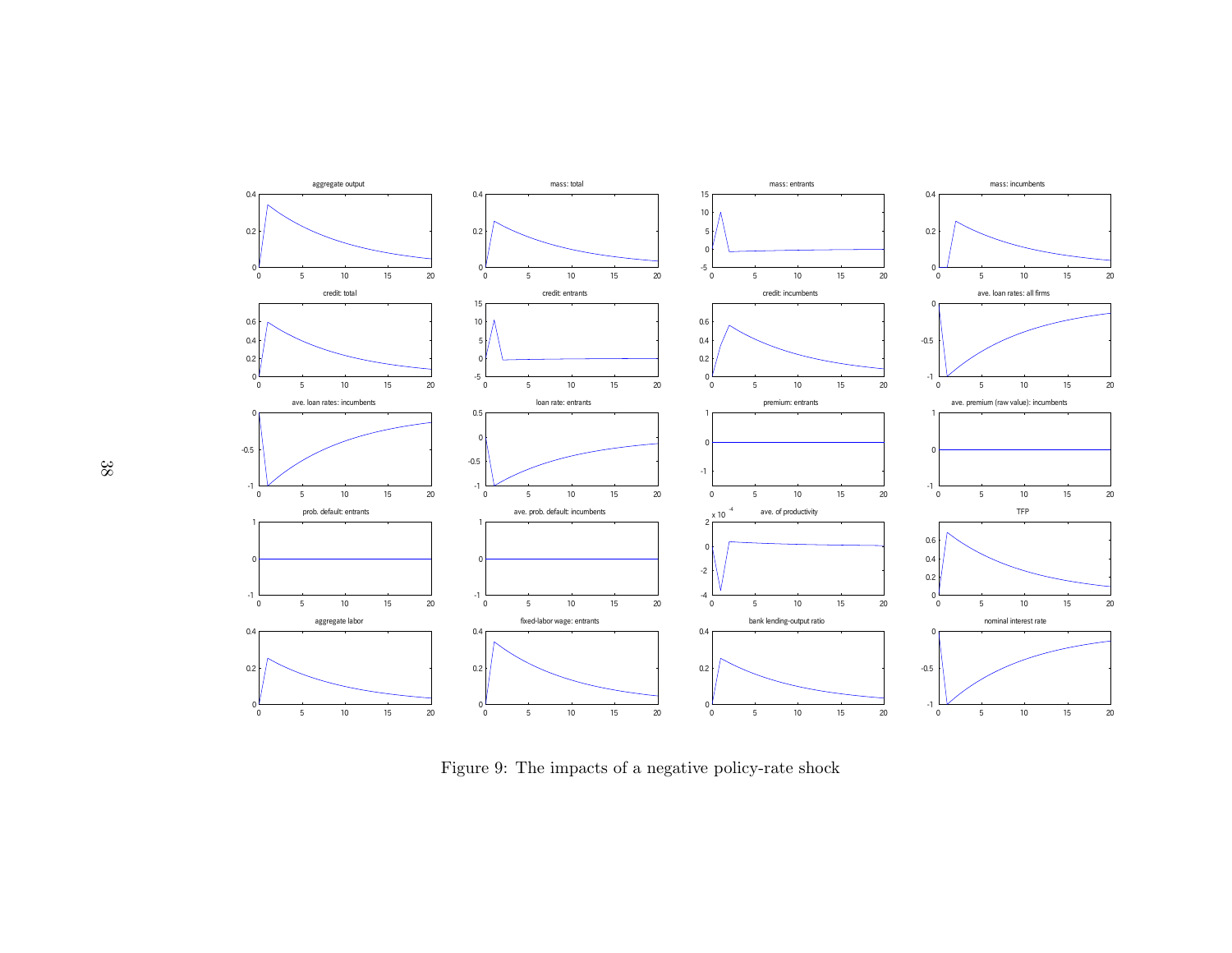

Figure 10: The impacts of <sup>a</sup> positive financial shock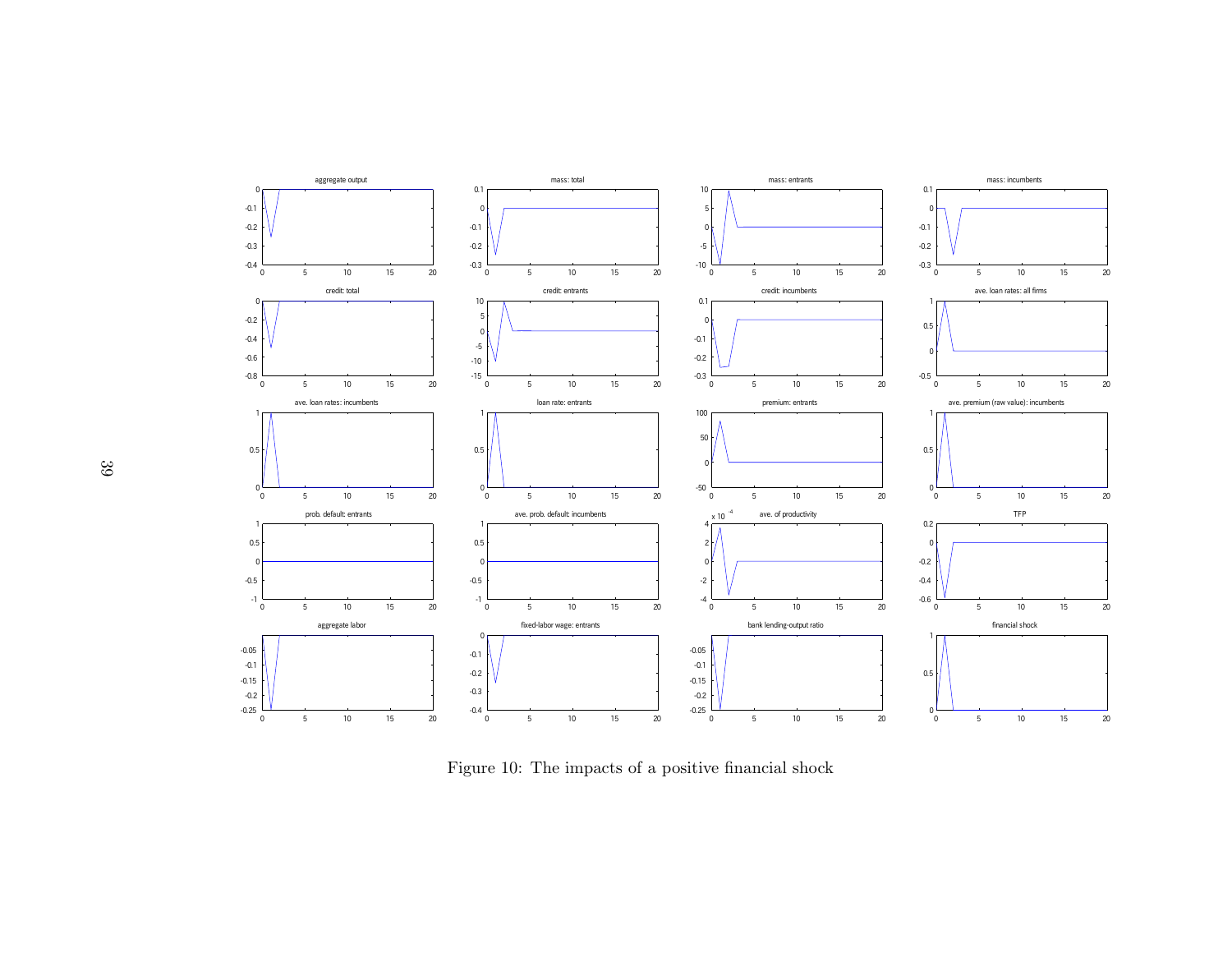

Figure 11: The impacts of <sup>a</sup> large negative productivity shock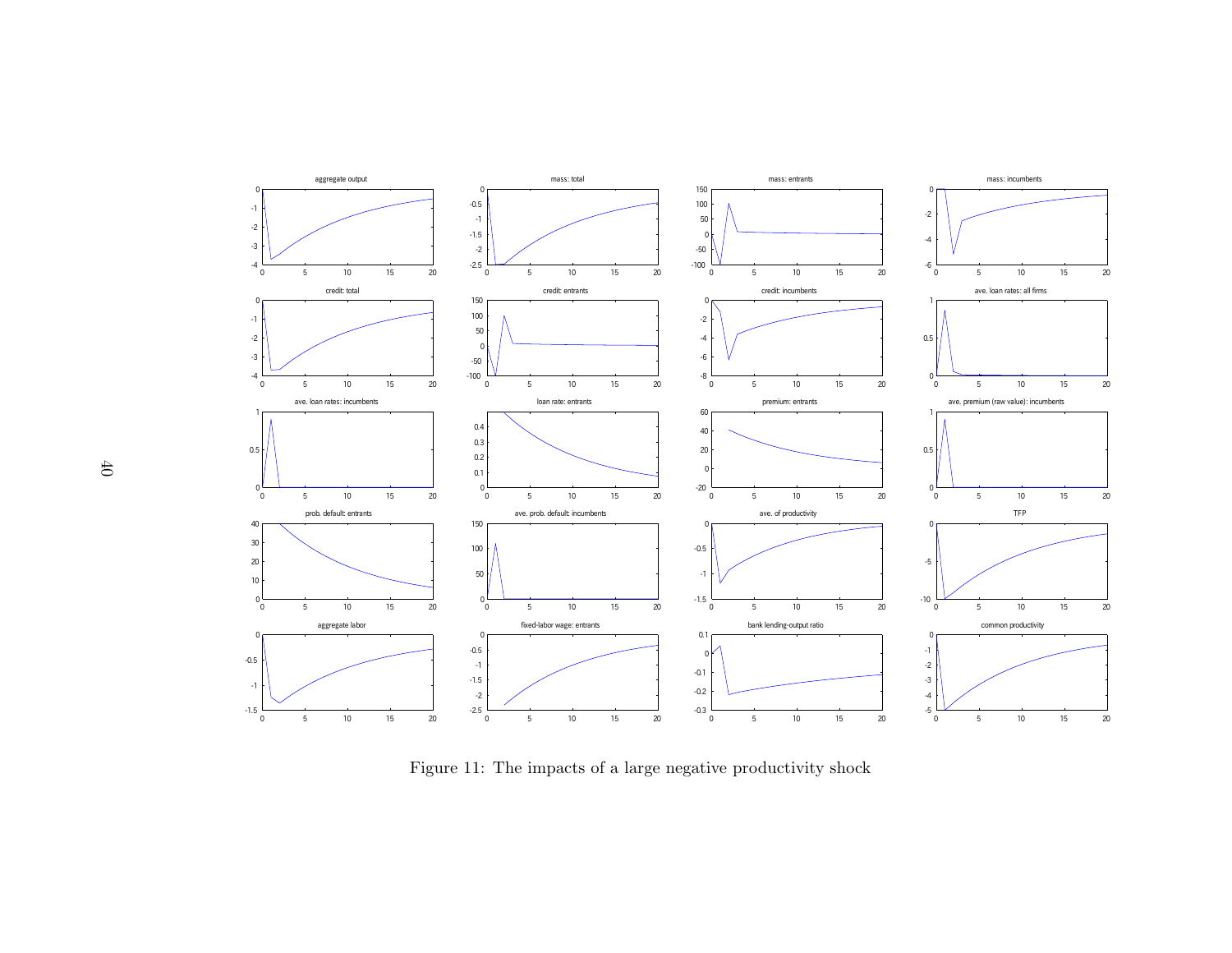

Figure 12: The impacts of <sup>a</sup> large positive financial shock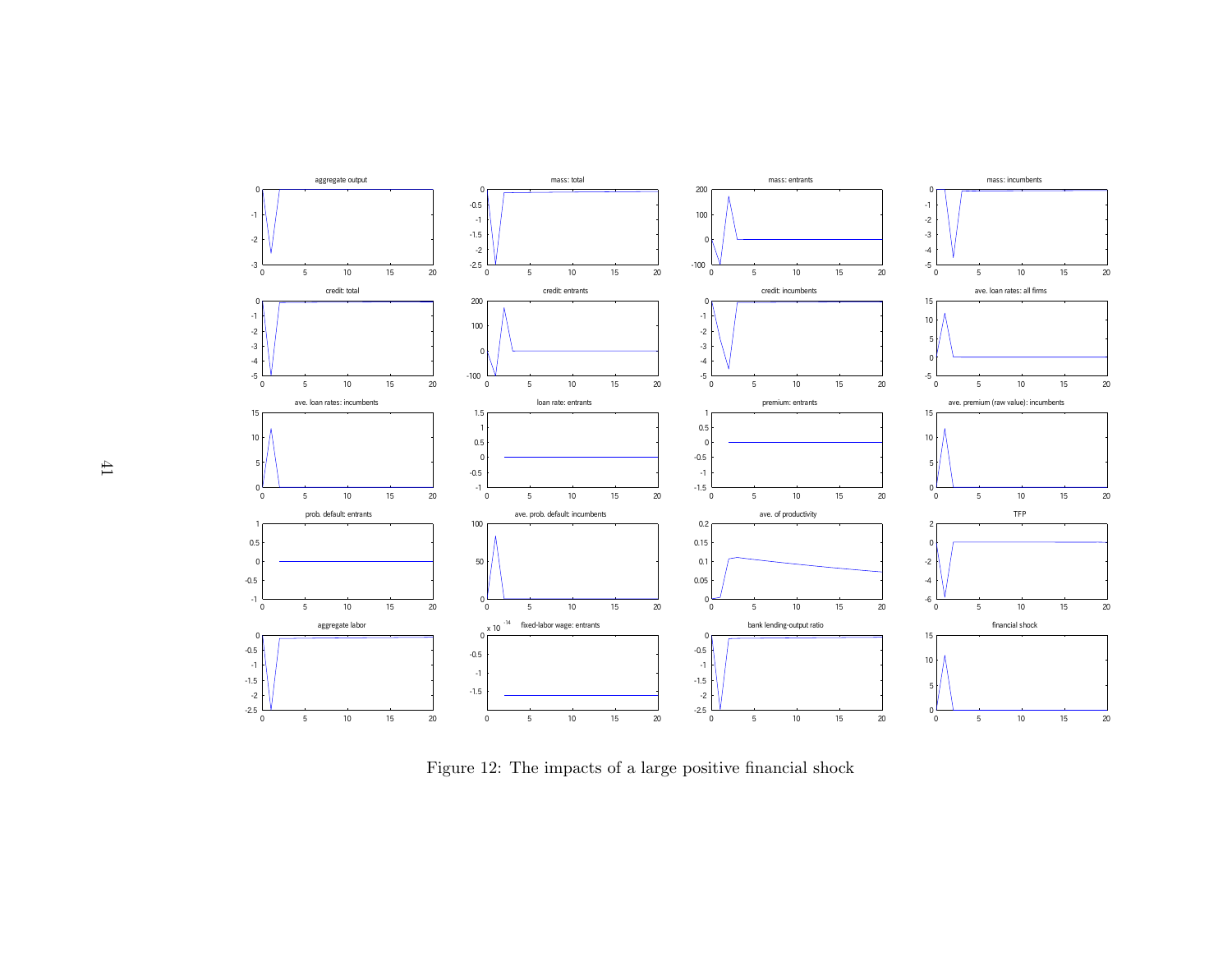

Figure 13: <sup>A</sup> simulated path: the common productivity and financial shocks

 $42\,$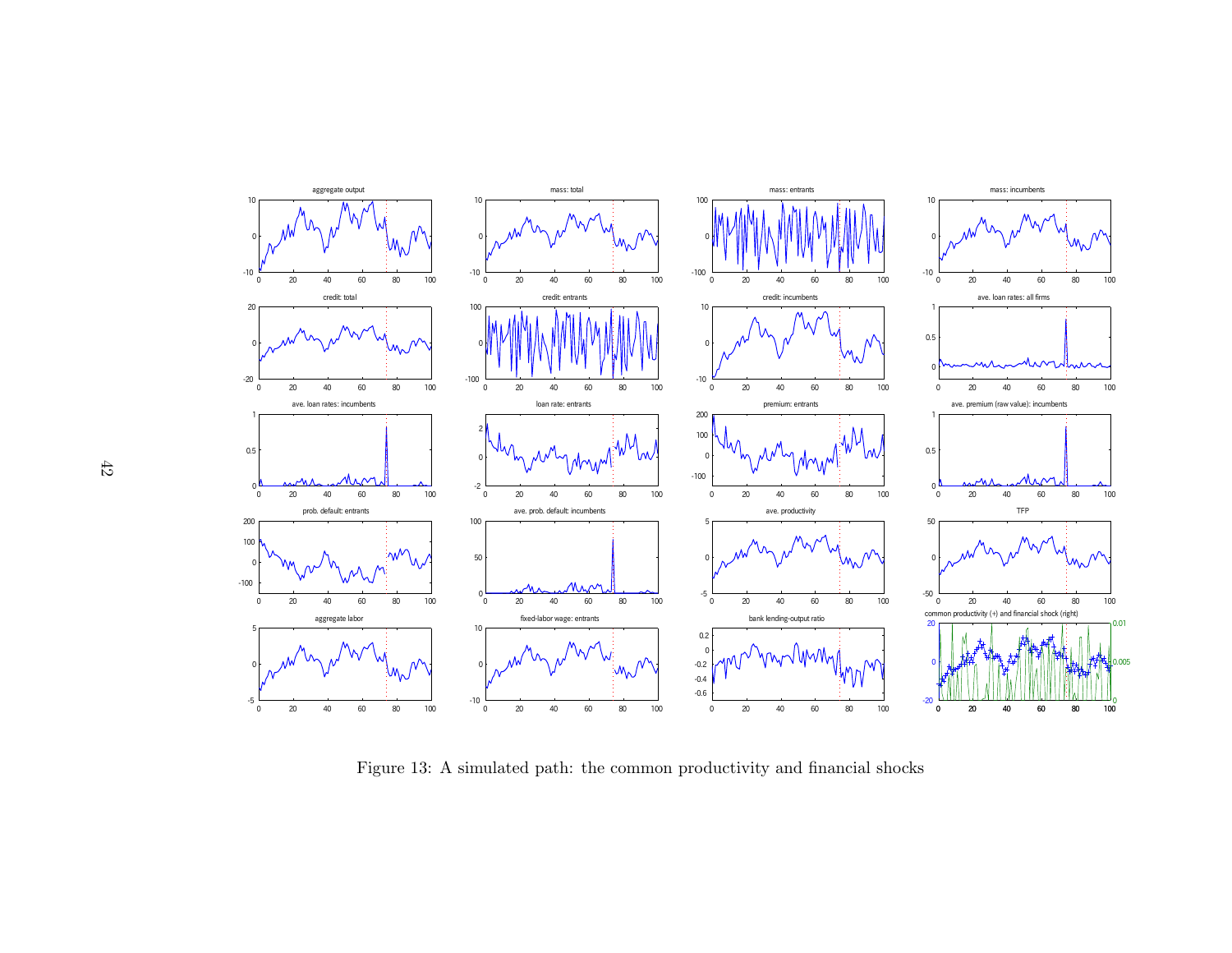

Figure 14: Around the crisis period: quarterly